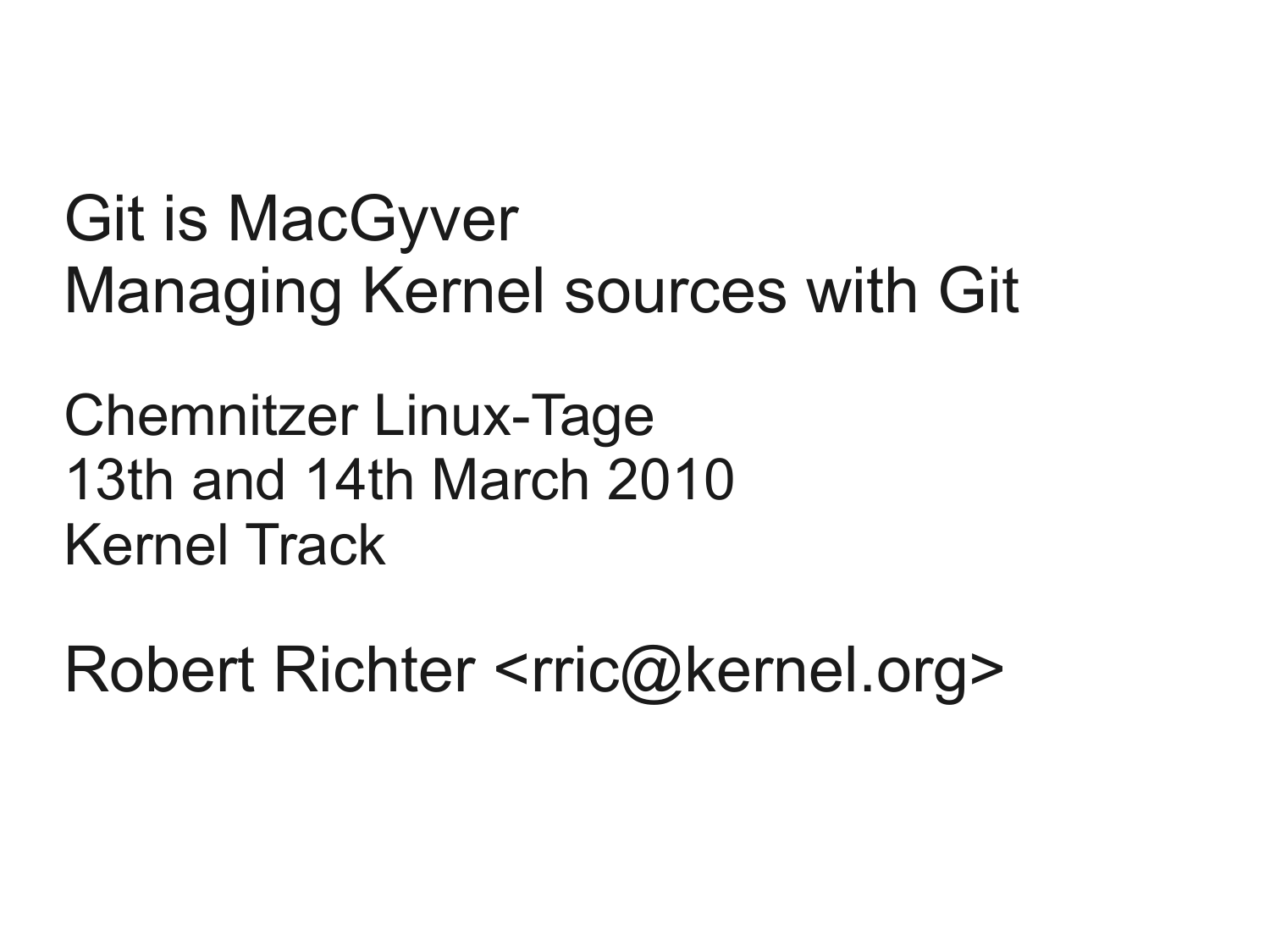# Git is MacGyver\*

Who is MacGyver?

\*Thanks to Patrick Thomson for the inspiration to this title http://importantshock.wordpress.com/2008/08/07/git-vs-mercurial/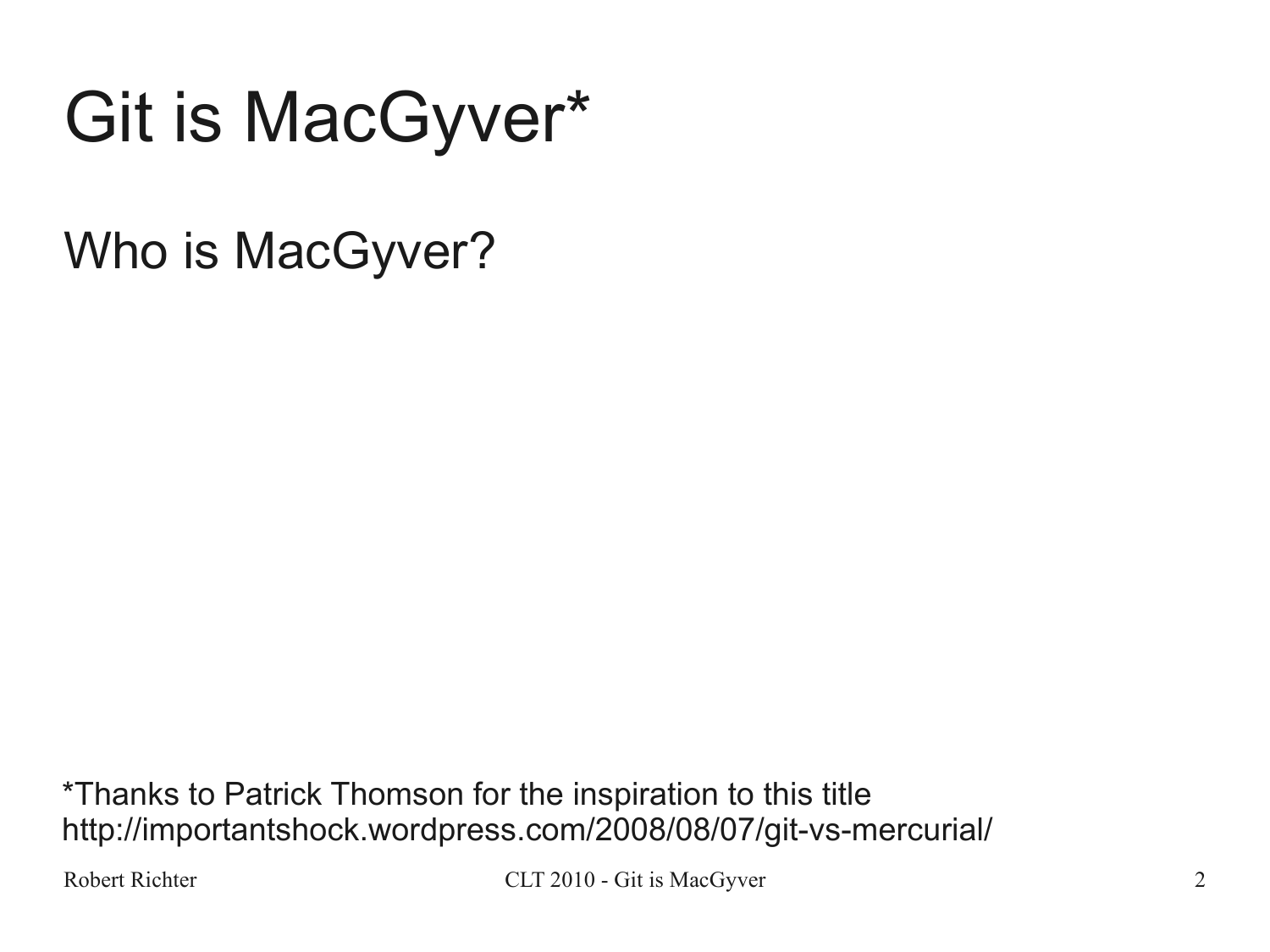# What has Git to do with MacGyver?

Maybe we all know this American television cult series from the 80's. MacGyver is the man with the Swiss army knife...

"MacGyver besitzt einen unglaublichen Einfallsreichtum, wenn es darum geht, mit Hilfe seiner handwerklichen Begabung und Alltagsgegenständen immer wieder Dinge zu basteln, mit denen er sich aus schwierigen Situationen befreit." -- de.wikipedia.org

"He prefers non-violent conflict resolution where possible, and refuses to use a gun. MacGyver works as a problem solver ..." -- en.wikipedia.org

## Same is true for Git.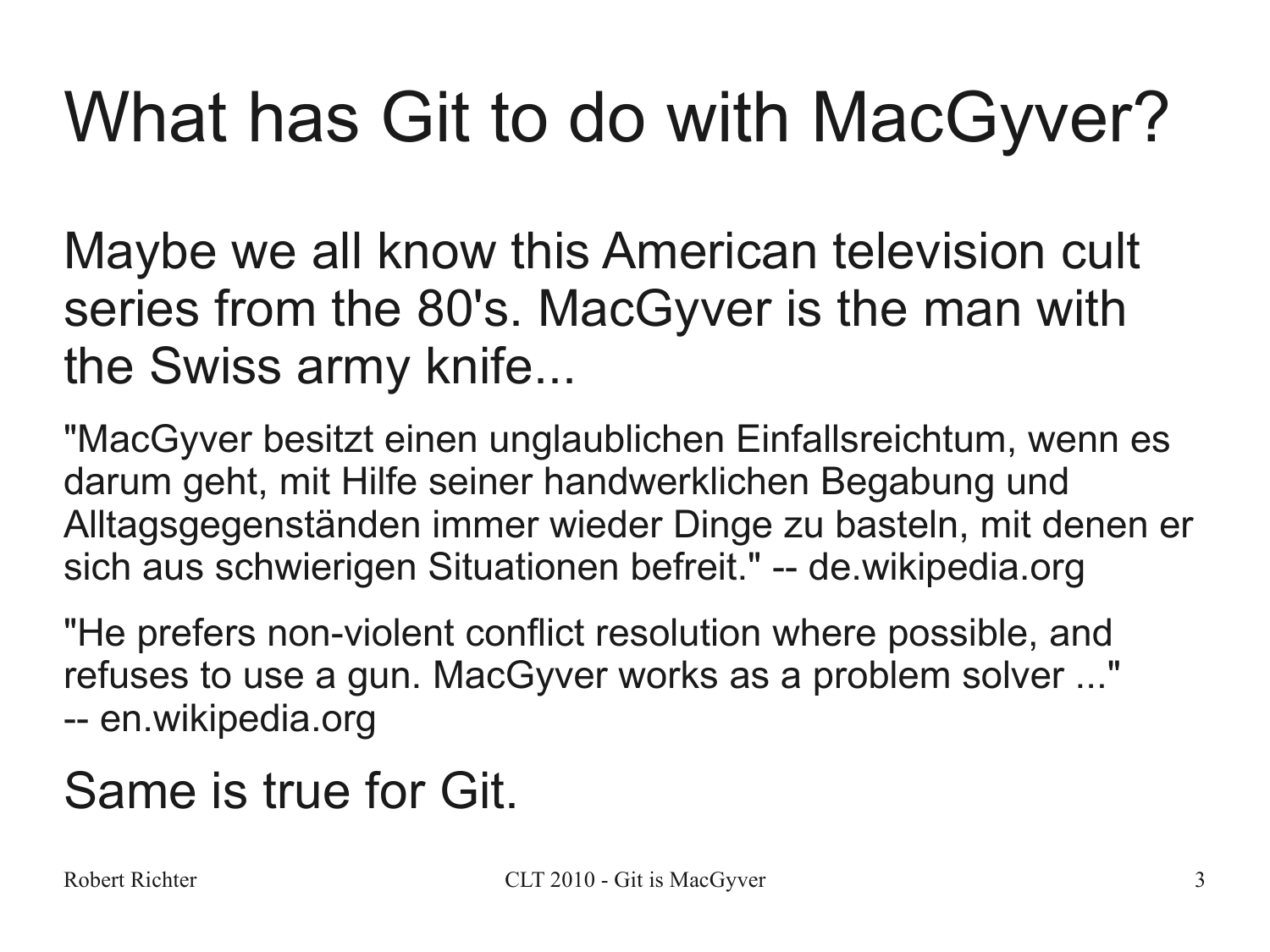# Content

- Git and the kernel
- Getting started with Git
- How Git works some internals
- Working with kernel sources
- Kernel development with Git
- Cool stuff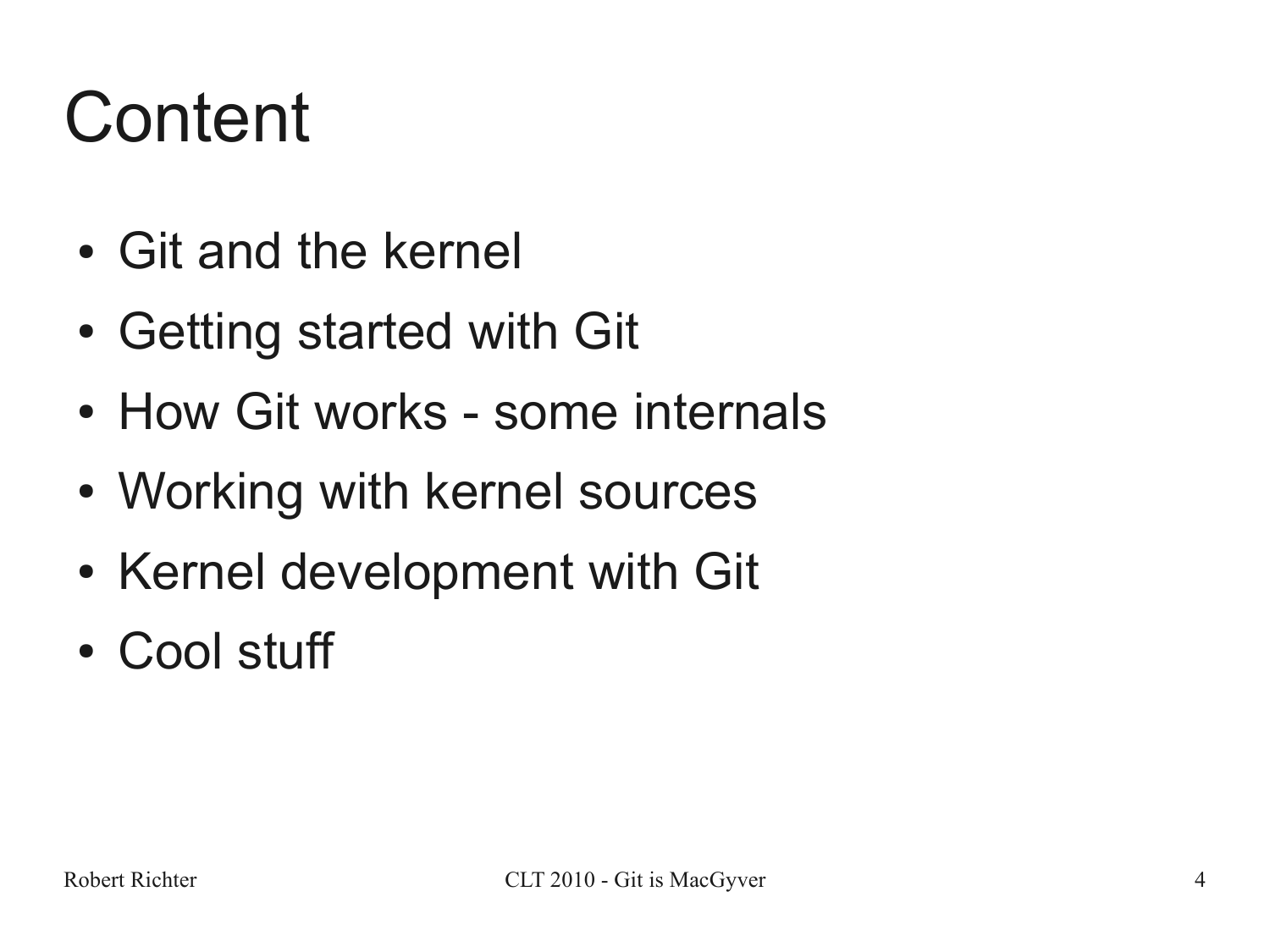## Git is essential for kernel development

Per kernel version we have:

- more than 10.000 patches
- more than 1.000 developers
- almost 10.000 changed files, 1.000.000 new lines and 500.000 deleted lines

All these changes must be managed in an efficient way.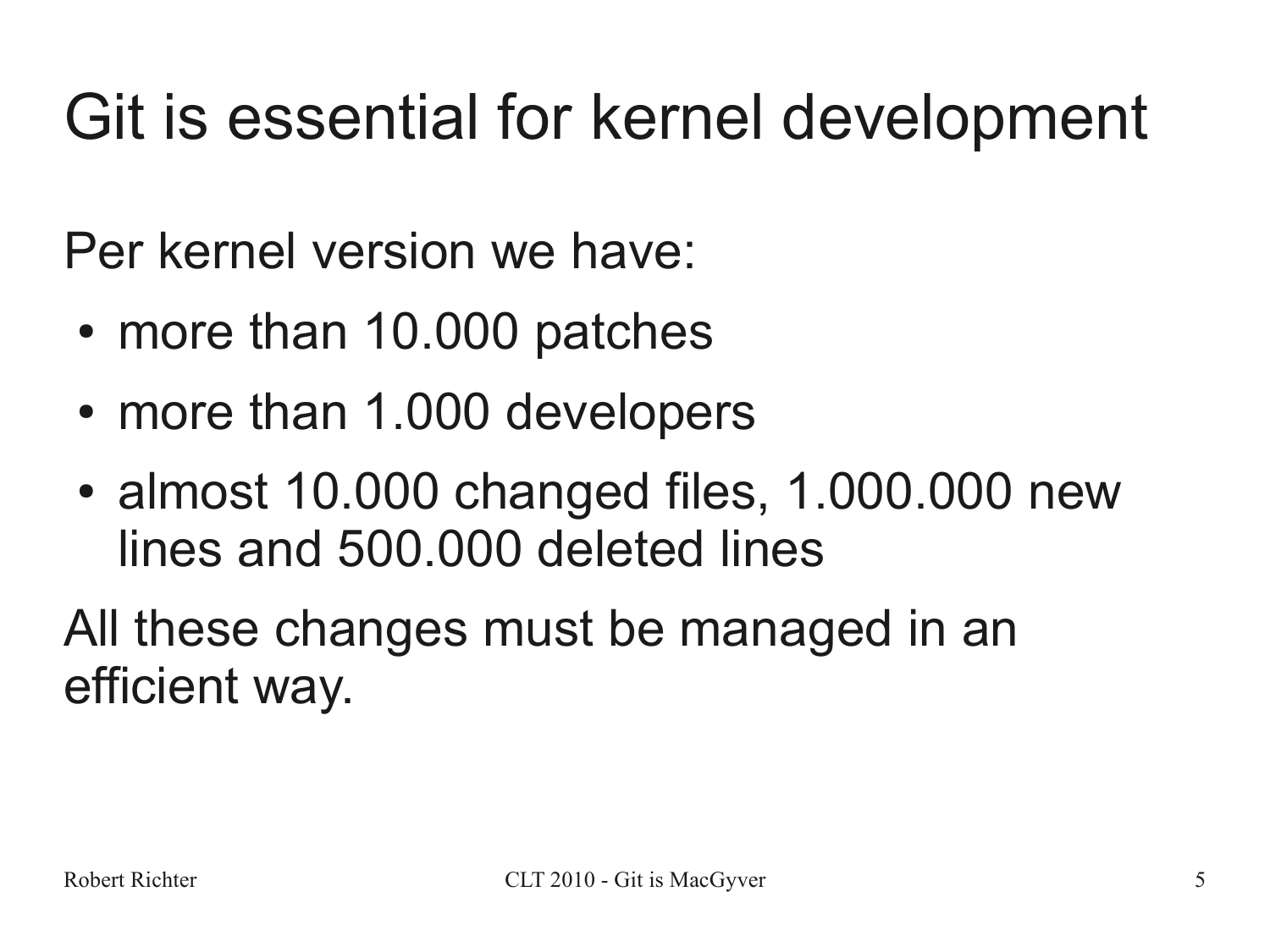# This is what Git is for...

Source code management (SCM) for kernel development written by Linus Torvalds in 2005

Git is used in kernel development to

- get kernel sources,
- track kernel changes,
- do kernel development.

All of this is also known as \*version control\*.

## But Git is more, Git is a culture. It is how development is done.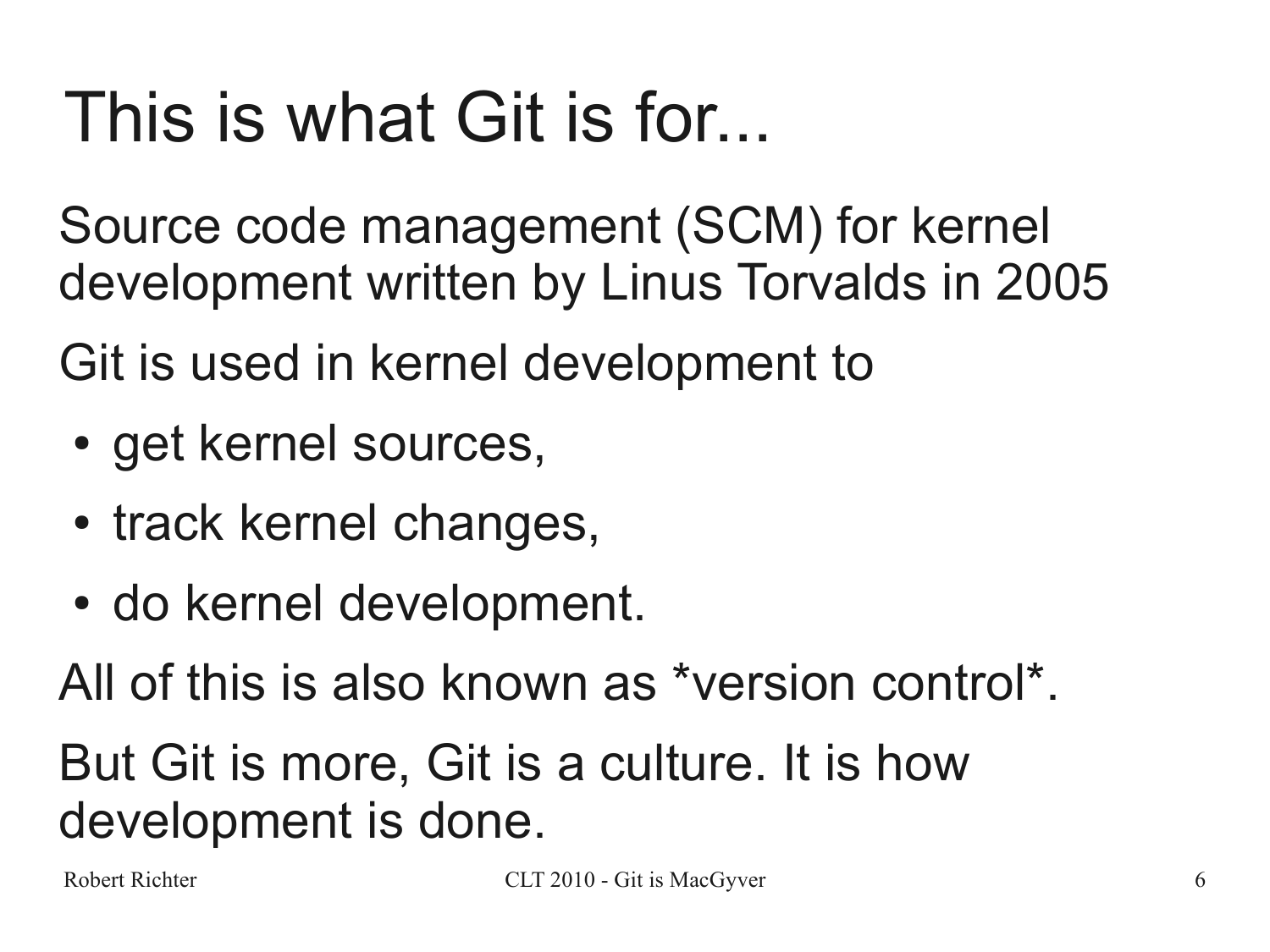## Kernel statistics again

Per kernel version we have:

- more than 10.000 patches
- more than 1.000 developers
- almost 10.000 changed files, 1.000.000 new lines and 500.000 deleted lines

How to get these Numbers?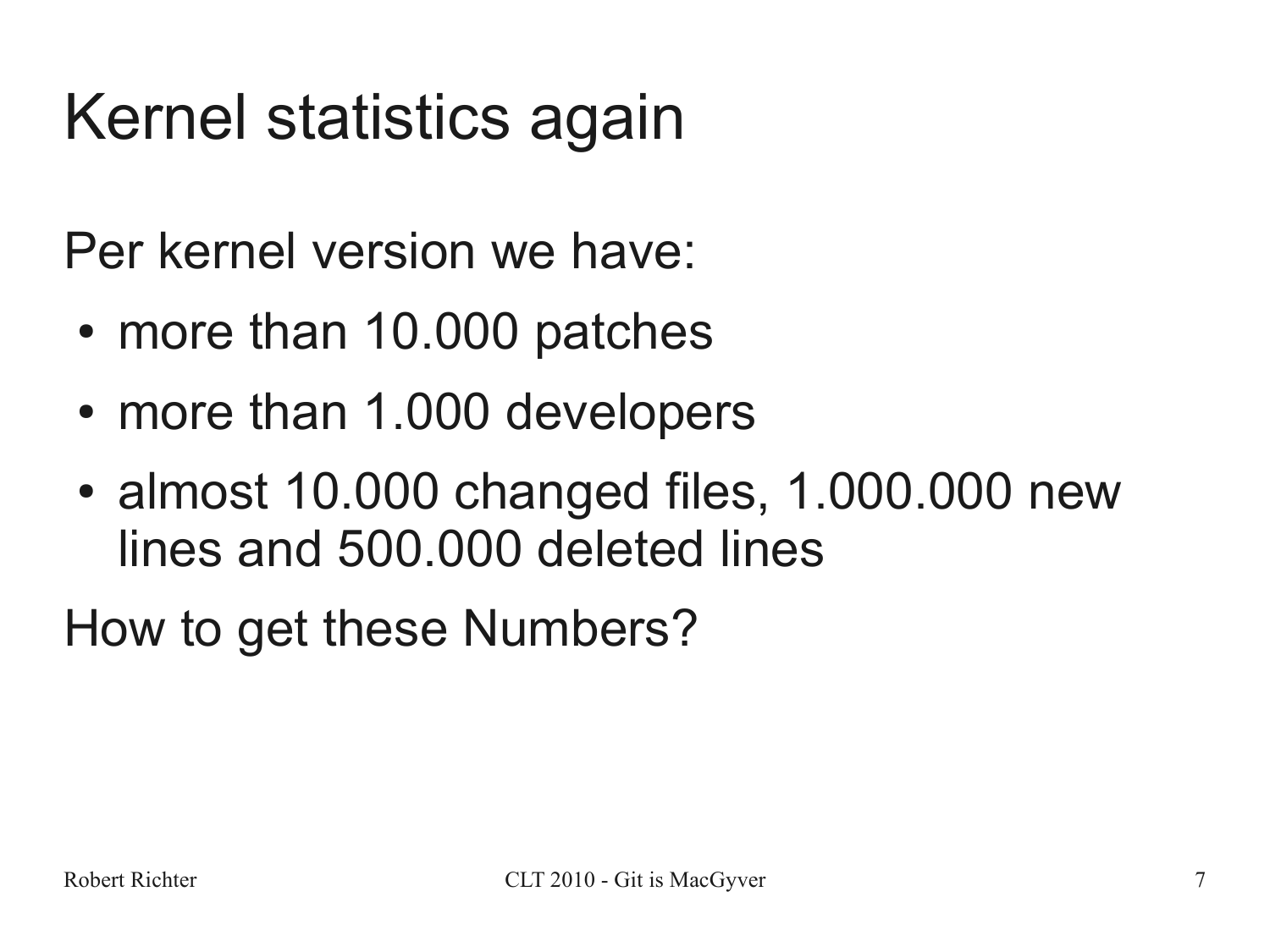# Getting the statistics ...

... is a Git command line one-liner:

Number of patches:

**\$ git log --pretty=oneline v2.6.32..v2.6.33 | wc -l 11684**

### Number of developers:

**\$ git shortlog --email v2.6.32..v2.6.33 -s | wc -l 1330**

### Number of changes (files, new and deleted lines):

**\$ git diff --shortstat v2.6.32..v2.6.33 9673 files changed, 859407 insertions(+), 479401 deletions(-)**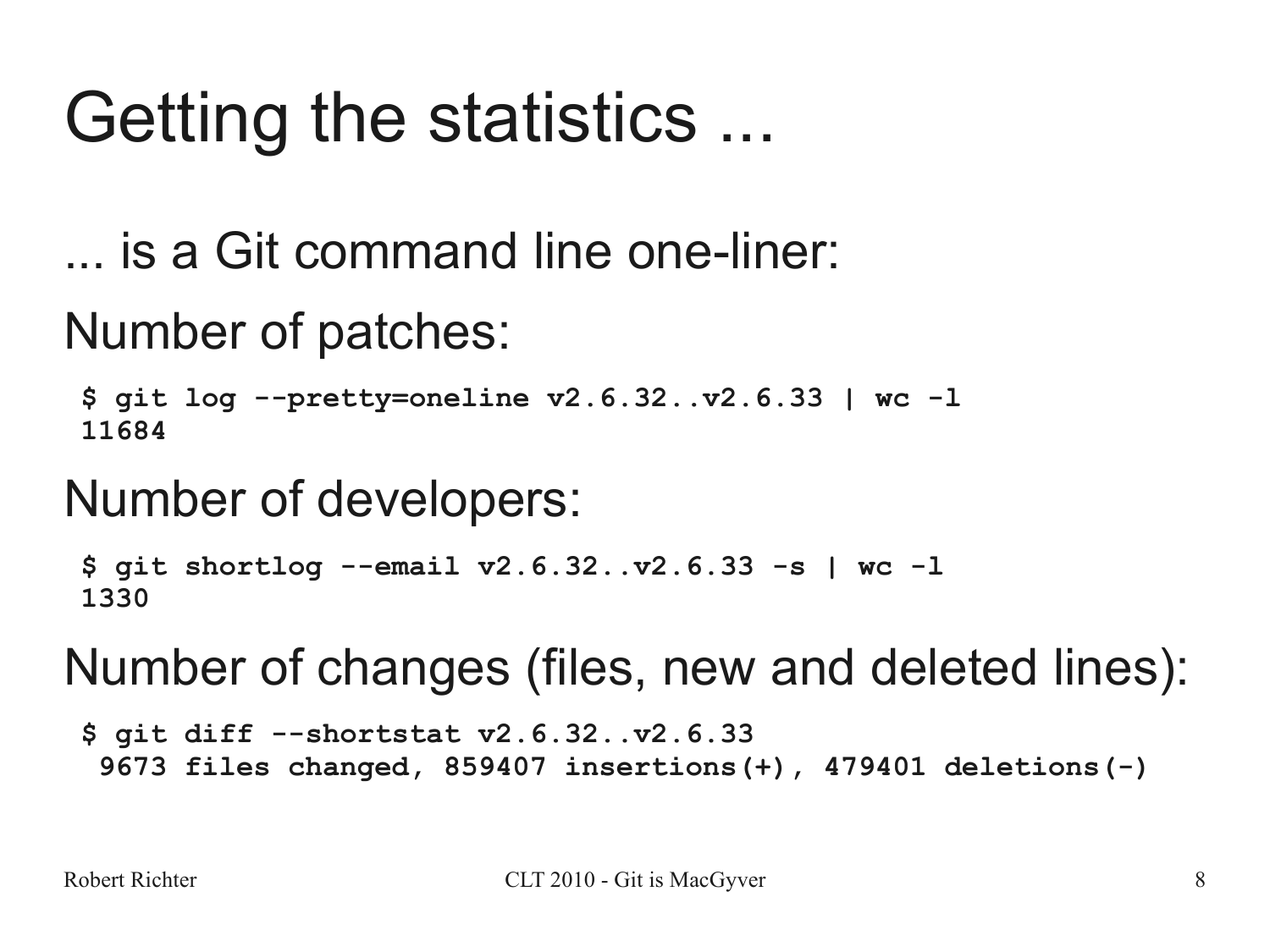## One more statistic slide

### Top 20 developer of v2.6.33:

|     | \$ git shortlog --email v2.6.32v2.6.33 -sn   head -n 20                        |
|-----|--------------------------------------------------------------------------------|
| 470 | Linus Torvalds <torvalds@linux-foundation.org></torvalds@linux-foundation.org> |
| 152 | Frederic Weisbecker <fweisbec@gmail.com></fweisbec@gmail.com>                  |
| 137 | Arnaldo Carvalho de Melo <acme@redhat.com></acme@redhat.com>                   |
| 130 | Luis R. Rodriquez <lrodriquez@atheros.com></lrodriquez@atheros.com>            |
| 129 | Masami Hiramatsu <mhiramat@redhat.com></mhiramat@redhat.com>                   |
| 124 |                                                                                |
| 115 | Takashi Iwai <tiwai@suse.de></tiwai@suse.de>                                   |
| 110 | Ben Hutchings<br>bhutchings@solarflare.com>                                    |
| 110 | Eric Dumazet <eric.dumazet@gmail.com></eric.dumazet@gmail.com>                 |
| 110 | Paul Mundt <lethal@linux-sh.org></lethal@linux-sh.org>                         |
| 104 | Alan Cox <alan@linux.intel.com></alan@linux.intel.com>                         |
| 104 | David S. Miller <davem@davemloft.net></davem@davemloft.net>                    |
| 102 | Manu Abraham <abraham.manu@gmail.com></abraham.manu@gmail.com>                 |
| 101 | Thomas Gleixner <tglx@linutronix.de></tglx@linutronix.de>                      |
|     |                                                                                |

 **...**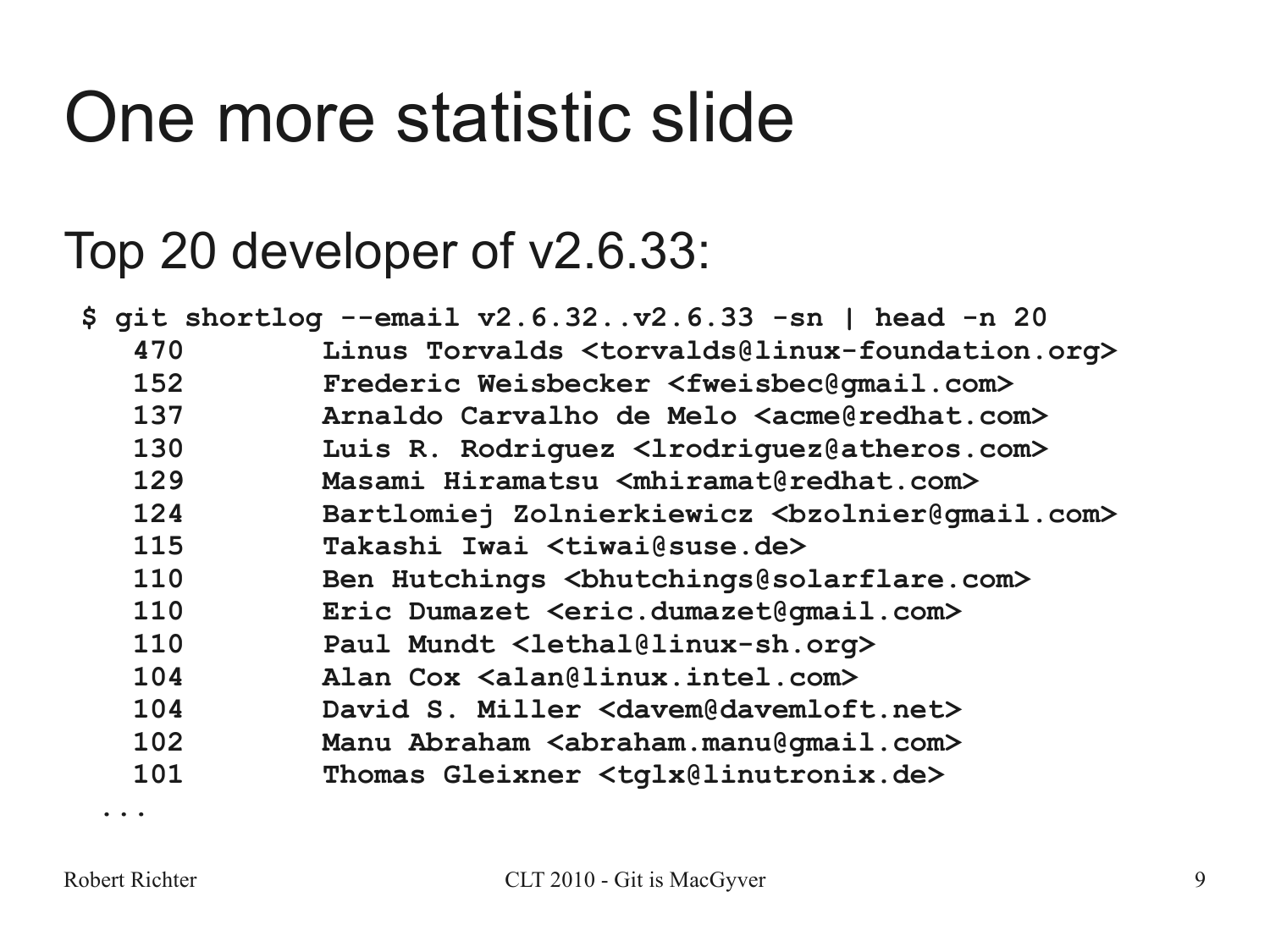# Getting started- installing Git

Project page: http://git-scm.com/

Current version: v1.7.0.1

Distro packages:

- Debian based: git-core, gitk, (gitweb)
- Fedora: git, gitk, (git-email), (gitweb), git-all (git-arch git-cvs git-email git-gui gitk git-svn perl-Git)
- OpenSuse: git/git-core
- Gentoo: dev-util/git (includes gitk and gitweb)

## man pages: git, gittutorial, gitglossary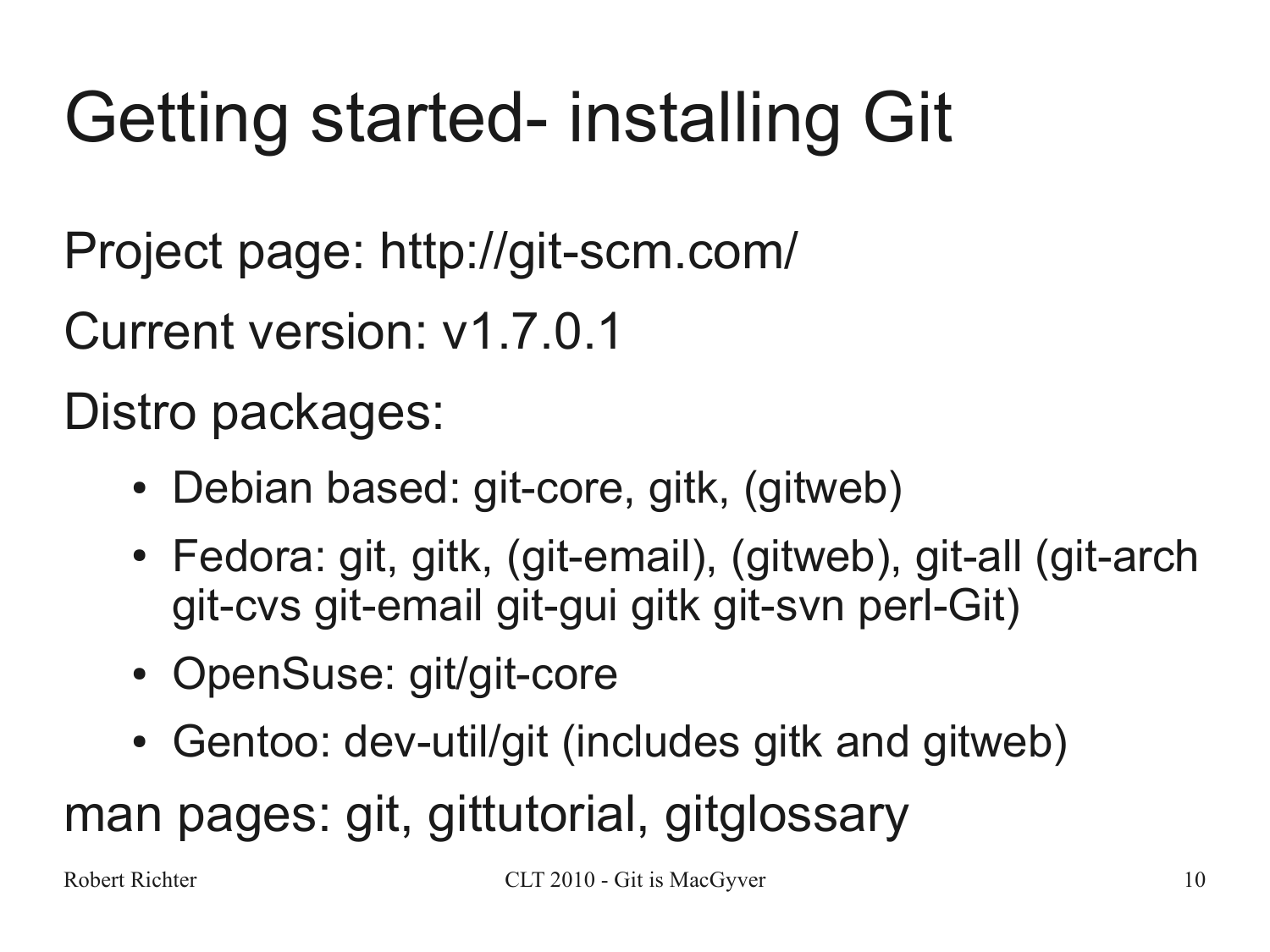## Git is rich in commands

**git-add git-am git-annotate git-apply git-archimport git-archive git-bisect git-blame git-branch git-bundle git-cat-file git-check-attr git-checkout git-checkout-index git-check-ref-format git-cherry git-cherry-pick git-citool git-clean git-clone gitcommit git-commit-tree git-config git-count-objects git-cvsexportcommit git-cvsimport git-cvsserver git-daemon git-describe git-diff git-diff-files git-diff-index gitdifftool git-diff-tree git-fast-export git-fast-import git-fetch git-fetch-pack gitfilter-branch git-fmt-merge-msg git-for-each-ref git-format-patch git-fsck git-gc git-get-tar-commit-id git-grep git-gui git-hash-object git-help git-http-backend githttp-fetch git-http-push git-imap-send git-index-pack git-init git-instaweb gitk gitlog git-lost-found git-ls-files git-ls-remote git-ls-tree git-mailinfo git-mailsplit git-merge git-merge-base git-merge-file git-merge-index git-merge-one-file gitmergetool git-merge-tree git-mktag git-mktree git-mv git-name-rev git-notes git-packobjects git-pack-redundant git-pack-refs git-parse-remote git-patch-id git-peekremote git-prune git-prune-packed git-pull git-push git-quiltimport git-read-tree git-rebase git-receive-pack git-reflog git-relink git-remote git-repack git-replace git-repo-config git-request-pull git-rerere git-reset git-revert git-rev-list gitrev-parse git-rm git-send-email git-send-pack git-shell git-shortlog git-show gitshow-branch git-show-index git-show-ref git-sh-setup git-stash git-status gitstripspace git-submodule git-svn git-symbolic-ref git-tag git-tar-tree git-unpackfile git-unpack-objects git-update-index git-update-ref git-update-server-info gitupload-archive git-upload-pack git-var git-verify-pack git-verify-tag git-whatchanged git-write-tree**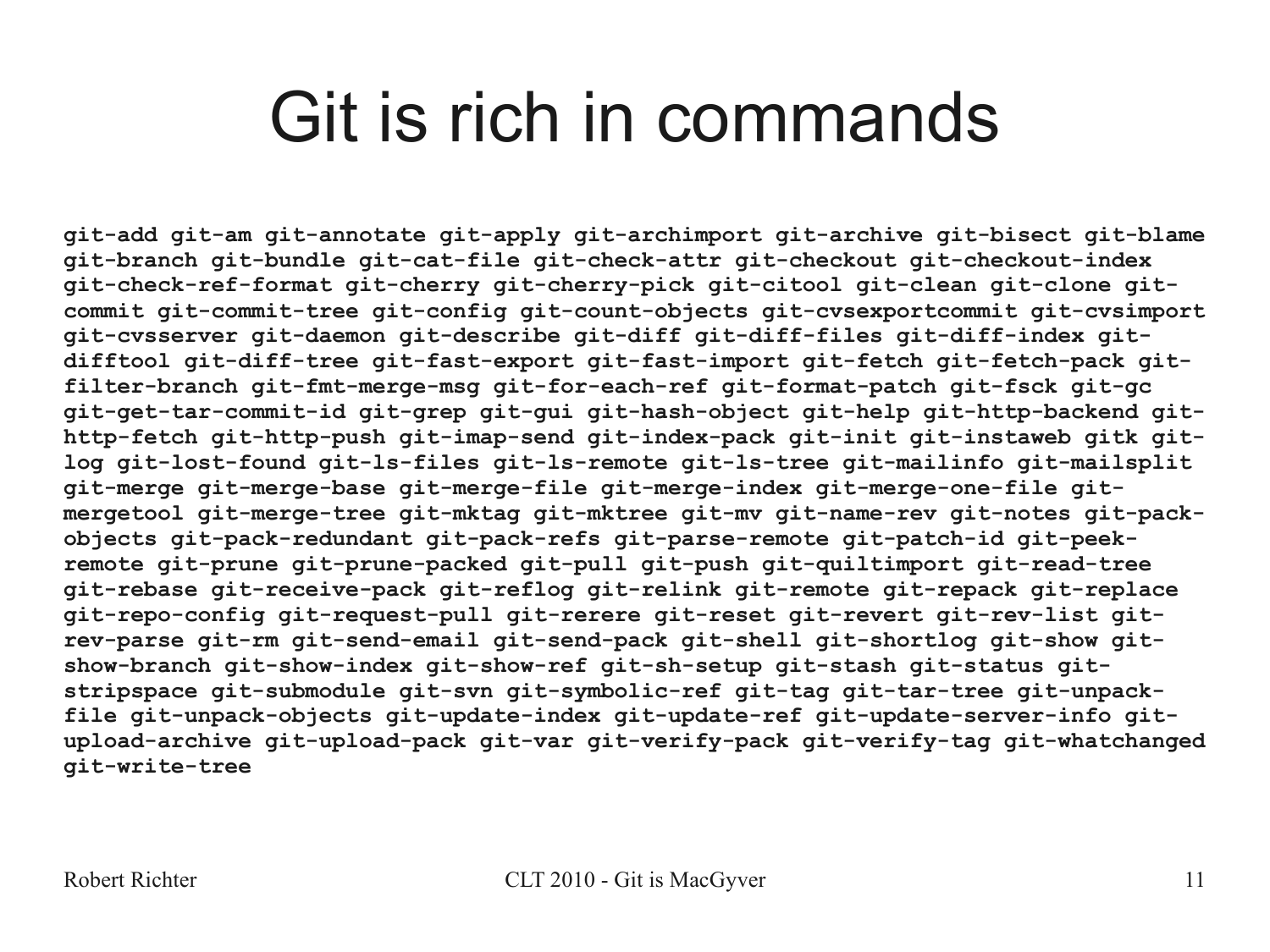# ... but only 15 commands to know

|         | git config | git fetch  |
|---------|------------|------------|
| git log |            | git merge  |
|         | qit init   | git branch |
| qit add |            | git blame  |
|         | git grep   | git rebase |
|         | git commit | git show   |
|         | git clone  | git diff   |
|         |            |            |

**gitk**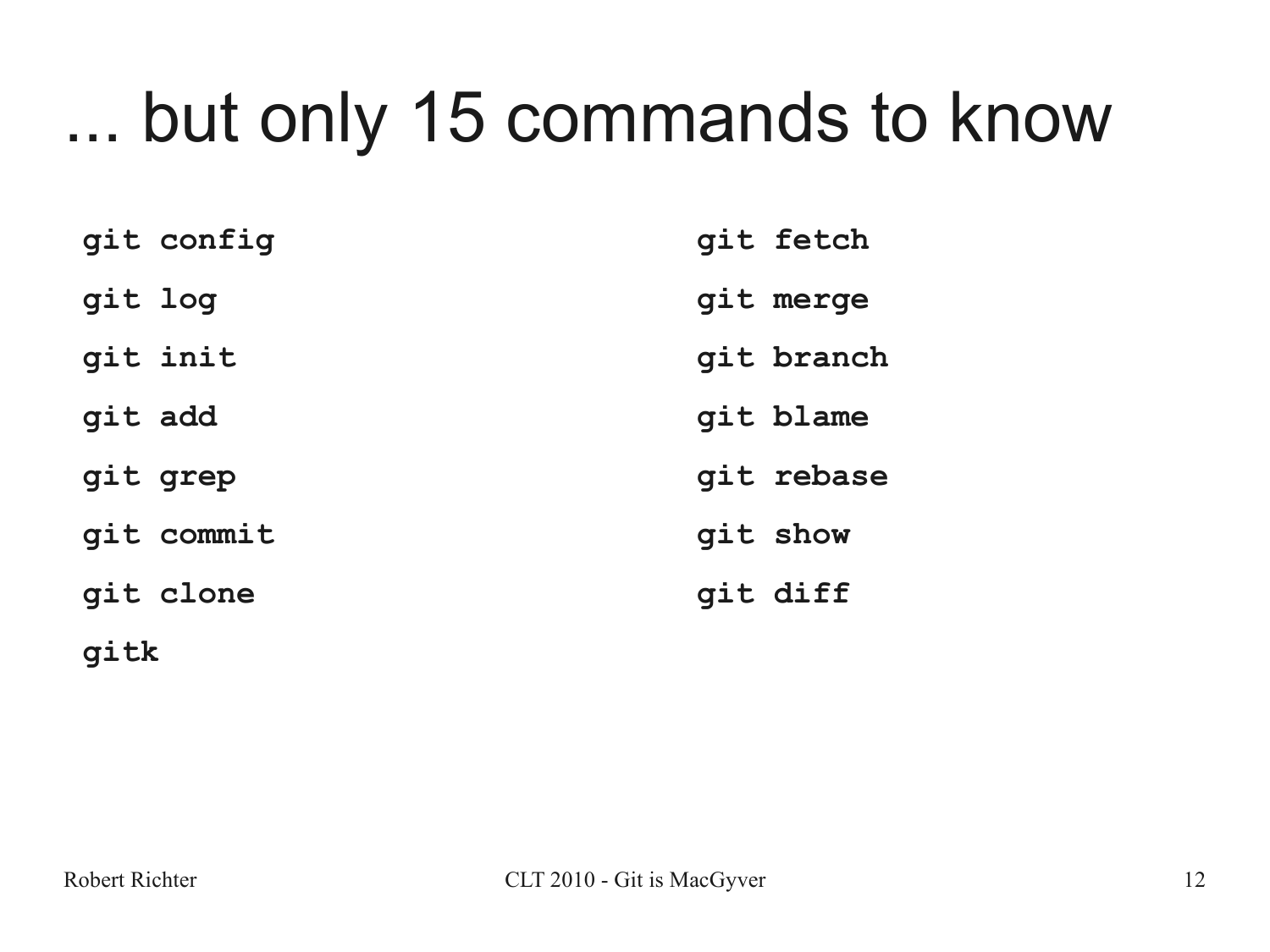## Quick start - creating local repositories

Create a new repository:

**\$ cd foobar \$ git init \$ git add . \$ git commit -sm 'Initial checkin'**

### Remote repositories can be added later too.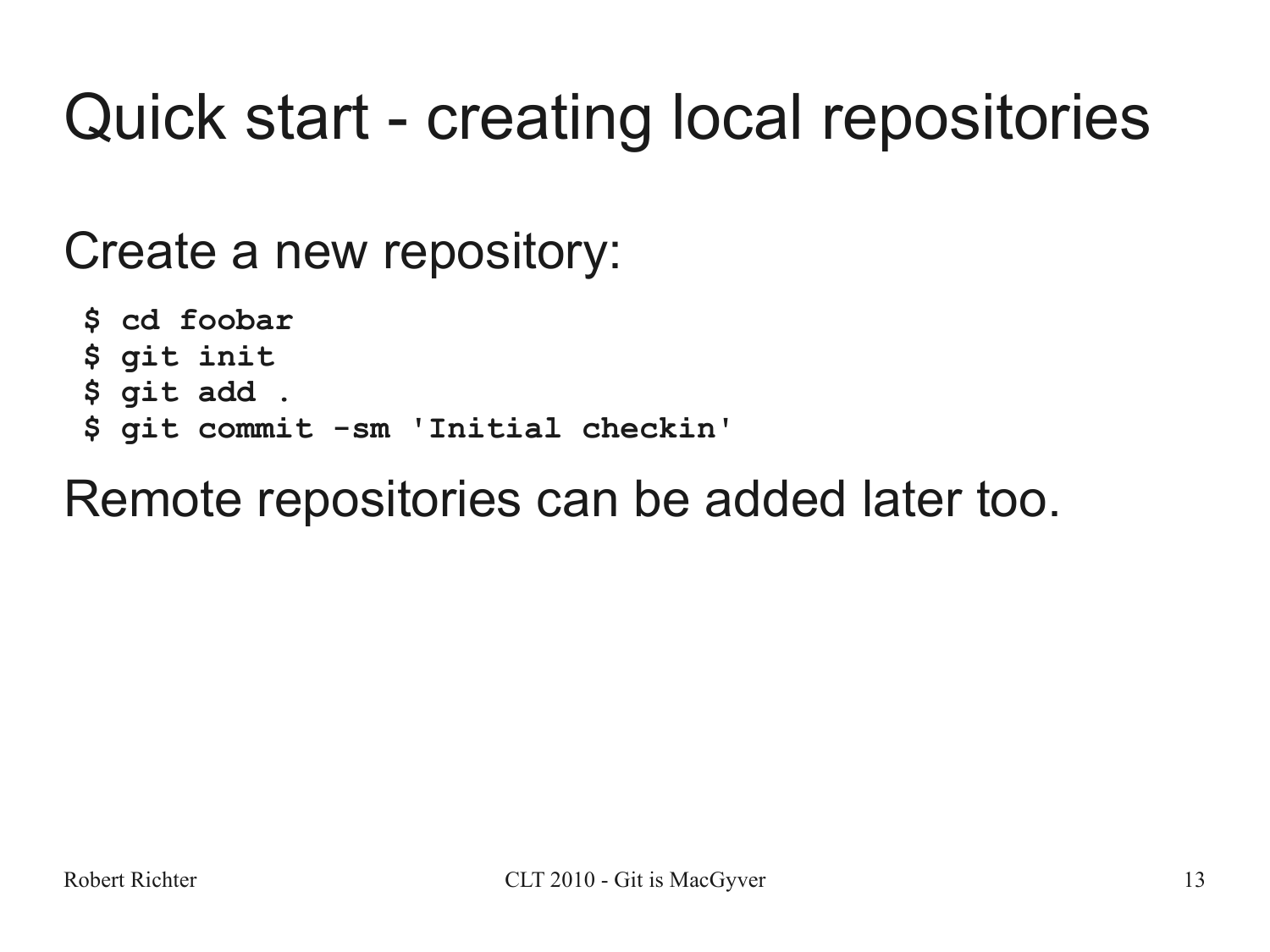## Quick start - clone an existing repository

## Clone kernel mainline:

**\$ git clone \ git://git.kernel.org/pub/scm/linux/kernel/git/torvalds/linux-2.6.git \$ ... # edit some files \$ git add <changed file> \$ git commit -m "Don't explain what, explain why." \$ git format-patch origin/master**

## see man gittutorial, http://git-scm.com/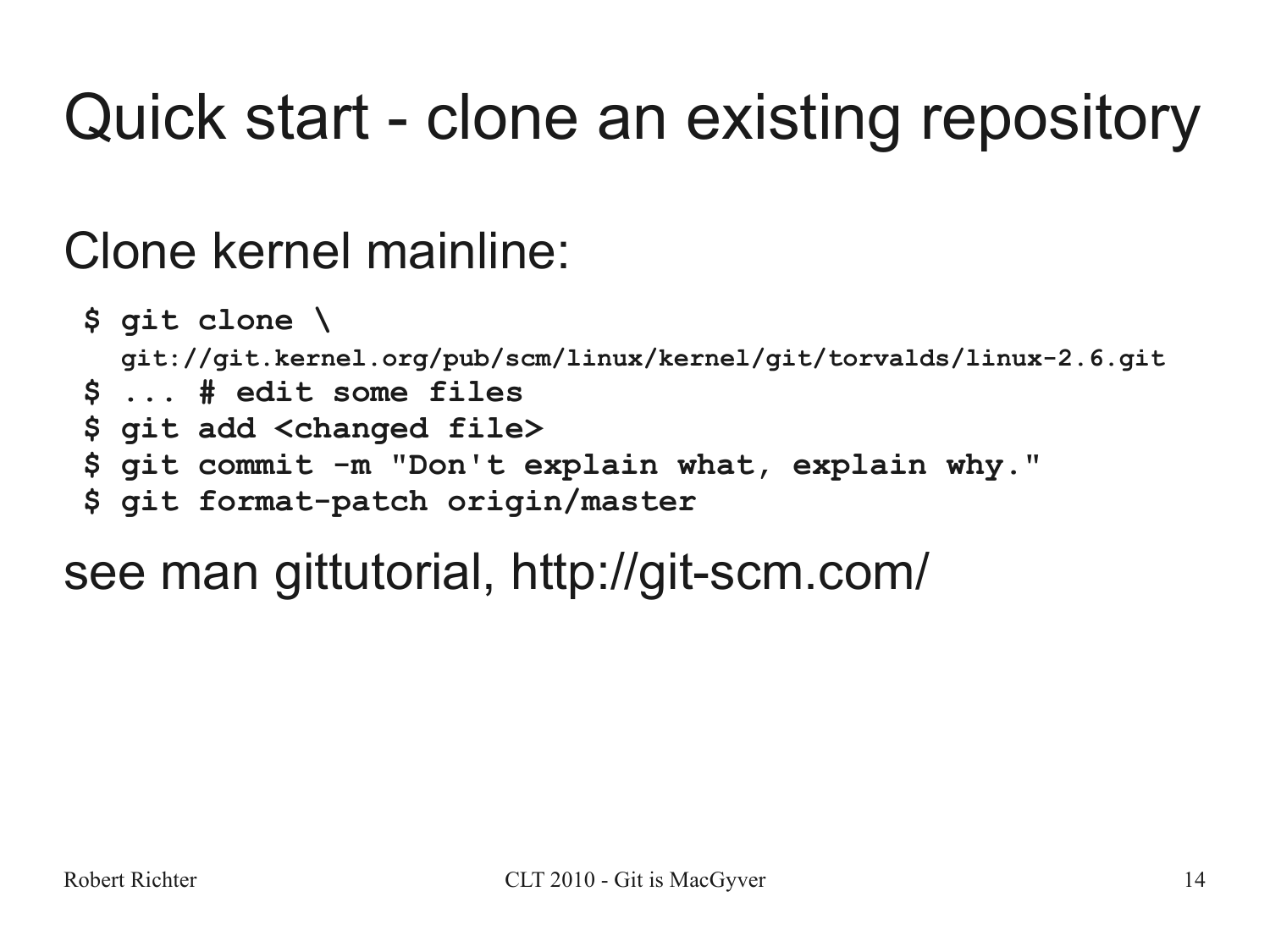# Configuring Git

Environment variables:

**\$ printenv | grep GIT GIT\_COMMITTER\_NAME=Robert Richter GIT\_COMMITTER\_EMAIL=robert.richter@amd.com**

Files: .git/config, etc.

With git config (man git-config)

But... Better edit config files because they are supposed to be edited and git-config is supposed to be the documentation (man git-config).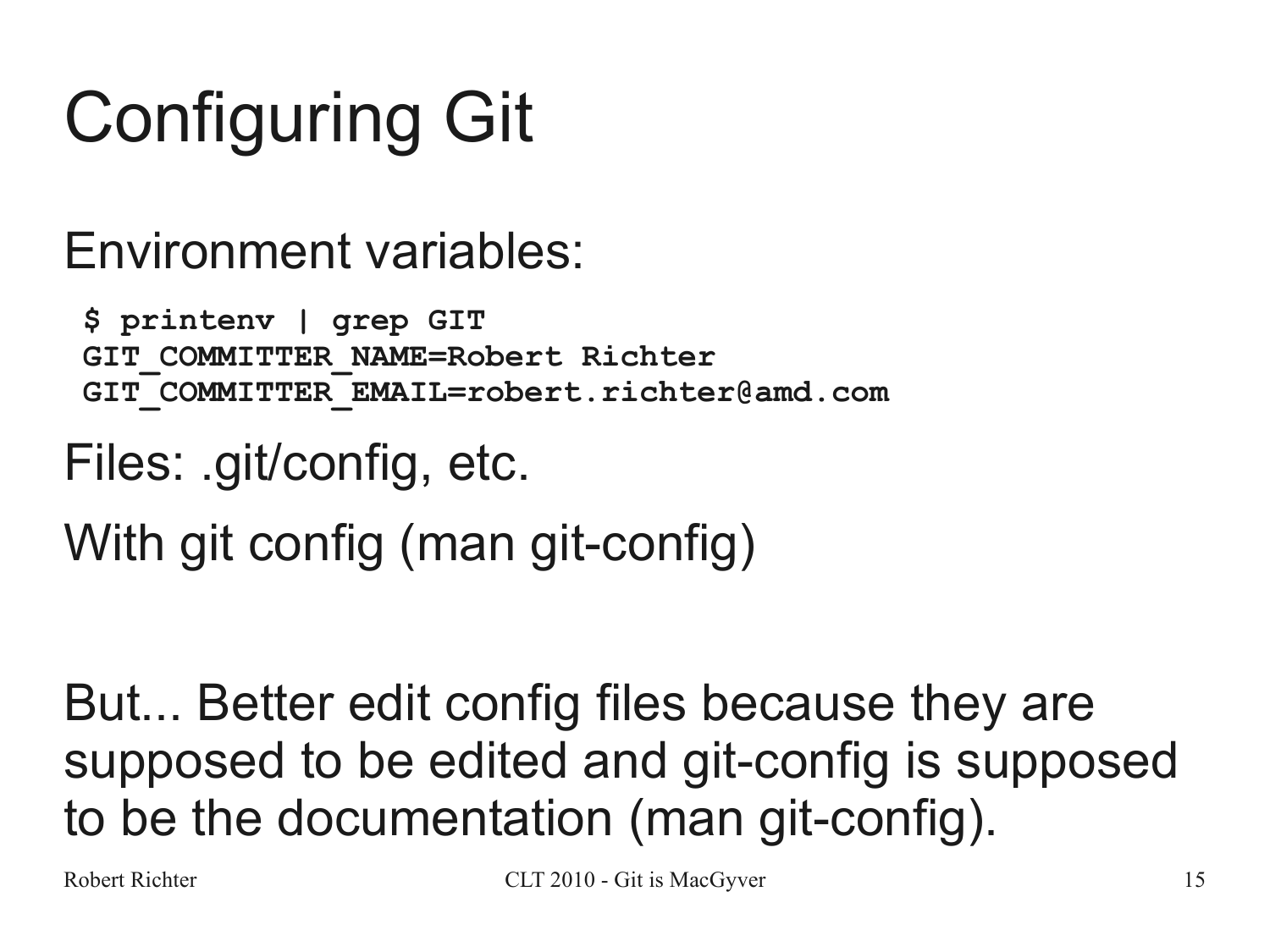## Get status, browse history, show changes

**\$ git status \$ git show \$ git show --stat \$ git log \$ git log --pretty=oneline --abbrev-commit -10 \$ git log -p \$ git shortlog v2.6.32..v2.6.33 \$ git diff \$ git diff --cached # changes to be committed \$ git diff HEAD # show all changes in the working tree \$ git diff --stat \$ git blame <file> # find commits that changed <file>**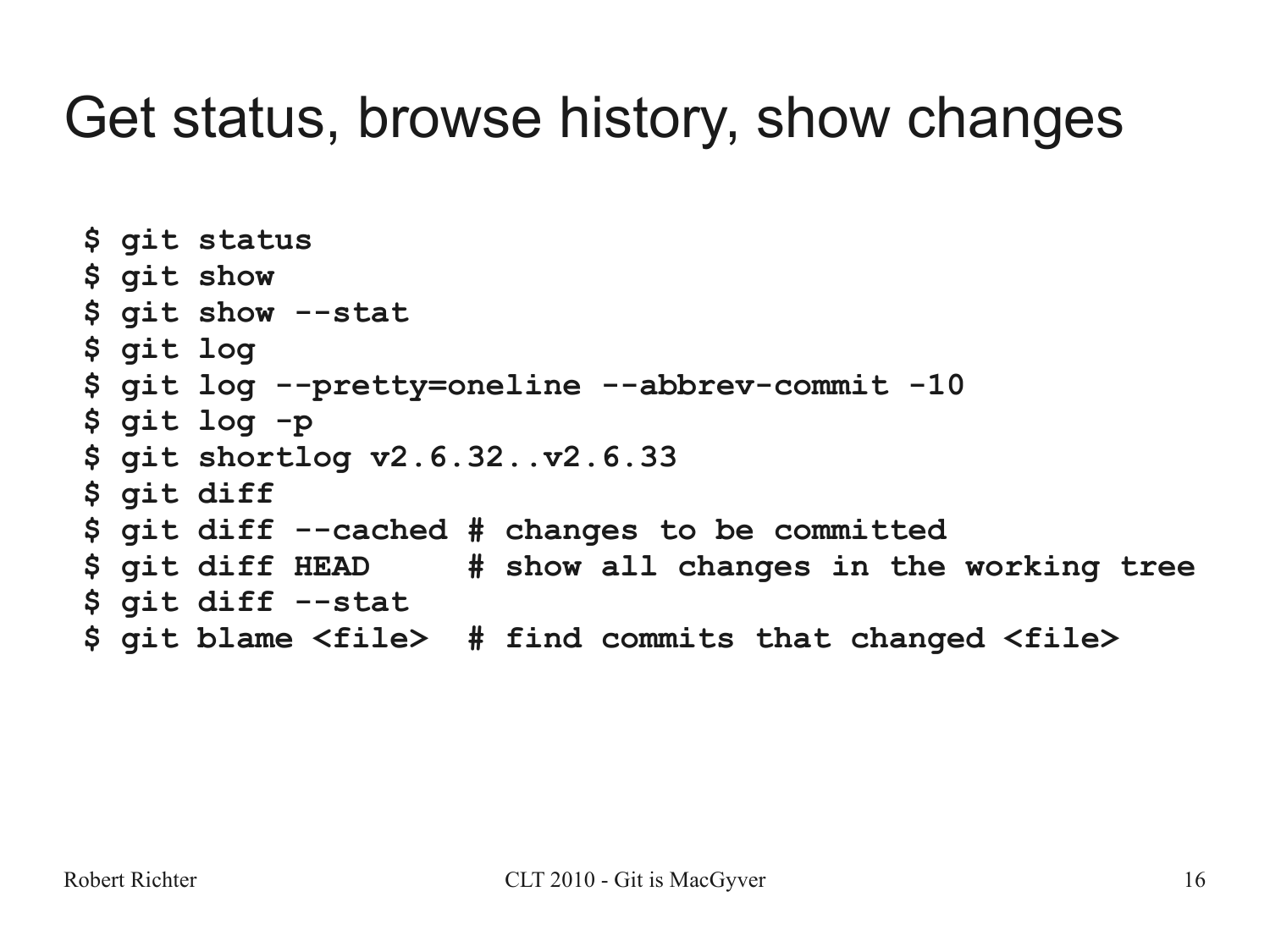# Gitk - git repository browser

- **\$ gitk --all**
- **\$ gitk ORIG\_HEAD..**
- **\$ gitk linux-2.6/master..**
- **\$ gitk \ v2.6.33..origin/master**
- **\$ gitk \**
- **linux-2.6/master..tip/master**

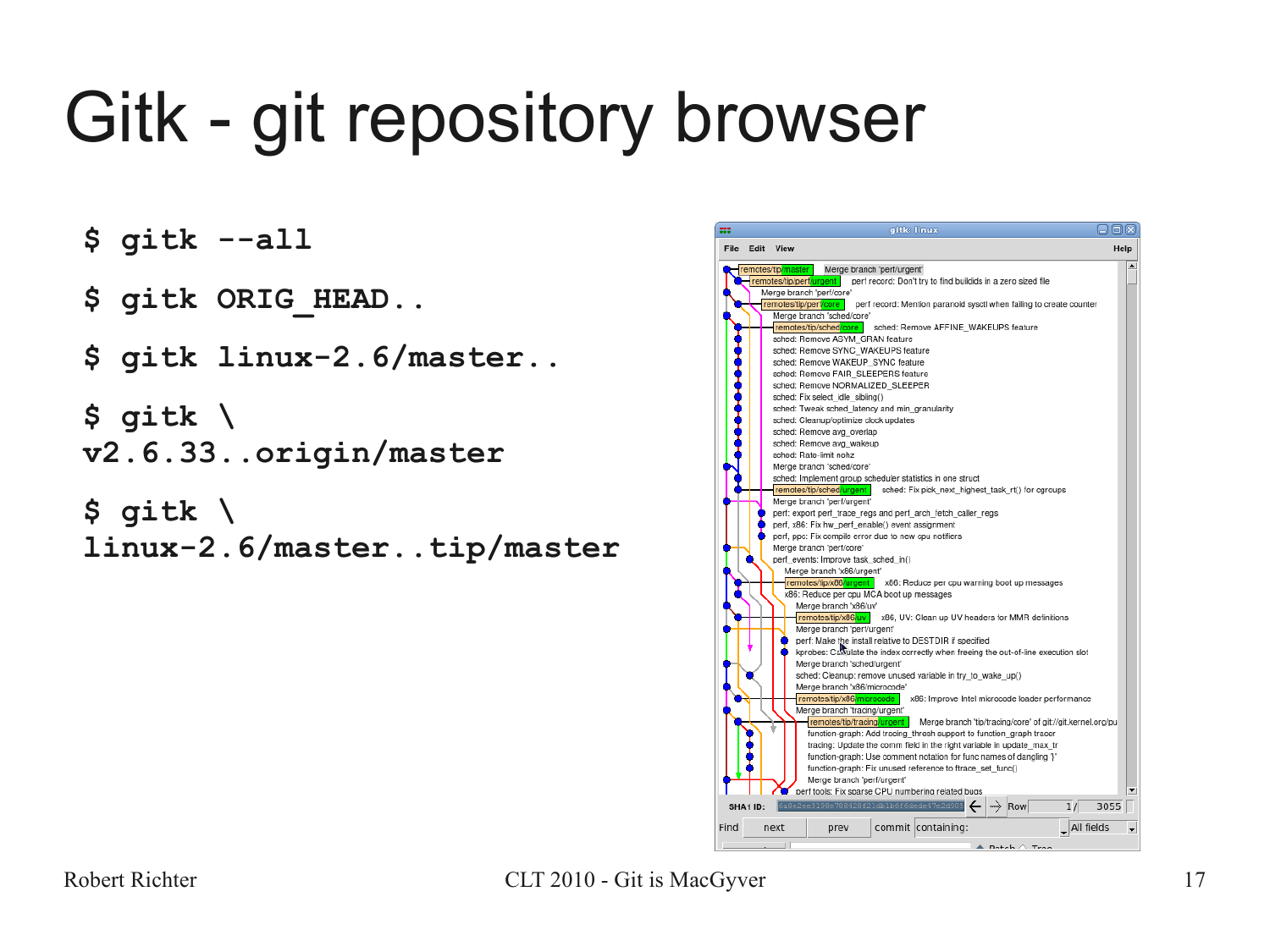# Quick start - development with Git

Update and show branches:

**\$ git fetch origin # update remote branches from 'origin' \$ git branch -a # show all local and remote branches**

Develop on a feature branch:

|                          | \$ git checkout -b new feature # create feature branch |
|--------------------------|--------------------------------------------------------|
| $\mathsf{S}$             | # do some changes                                      |
| \$ git commit            | # commit on branch new feature                         |
| \$ git checkout master   |                                                        |
| \$ git merge new feature | # merge new feature into master                        |

Rebase own changes to latest mainline kernel:

**\$ git rebase linux-2.6/master**

## And, that's it! This is daily Git usage.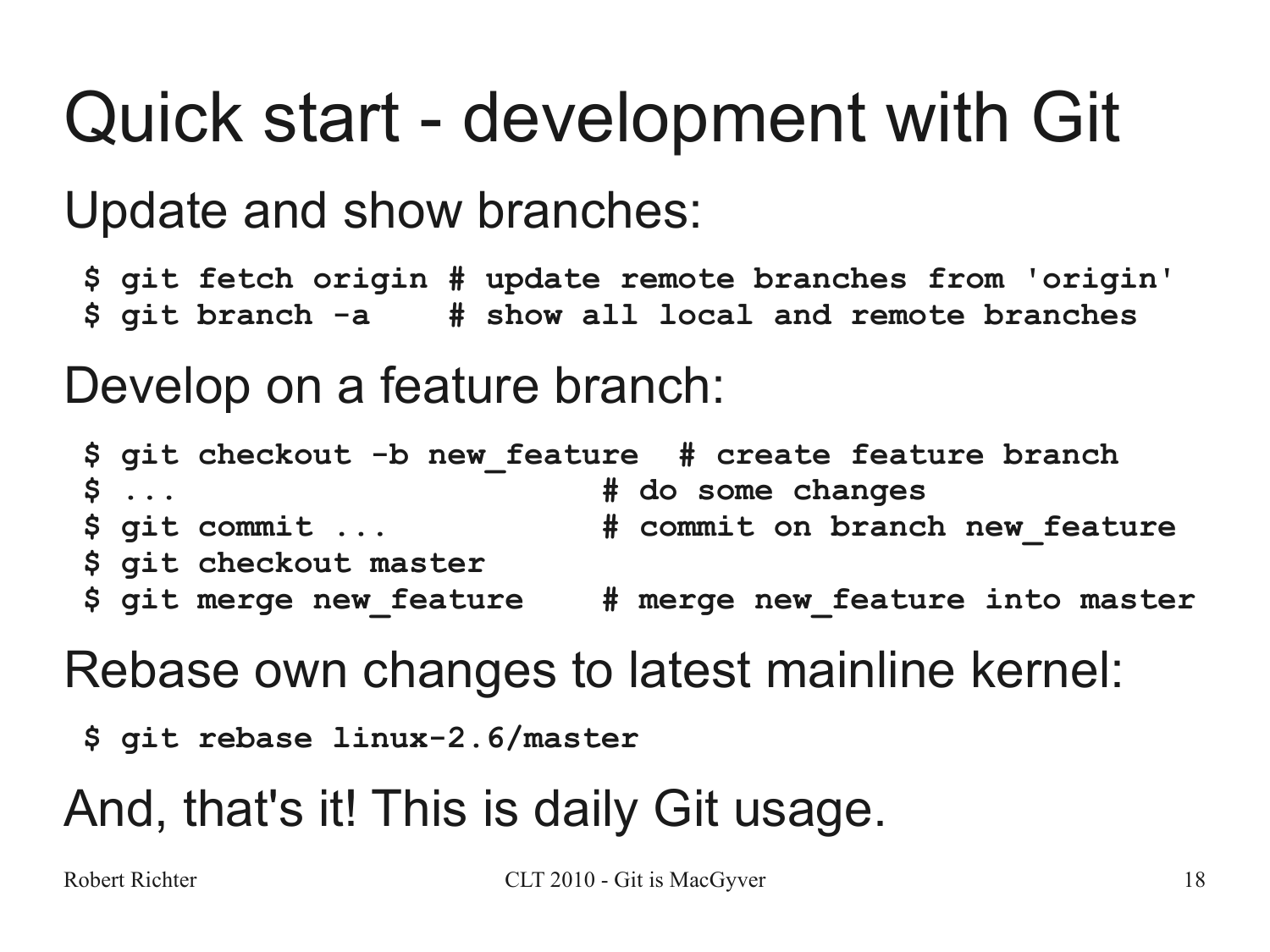# Remote repositories

- Git repos that can be fetched from and pulled to. Repository URLs (see man git-clone):
	- **git://host.xz[:port]/path/to/repo.git/**
	- **http://host.xz[:port]/path/to/repo.git/**
	- **https://host.xz[:port]/path/to/repo.git/**
	- **rsync://host.xz/path/to/repo.git/**
	- **ssh://[user@]host.xz[:port]/path/to/repo.git/**
	- **[user@]host.xz:/path/to/repo.git/**
	- **/path/to/repo.git/**
	- **file:///path/to/repo.git/**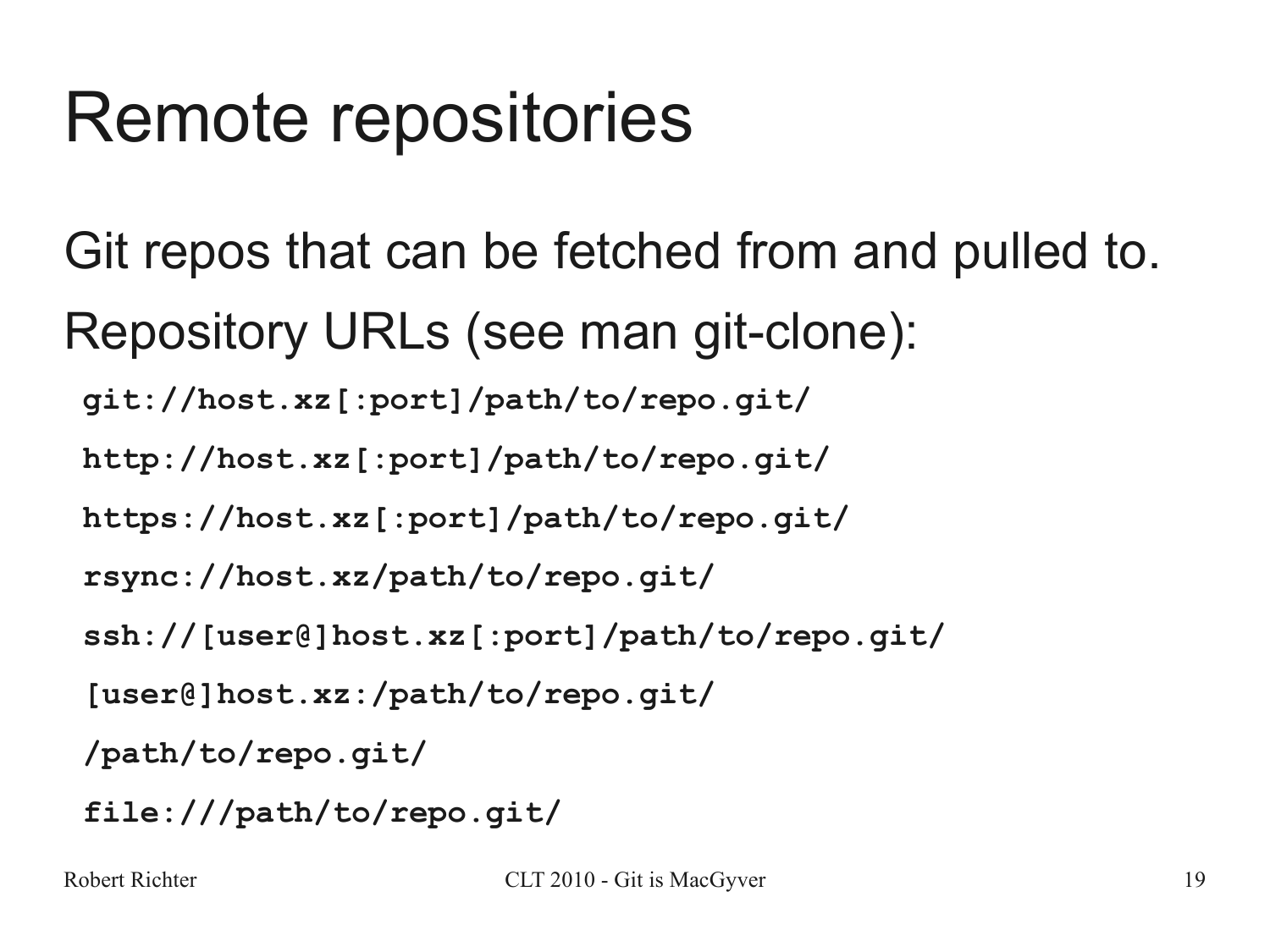# The working tree (local repository)

- contains checked out files (GIT WORK TREE)
- "clean" if no changes, otherwise "dirty"
- The root repository (.git is default) contains repository data (root repository, GIT DIR).
- Bare repositories do not have a working tree.
- Use .gitignore to specify untracked files
- No, no, no. I don't want Git anymore!

 **\$ rm -rf .git # Of course it is just a hypothetical construct**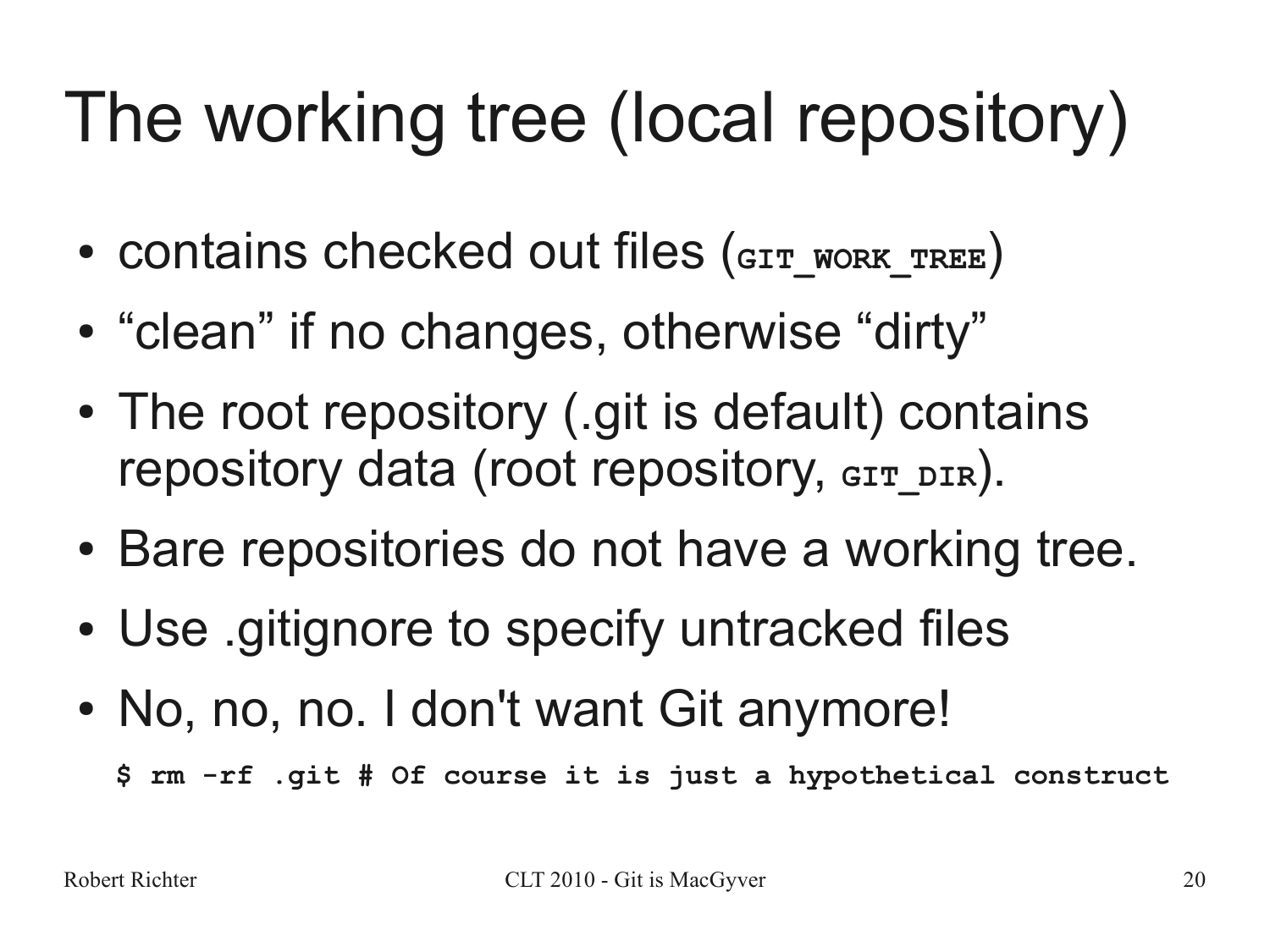# The Index

Contains changes to be commited.

Command that may change the index:

**\$ git add ... \$ git rm ... \$ git reset ... \$ git checkout ...**

### Commit changes:

**\$ git commit -s \$ git commit -c ... \$ git commit -asm "Don't explain what, explain why."**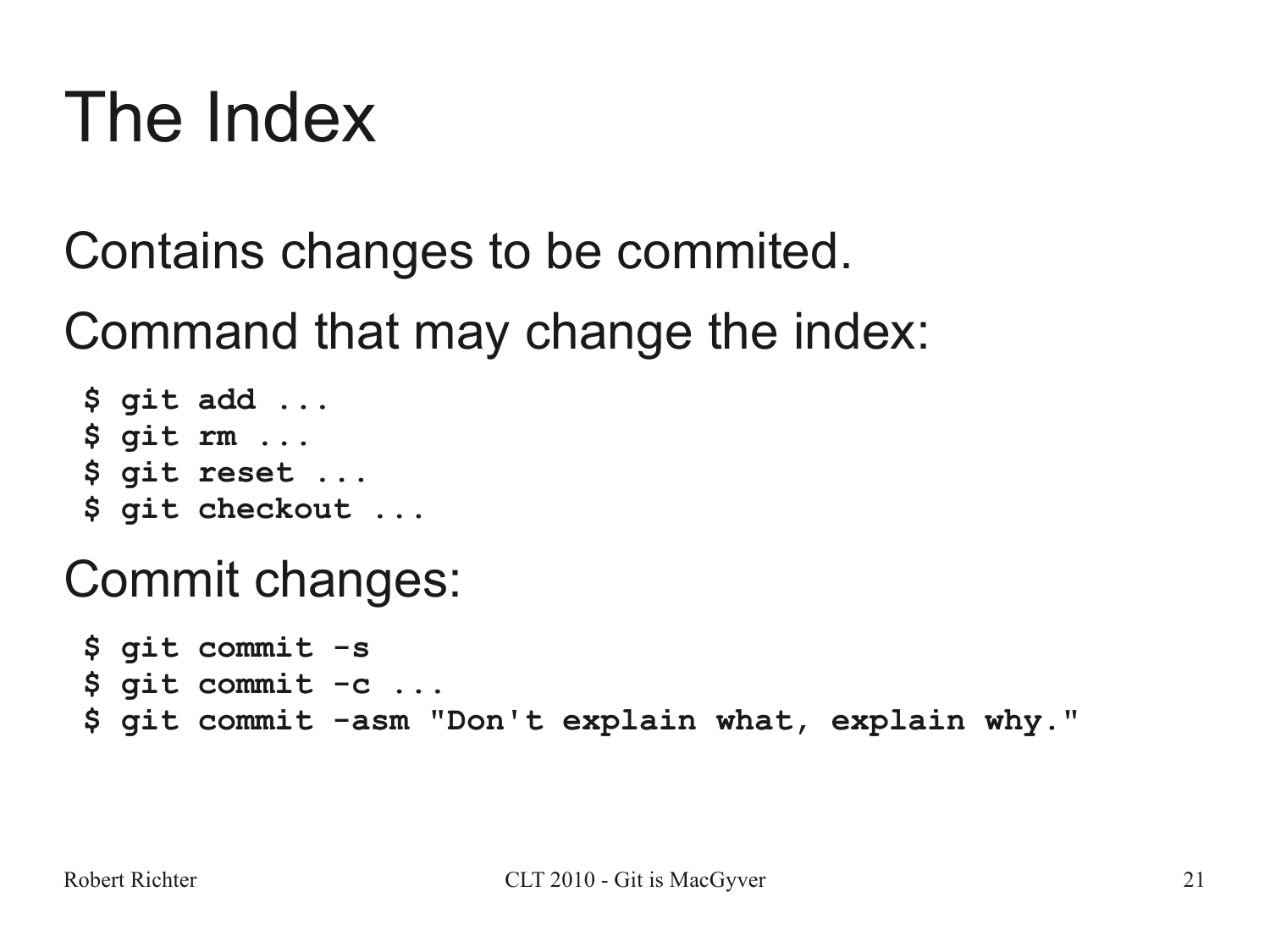# Reset changes

## Reset repository revision, not the working tree:

**\$ git reset # index only \$ git reset commitid # repository revision**

### Reset the working tree

**\$ git checkout <commitid> file # set file to version \$ git reset --hard # discard all changes**

### Reset the working tree and repository revision:

```
$ git reset --hard ORIG_HEAD
 $ git reset --hard <commitid>
 $ git checkout <branch>
```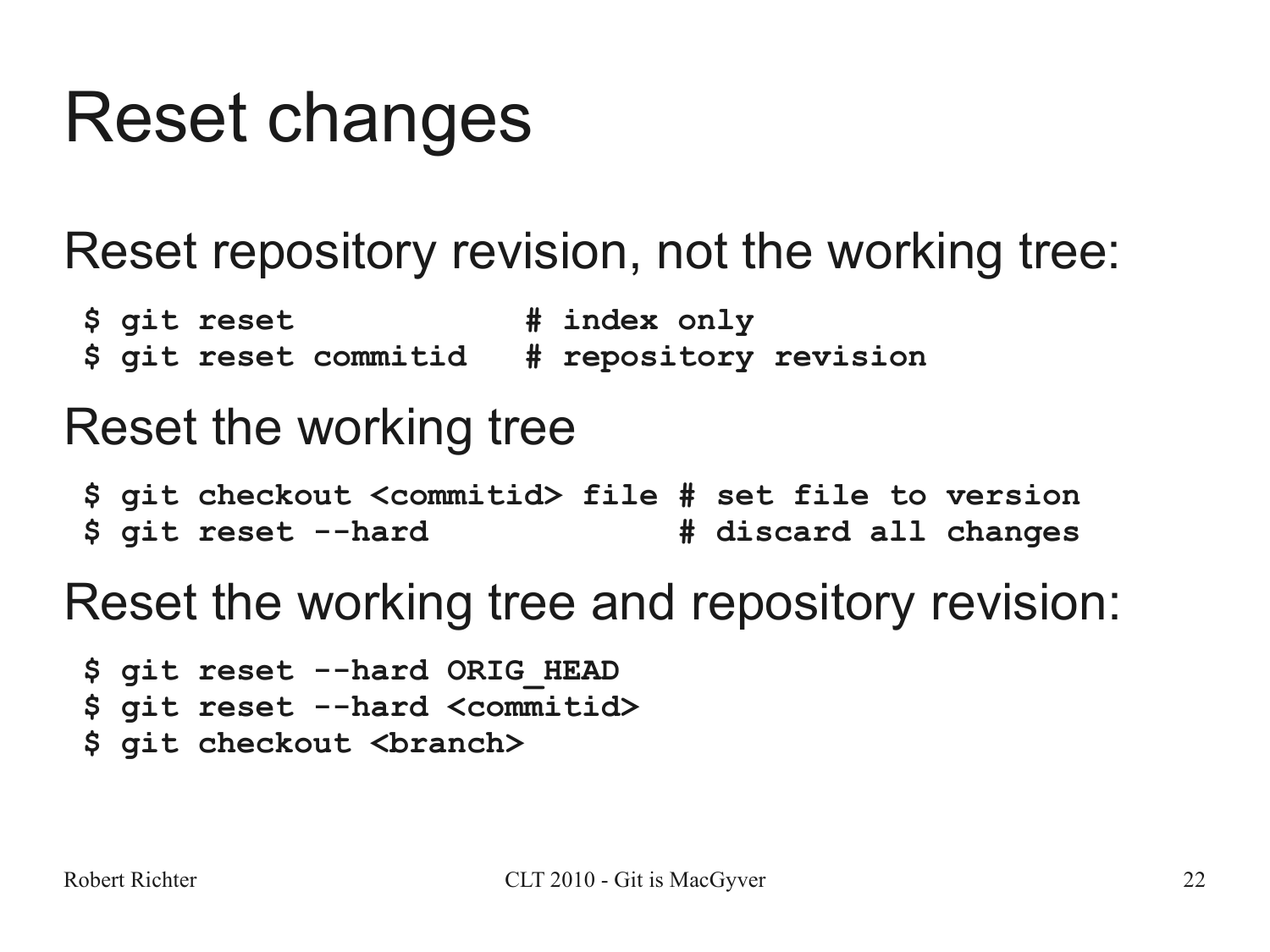# What is Git designed for?

"If you're not distributed, you are not worth using, it's that simple. If you perform badly, you are not worth using, it is that simple. And if you cannot guarantee that the stuff I put into an SCM comes out exactly the same, you are not worth using." --Linus Torvalds

- distributed
- efficient with good performance even on huge projects
- stable and worth to trust your data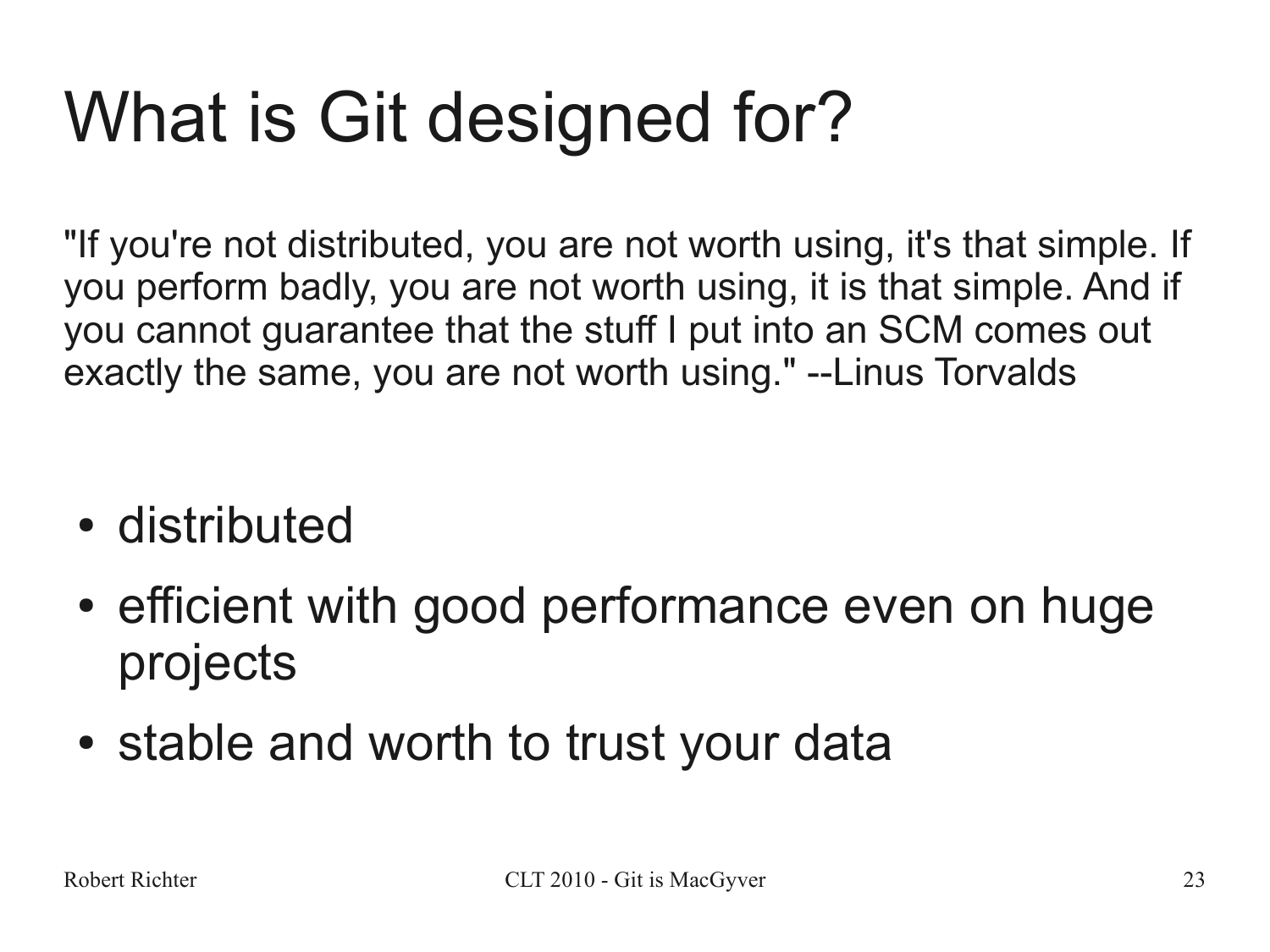# Why distribution is so important

"Being distributed very much means that you do not have one central location that keeps track of your data." --Linus Torvalds

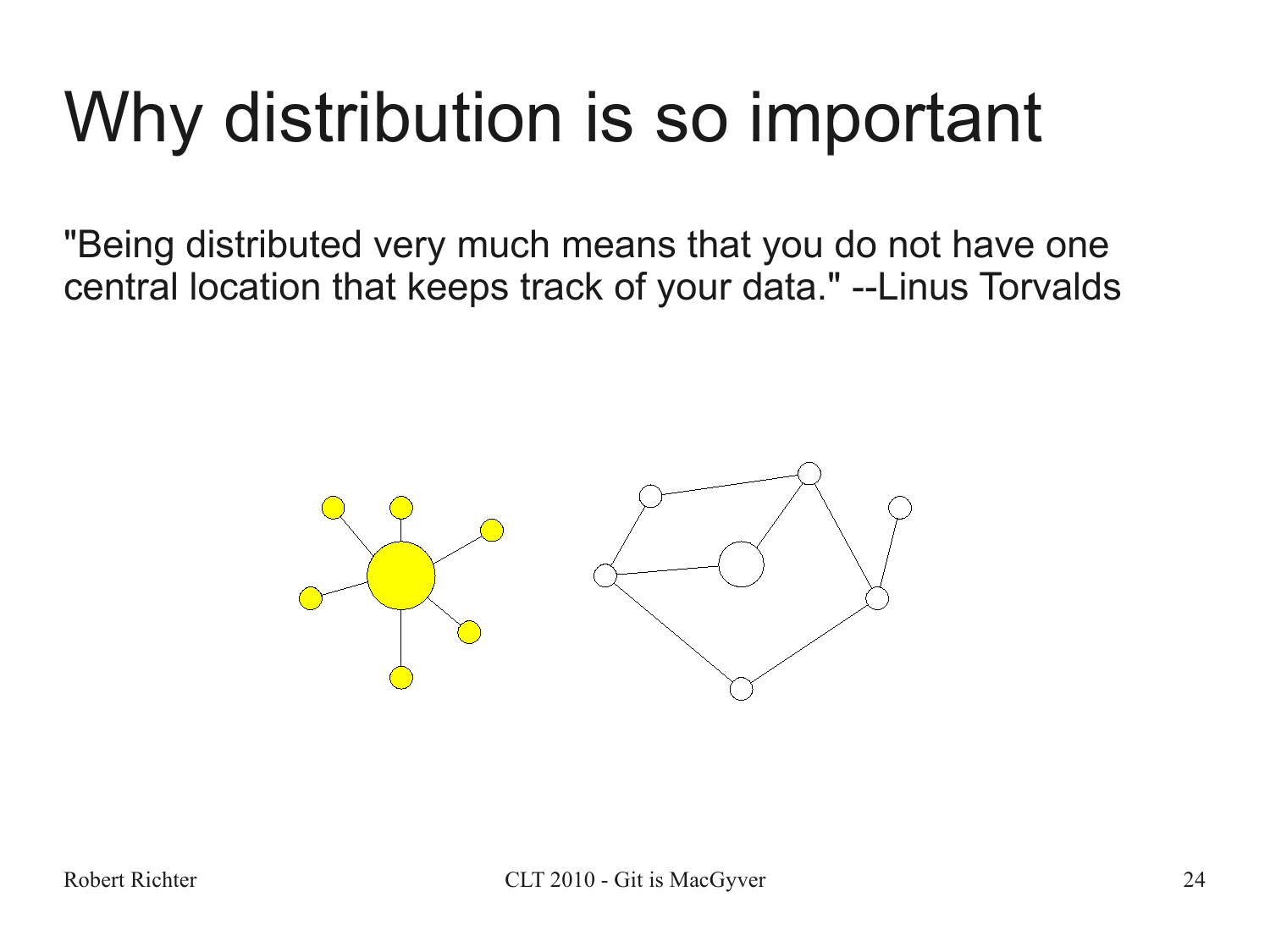## Distribution - How about pulling from me?

- more than just offline work
- "You don't have to worry about the commit access thing": If you have a distributed model, everybody has commit rights.
- You can do whatever you want with your project. You can do great or stupid work. How about pulling from me? ... and, people do!
- Distribution means branching. Every people has it's own branch. Branches are not global.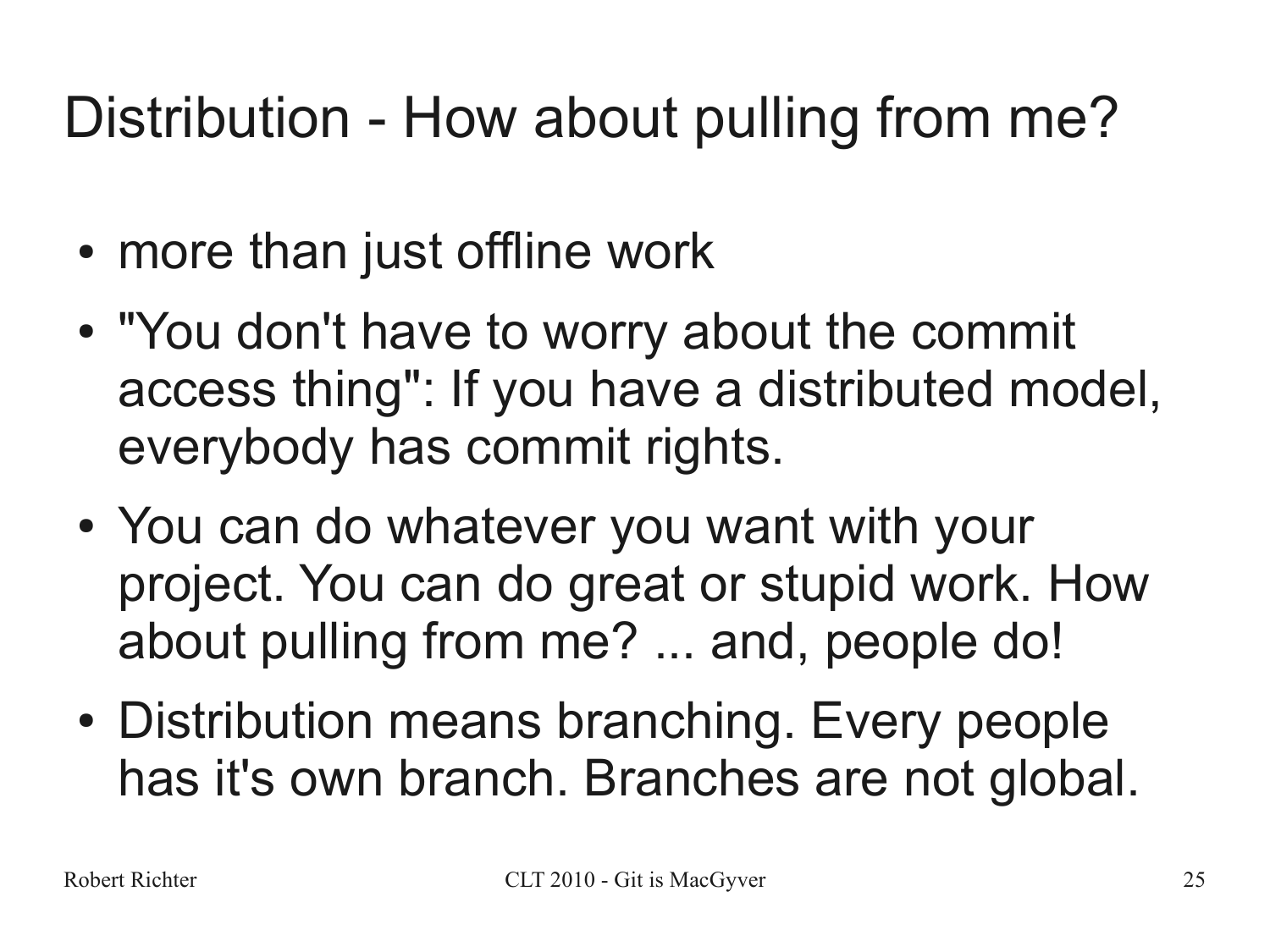## Distribution (cont'd) - Please, do not disturb others

- Commit changes without disturbing others
- You don't need commiting rules
- Others don't have to wait for you
- So you get small commits
- hundreds or thousands of people working on the same project
- get more trustworthy, no single point of failure, 'perfect' load balancing
- see Tech Talk: Linus Torvalds on git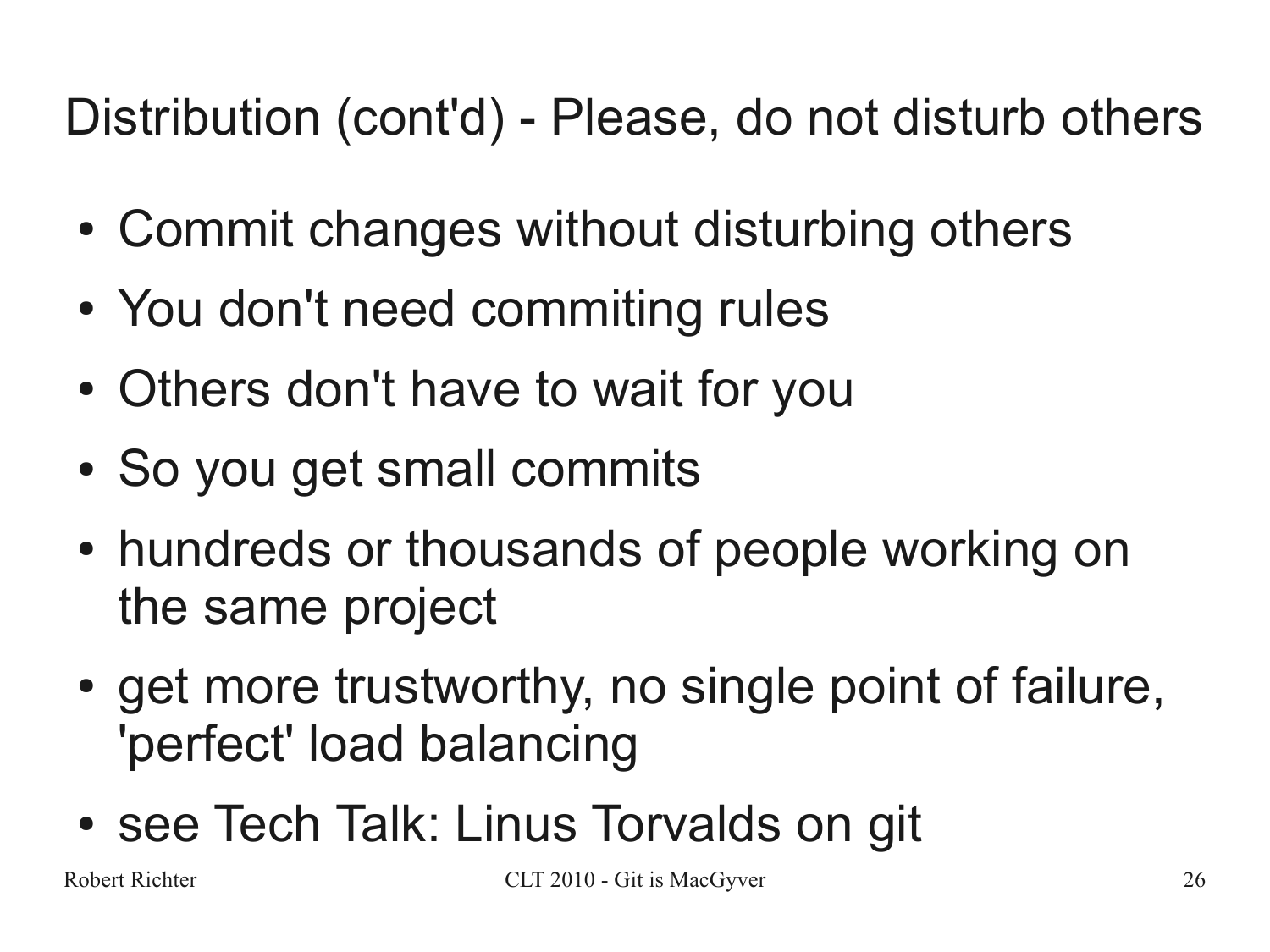# Network of trust

There are 1000 of repositories, from whom to pull?

### Network of trust is the only way you can do development.

"I don't have to trust you. I only need to trust 5, 10, 15 people... I can pull from them... They have other people... This is how it all comes together." --Linus Torvalds

You know that there are 5 branches that are really interesting to follow...

## It fits how we are wired up.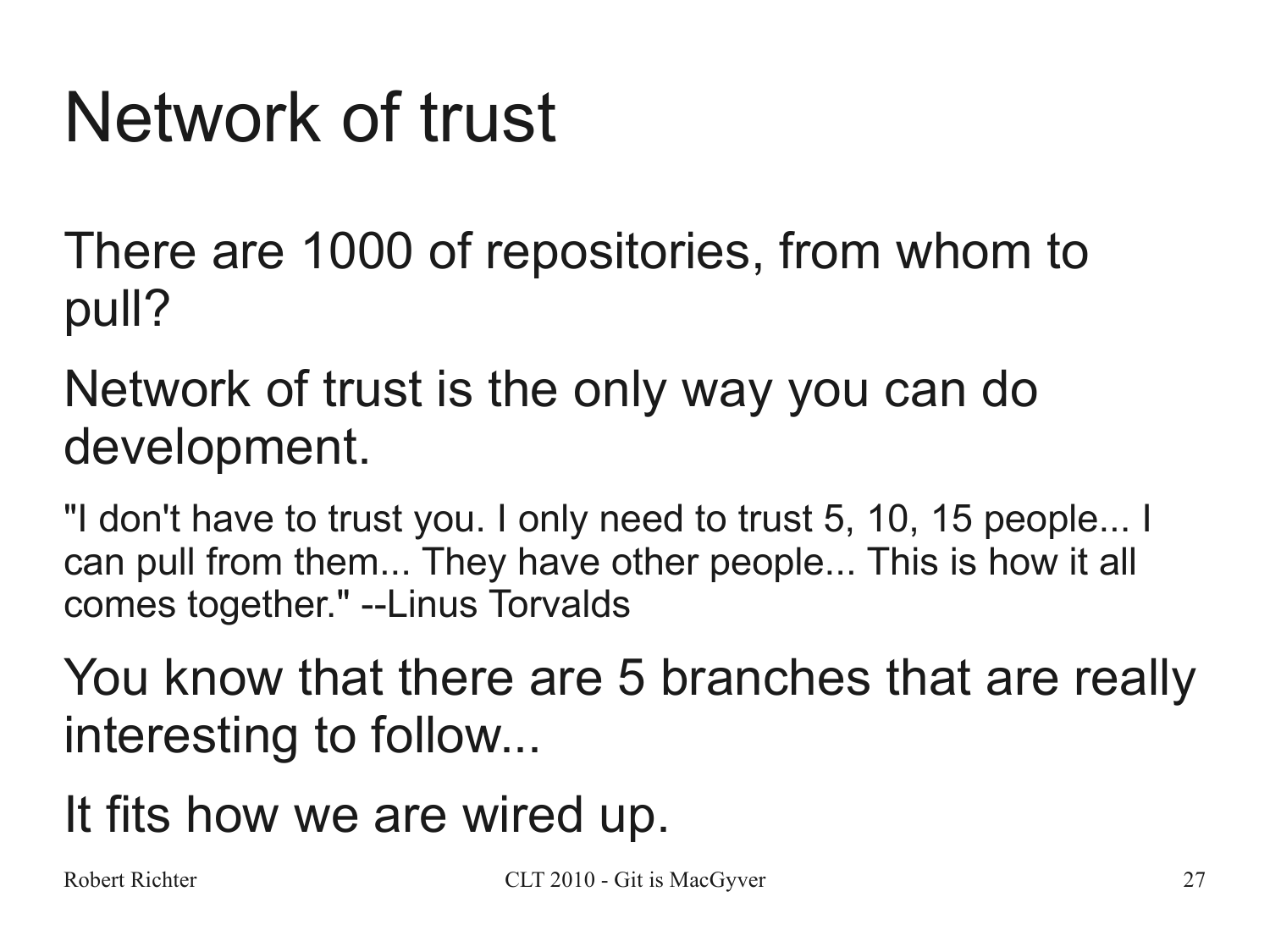# If everybody has its own branch, which version do I have?

## A repository state is identified by an SHA-1 hash:

```
$ git show v2.6.33~0
 commit 60b341b778cc2929df16c0a504c91621b3c6a4ad
 Author: Linus Torvalds <torvalds@linux-foundation.org>
 Date: Wed Feb 24 10:52:17 2010 -0800
     Linux 2.6.33
 diff --git a/Makefile b/Makefile
 index 12b1aa1..1b24895 100644
 --- a/Makefile
 +++ b/Makefile
 @@ -1,7 +1,7 @@
VERSION = 2 PATCHLEVEL = 6
  SUBLEVEL = 33
 -EXTRAVERSION = -rc8
 +EXTRAVERSION =
  NAME = Man-Eating Seals of Antiquity
```
 **# \*DOCUMENTATION\***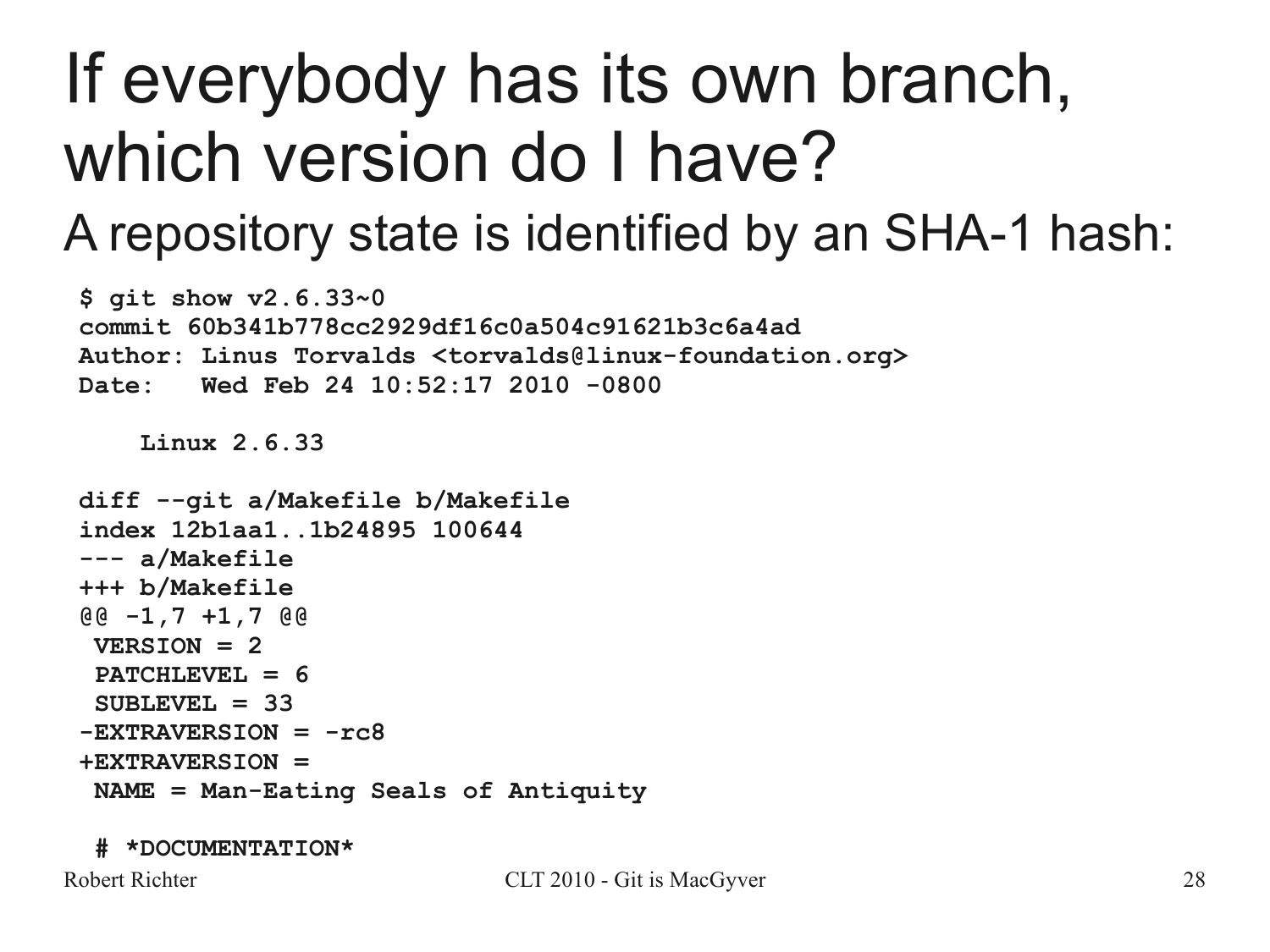# Naming commits to something human readable

Describing and specifying revisions:

- Built-in: **HEAD, FETCH\_HEAD, ORIG\_HEAD and MERGE\_HEAD**
- Branches: **git branch -a**
- Tags:

**\$ git tag v2.6.33 [...] v2.6.33-rc8**

• Suffixes: master $@{1}$ , tags/v2.6.32-rc3~5^2~2

see man git-rev-parse, git-name-rev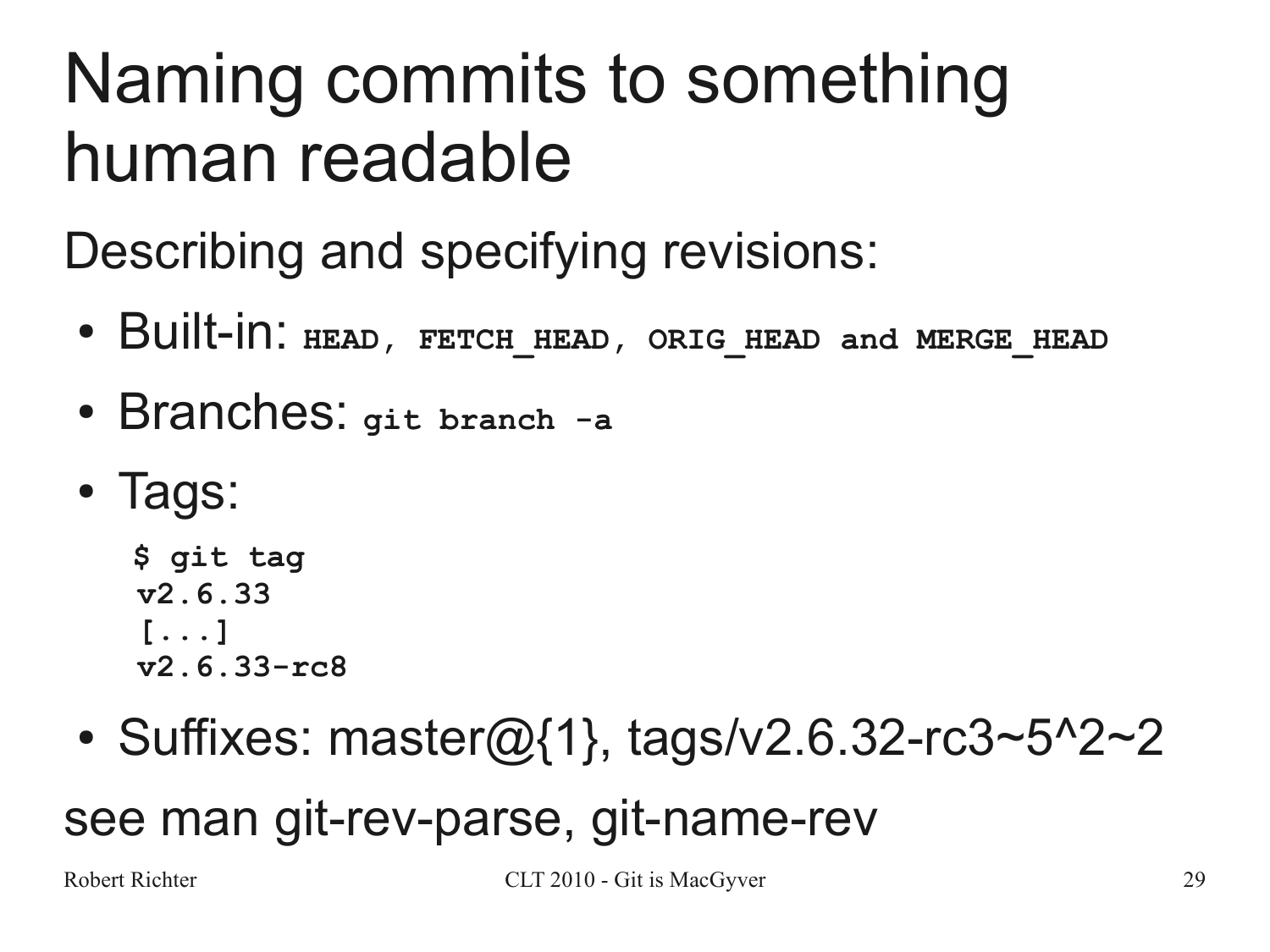## SHA-1 hashes and how Git works internally.

- binary objects in an object database
- identified, named and checked by its SHA-1
- Commit objects form a Directed Acyclic Graph (DAG, gerichteter azyklischer Graph)
- My history is gone! No, it isn't!



#### see:

http://eagain.net/articles/git-for-computer-scientists/ http://de.wikipedia.org/wiki/Graph (Graphentheorie))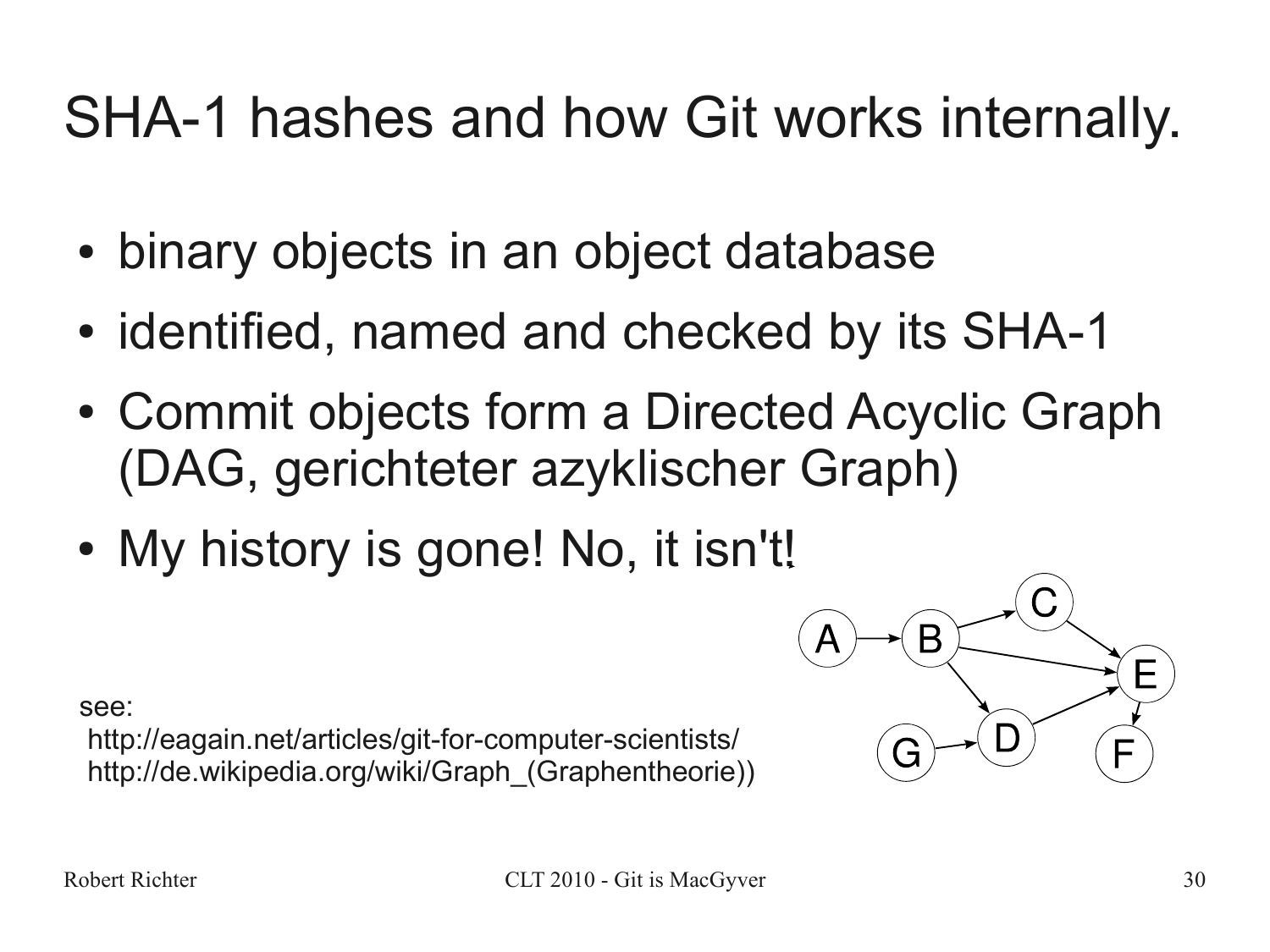# Git objects

- blob (content of a file)
- tree (file names and directory structure)
- commit (describes a repository state), contains a (possibly empty) list of parents
- tag (a ref pointing to a commit object)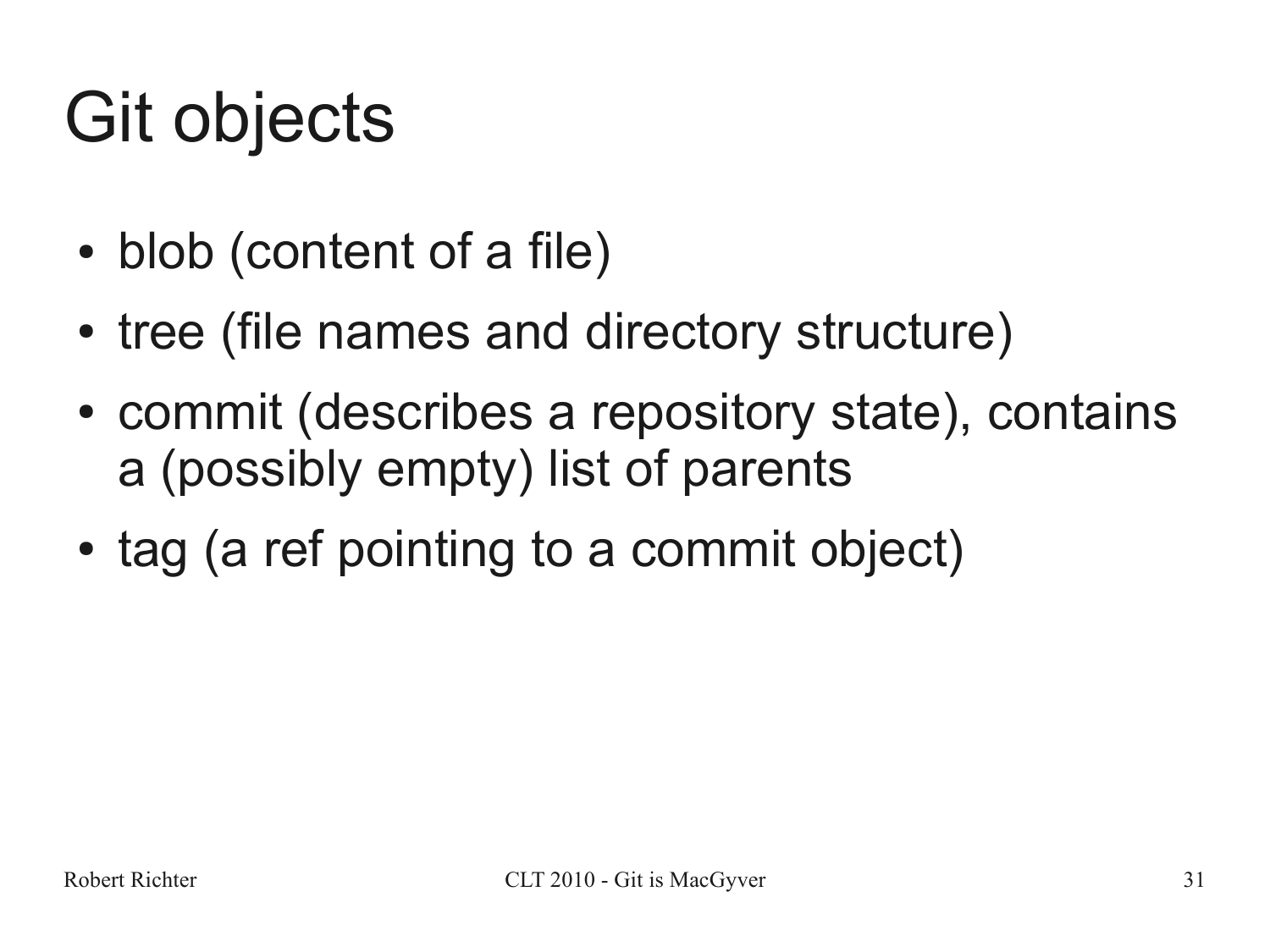## Commit, branch, merge...

Commit parents and childrens:

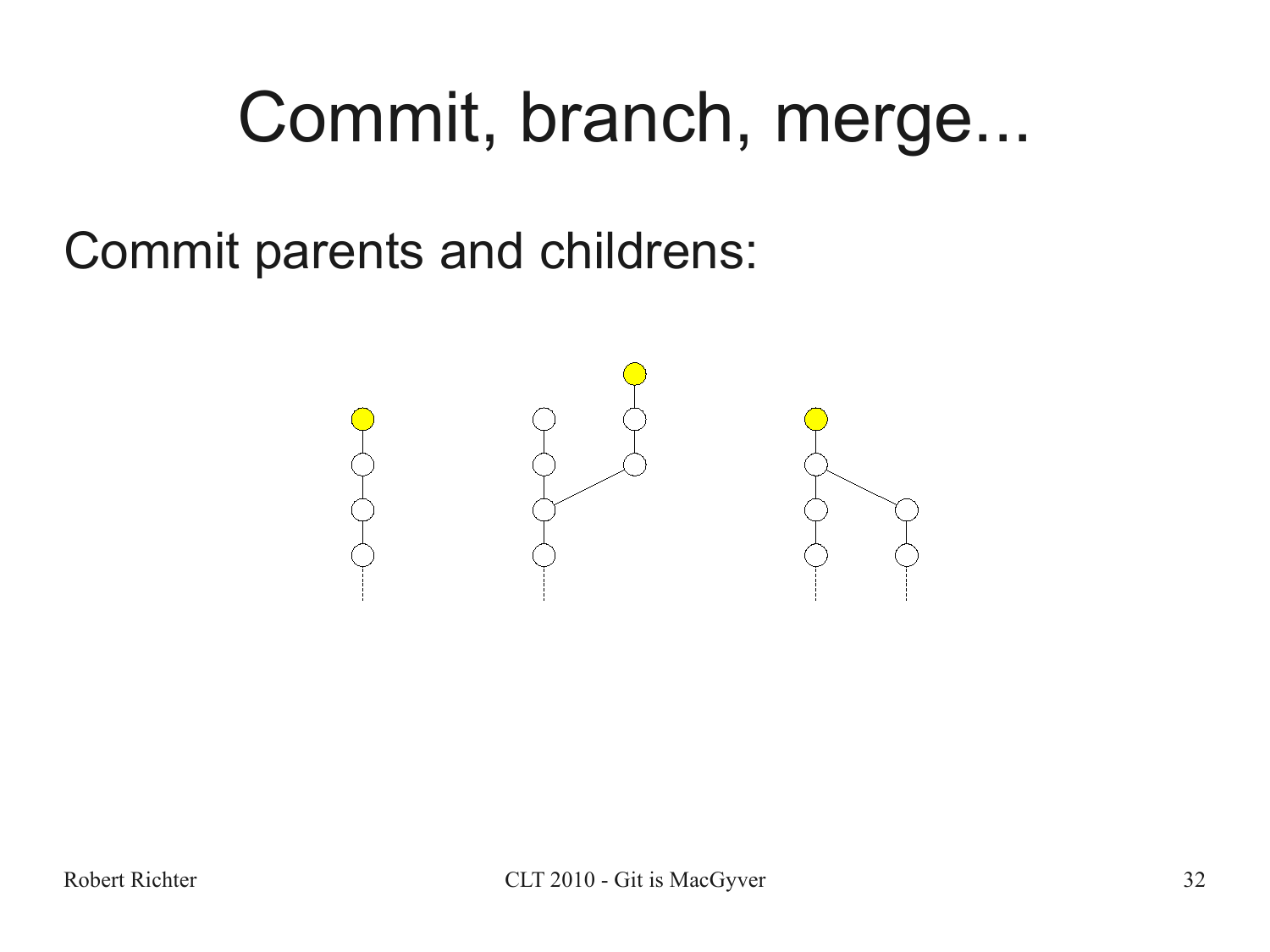## Rewriting History - Historical revisionism

"If all records told the same tale — then the lie passed into history and became truth." --Nineteen Eighty-Four, George Orwell

- This is not 1984; you cannot rewrite history. Of course you can, a rebase changes history.
- Patches must be rebased if there could be conflicts when applying.
- "Rebase is random things happen and I am not surprised." --Linus Torvalds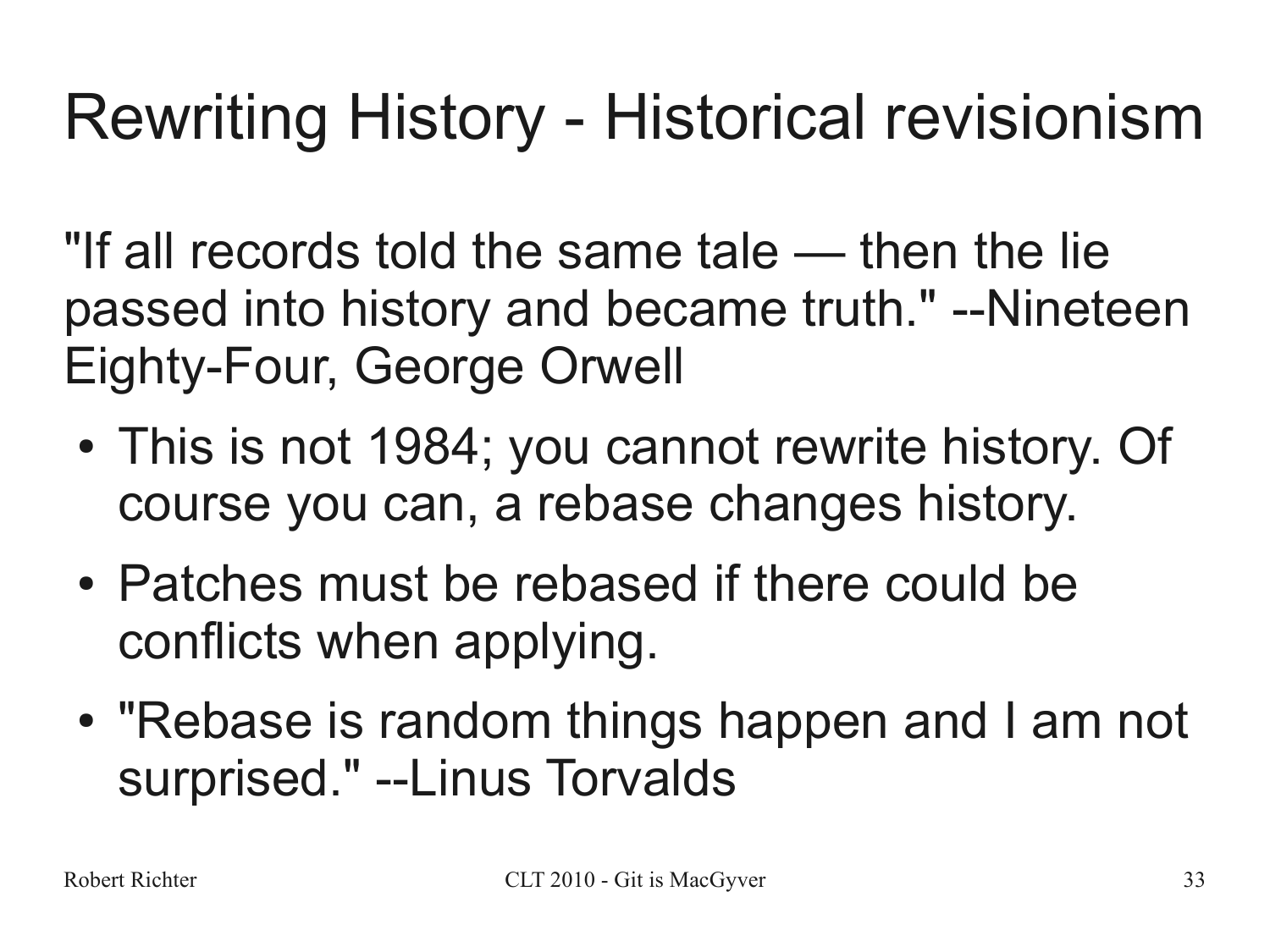# Why rebasing?

continuous patch sets, avoid conflicts, clean history

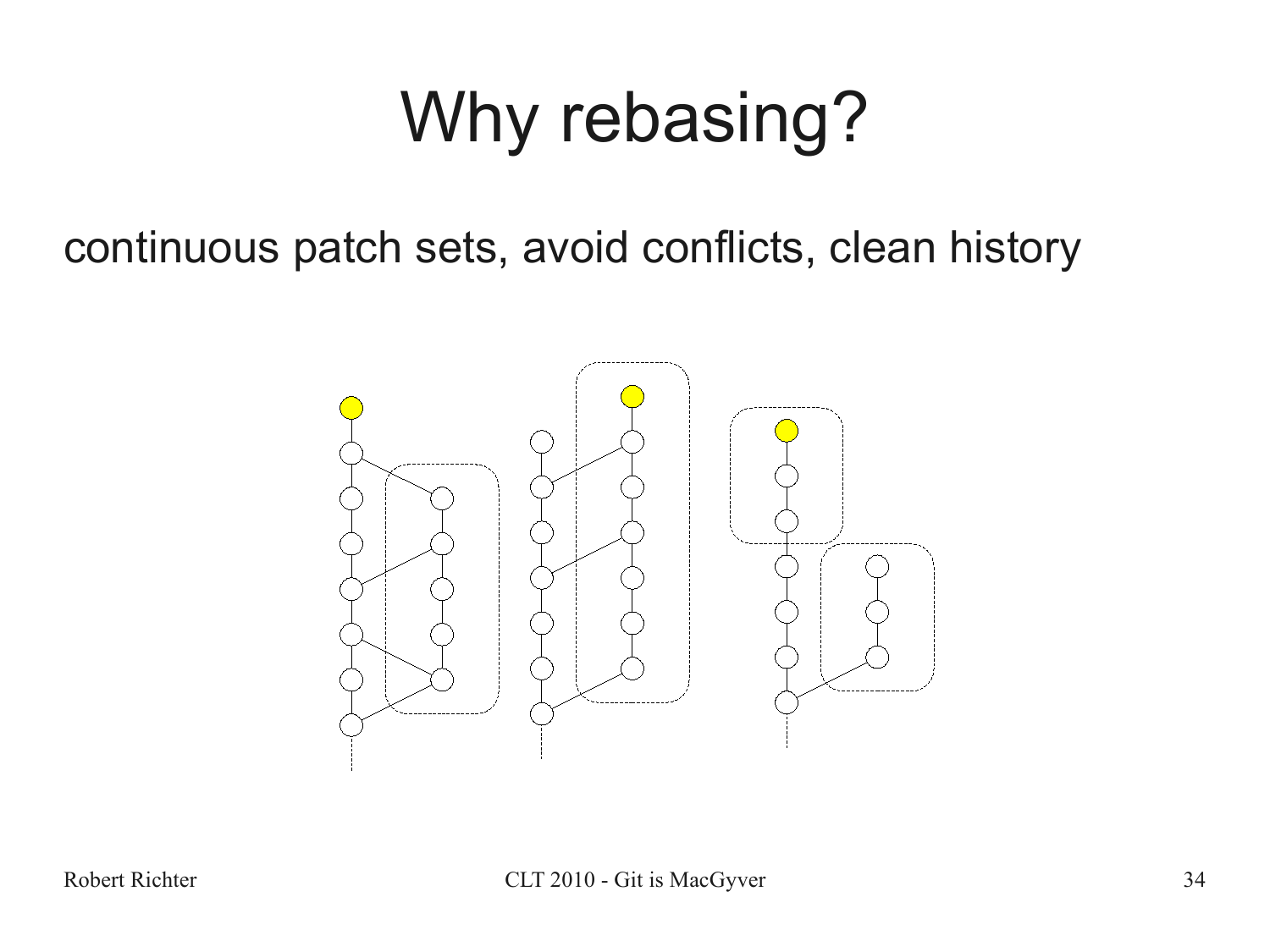# Other ways to rewrite history

## Change or apply single commits:

- **git cherry-pick**
- **git commit --amend**
- **git commit --amend -a**
- **git commit --amend --reset-author**
- **git commit --amend -c COMMITID**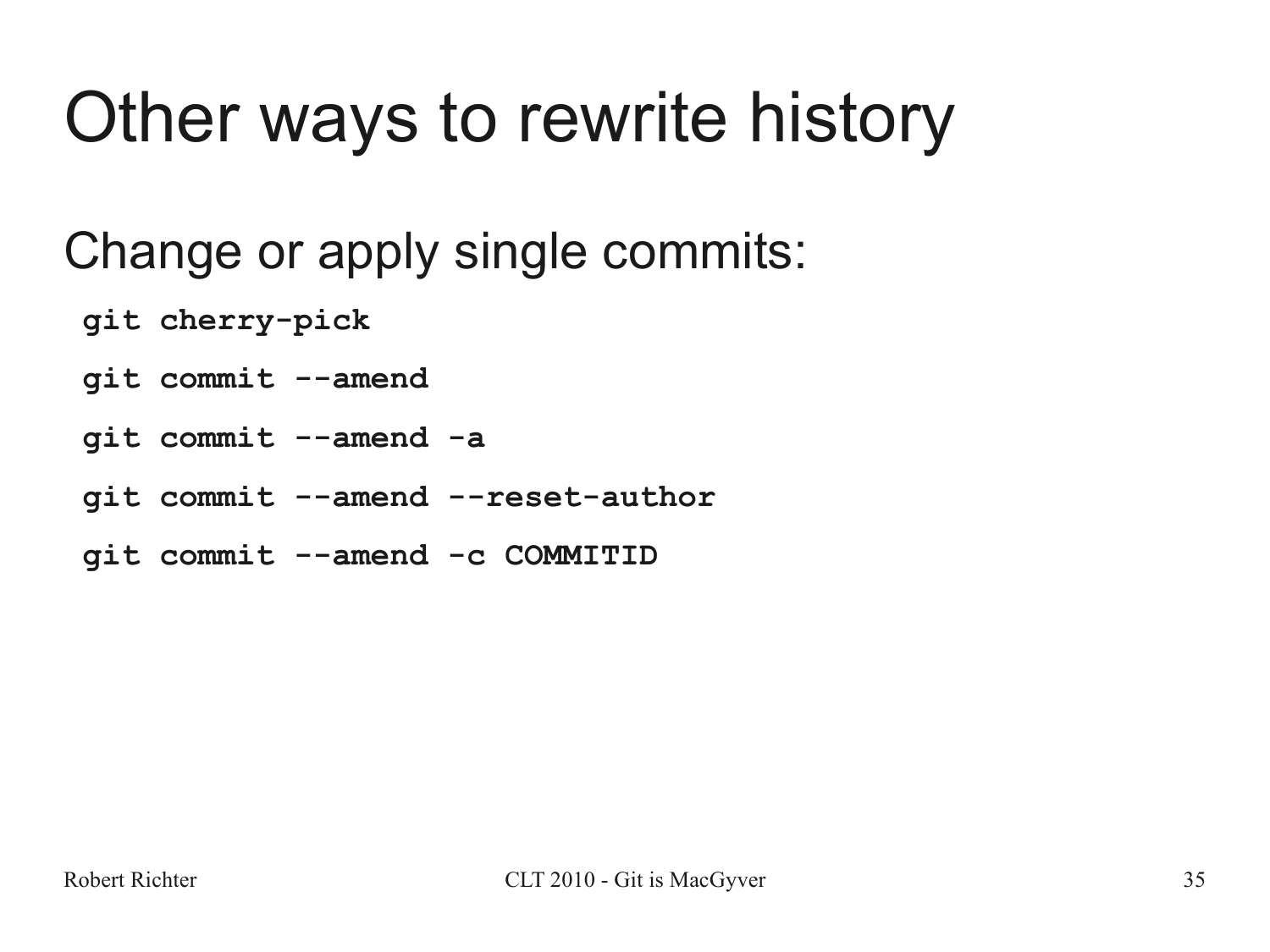## When to merge and when to rebase?

Do not merge maintainers code.

- Don't do merges downstream.
- This avoids criss cross merges.
- Rebase only as an endpoint person.
- Do not rebase public development trees.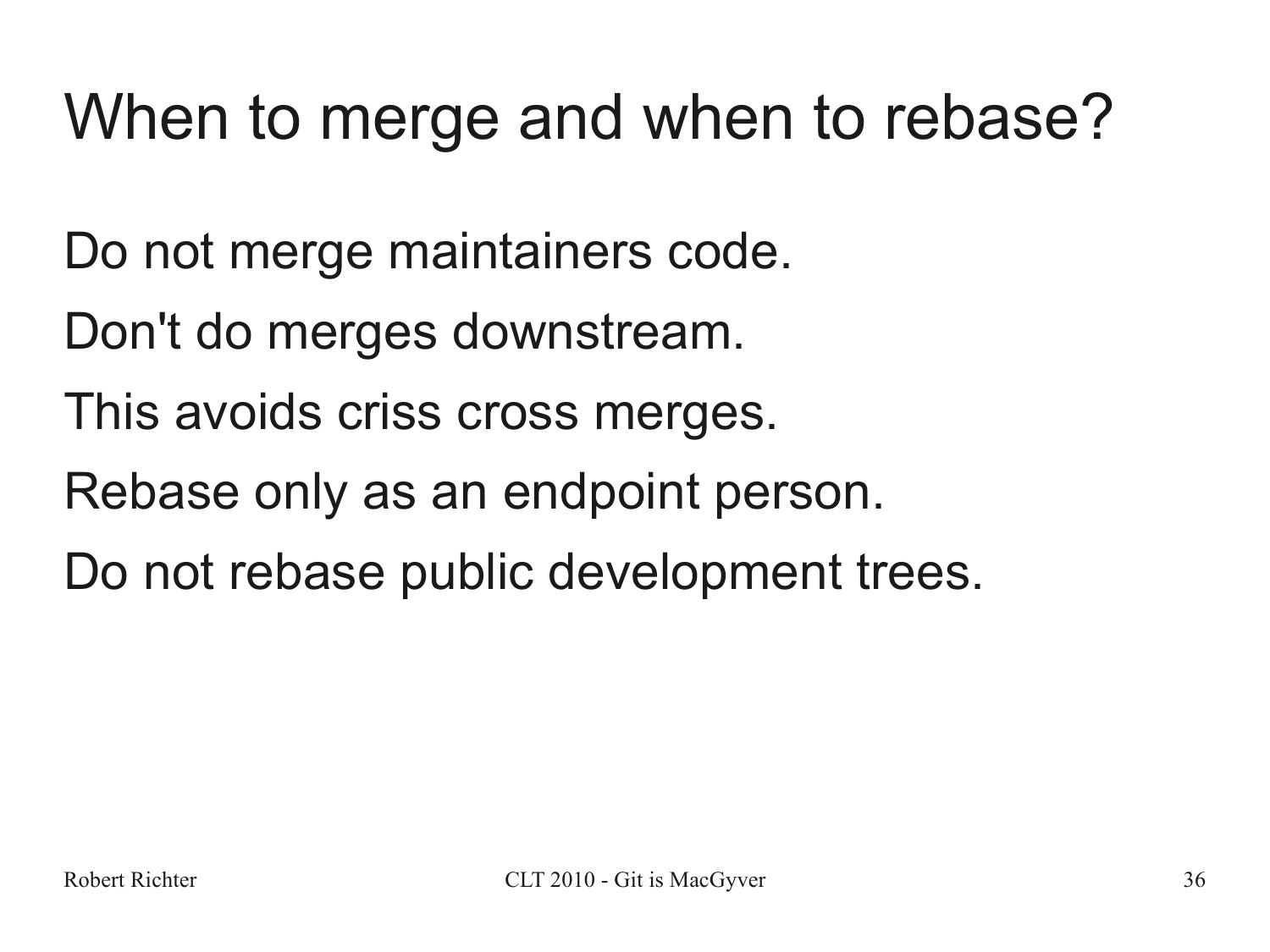# Resolving conflicts

"Git is much smarter than most people." --Linus Torvalds

Caused by: git merge, git rebase, git cherry-pick Show conflict:

**\$ git status # show conflicting files** \$ git diff  $\uparrow$  **# 3 way diff showing conflicts** 

Edit and add, then continue, commit or abort:

```
$ git add .
 $ git rebase --continue # if rebasing
 $ git commit # merge, cherry-pick
 $ git reset --hard # merge not commited
 $ git reset --hard ORIG_HEAD # merge commited
 $ git rebase --abort
```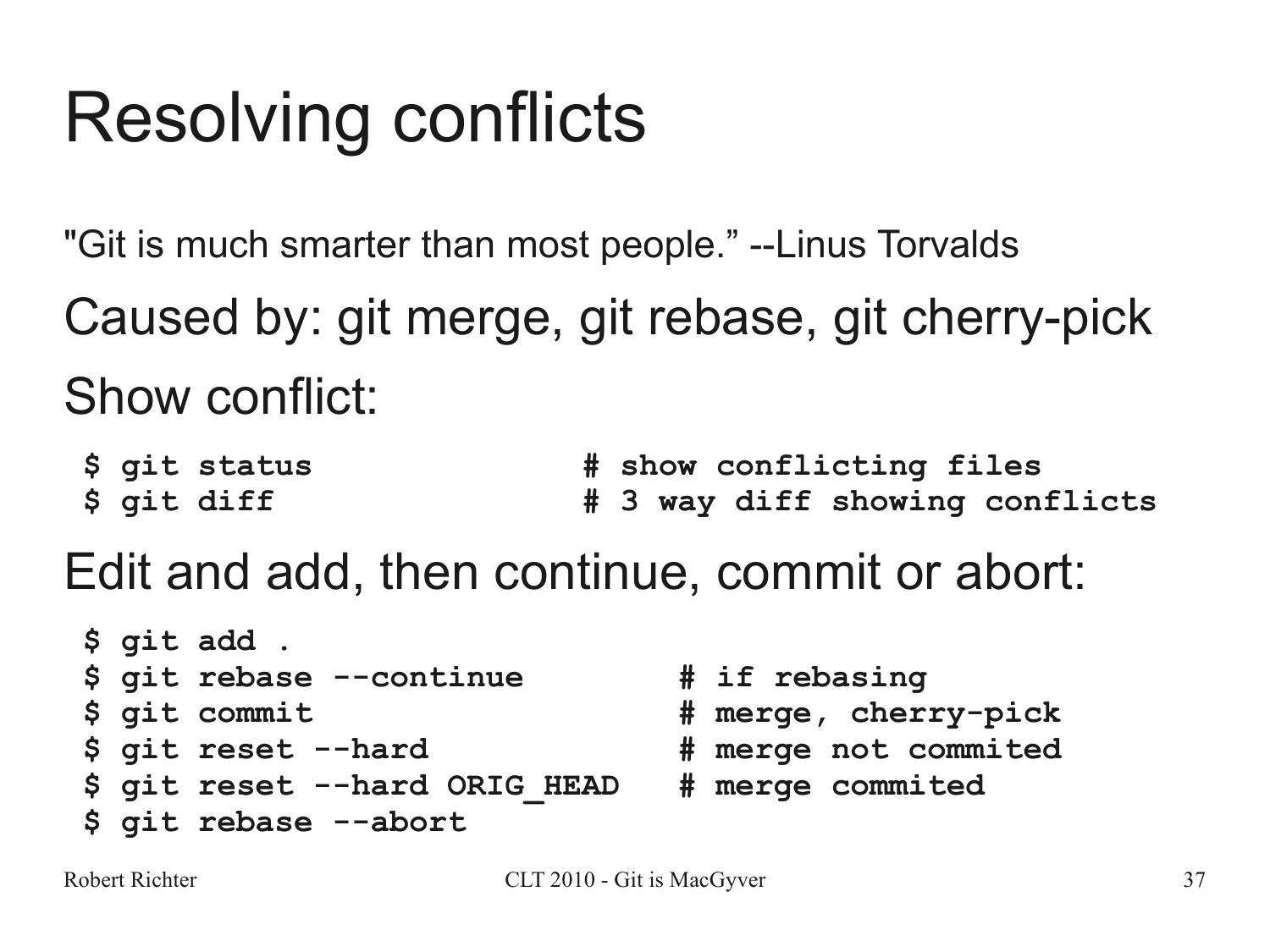# Avoiding conflicts

- specify merge strategy
- small patch sets
- release early and often
- separate cleanups, make them in the beginning of the patch set
- apply major changes to both branches before doing a merge
- use tools (sed, perl, ...) to rename or cleanup automatically
- rebase in single step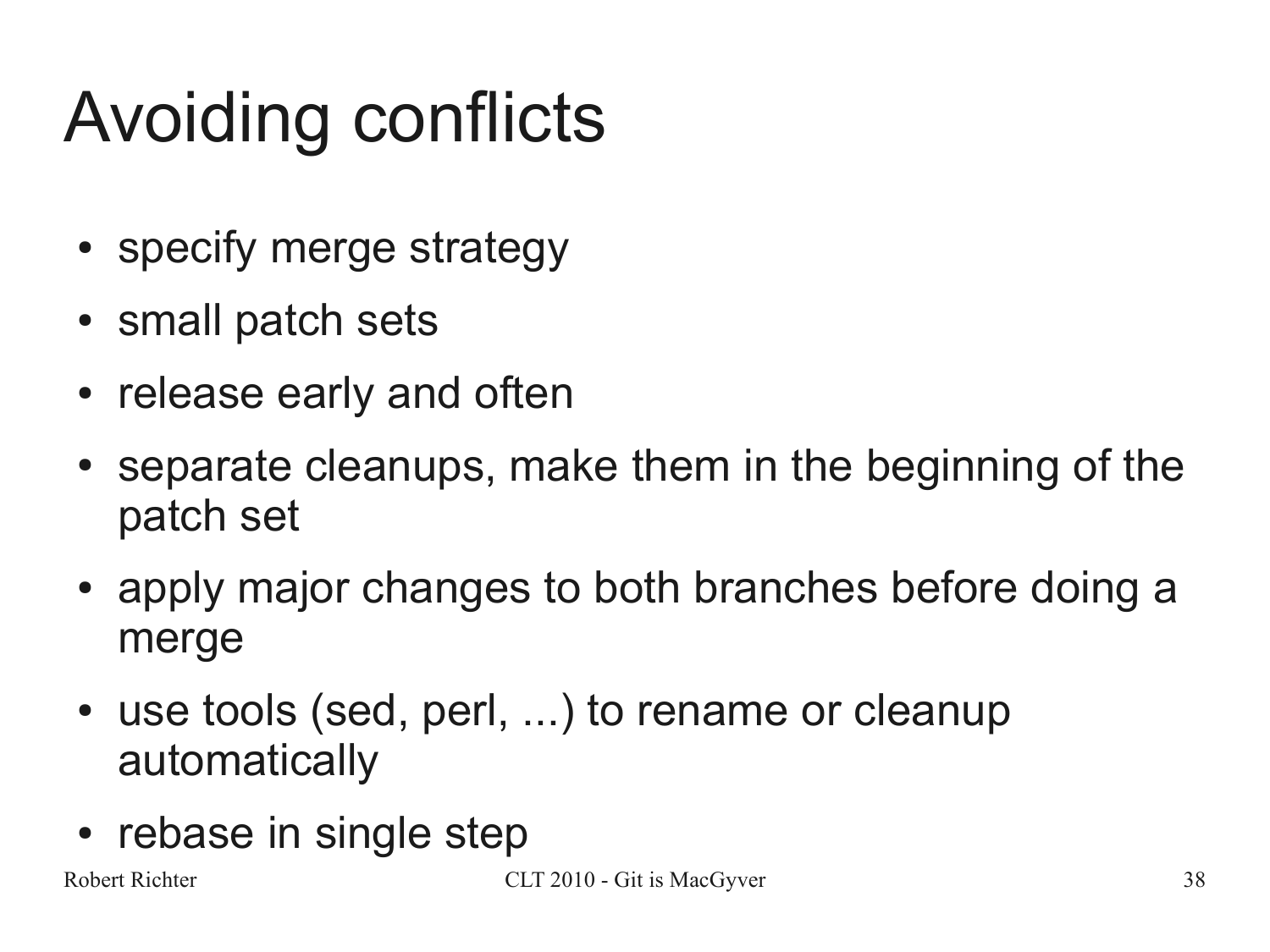## Update from and to remote repositories

## Fetch and pull again

\$ git fetch  $\uparrow$  **#** update remote branch  **\$ git pull --ff-only origin master # ... and HEAD**

## A pull is a fetch and a merge.

- Rebase HEAD if non-fast forward of fetch-only:
	- **\$ git rebase origin/master**
- Push to remote repository
	- **\$ git push origin master**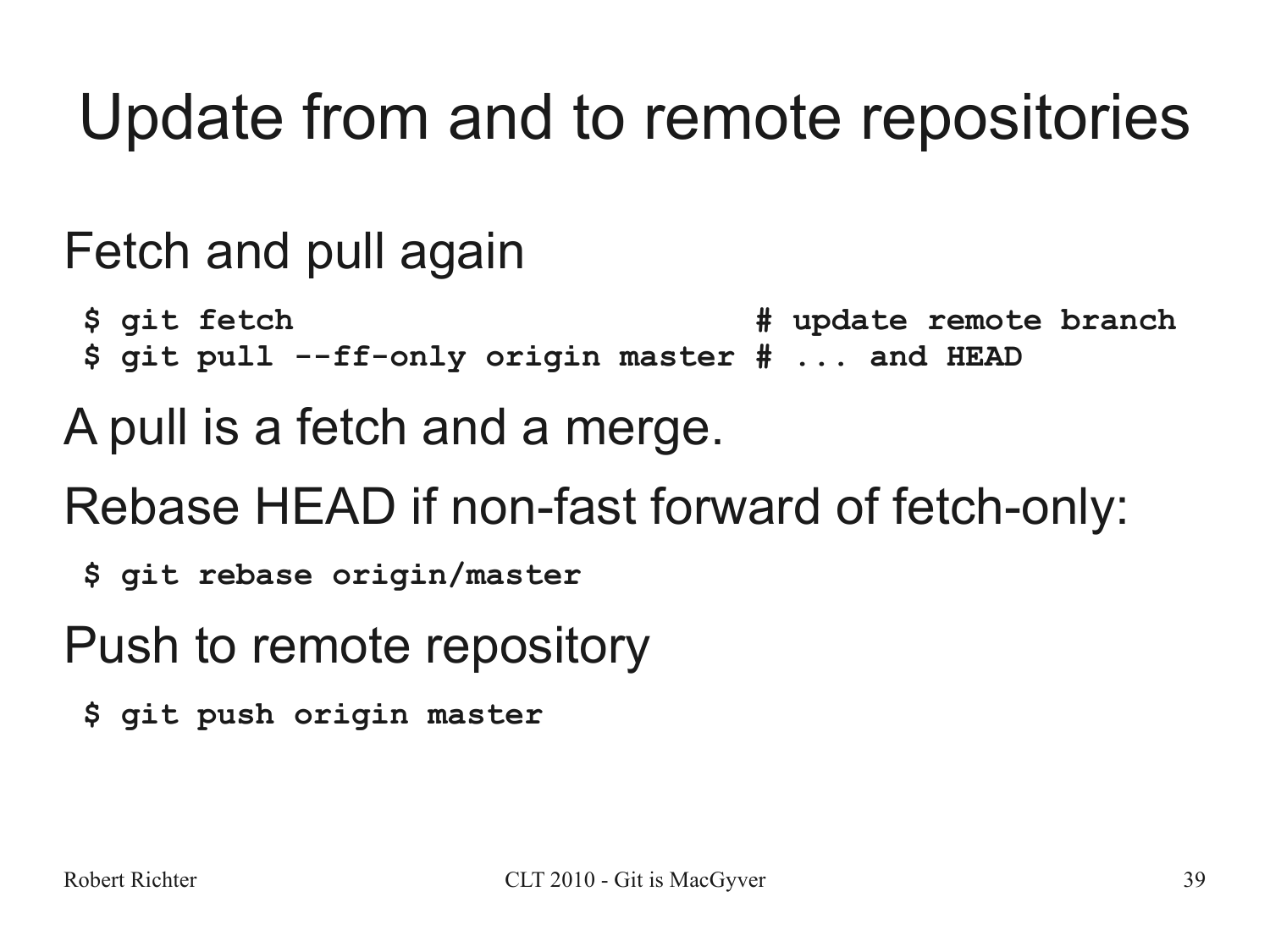## Fast-Forward ... we have not done anything

Non-fast Forward: The remote branch from which you want to pull is modified in non-linear ways such as being rewound and rebased frequently. A merge results in a 3-way merge.

This means, the new non-fast forward branch does not contain all commits of the old branch. These commits would get lost.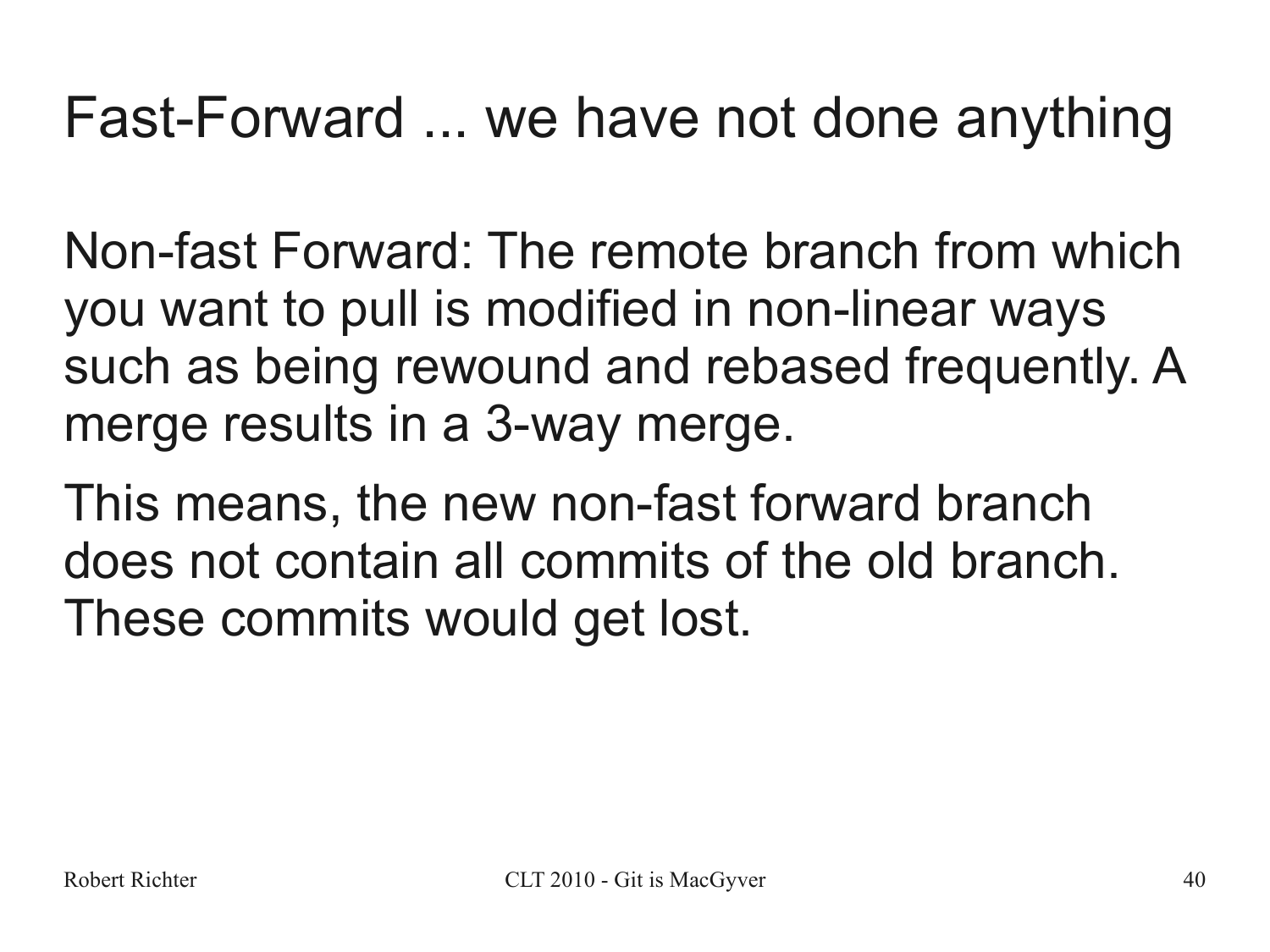# Interactive Git

"Killer feature":

Join patches, edit commit id, reorder them:

**\$ git rebase -i**

Add single hunks to be commited:

**\$ git add -i**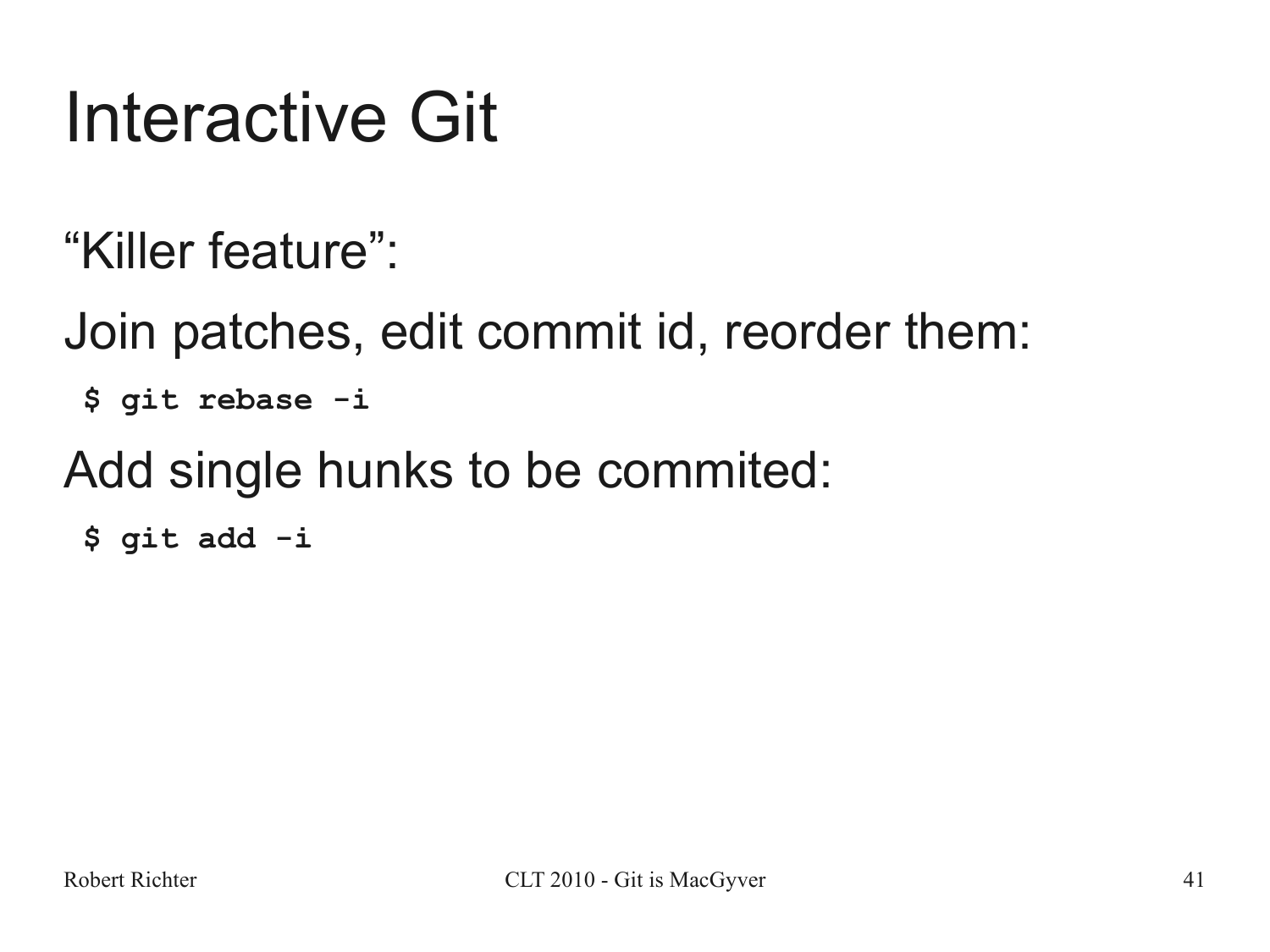# Working with the kernel

## Getting kernel sources, do you remember?

**\$ wget -nd \ http://www.kernel.org/pub/linux/kernel/v2.6/linux-2.6.33.tar.bz2 \$ tar -xzf linux-2.6.33.tar.bz2**

### Here comes git:

**\$ git fetch \ git://git.kernel.org/pub/scm/linux/kernel/git/torvalds/linux-2.6.git \ master \$ git checkout v2.6.33 ... HEAD is now at 60b341b... Linux 2.6.33**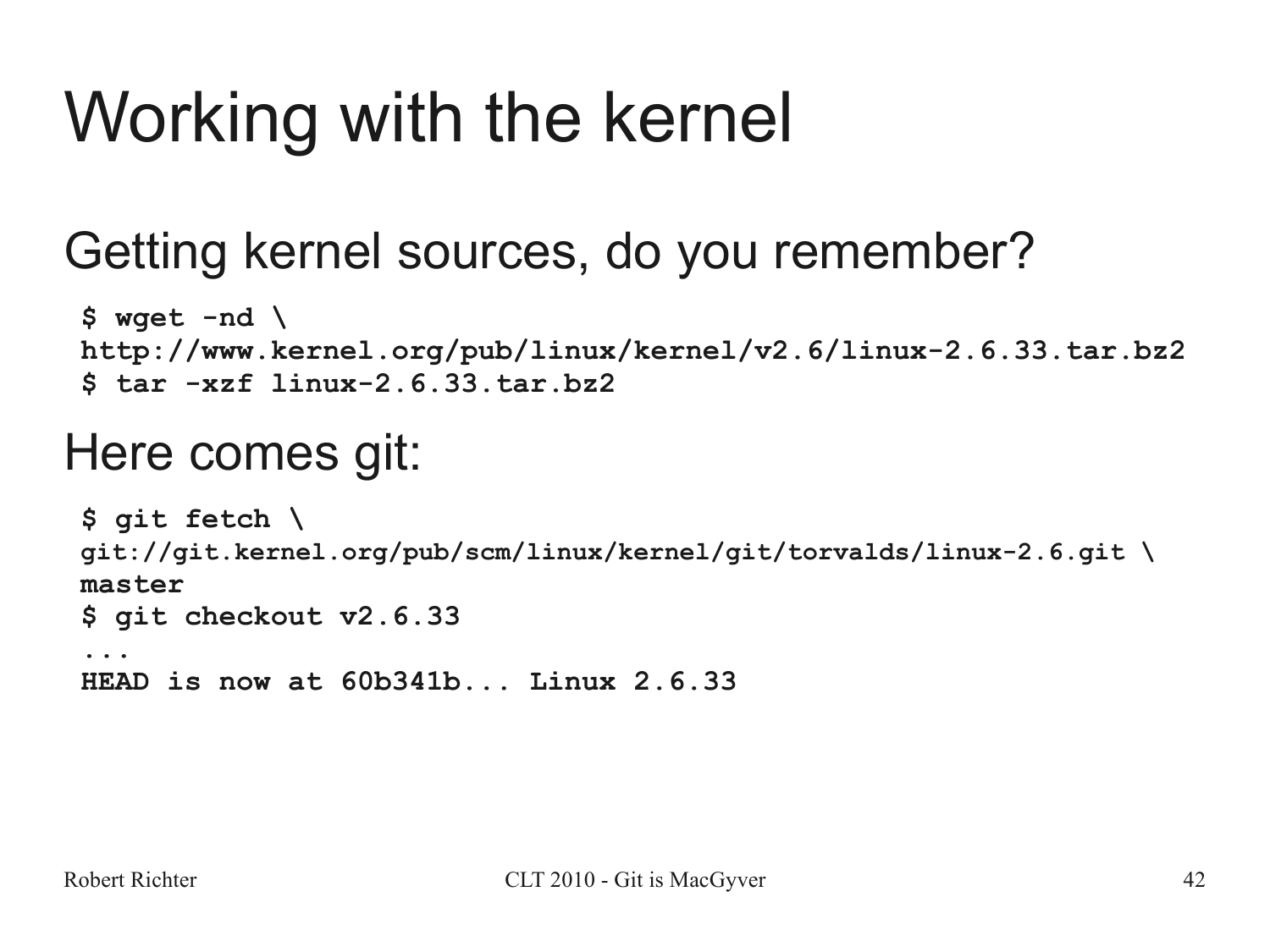# Working with kernel repositories

Manage repositories with:

\$ git remote ...

Important trees (see http://git.kernel.org/):

**git://git.kernel.org/pub/scm/linux/kernel/git/torvalds/linux-2.6.git git://git.kernel.org/pub/scm/linux/kernel/git/stable/linux-2.6-stable.git git://git.kernel.org/pub/scm/linux/kernel/git/sfr/linux-next.git git://git.kernel.org/pub/scm/linux/kernel/git/tip/linux-2.6-tip.git git://git.kernel.org/pub/scm/linux/kernel/git/kyle/linux-2.6-snaps.git** (mm-tree is not maintained with Git)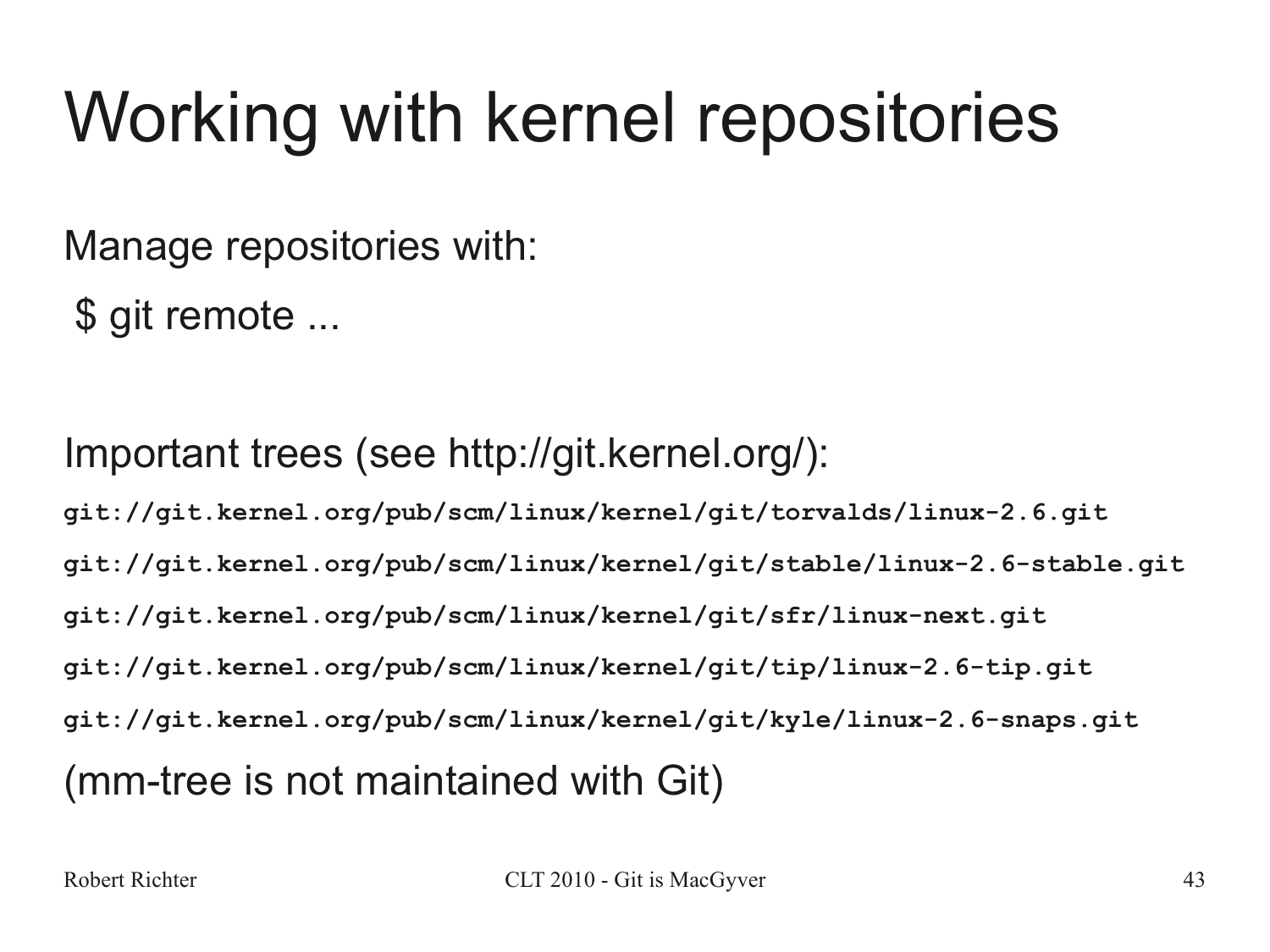## Who changed the code, when and why? What has been changed?

**\$ git blame ...**

**\$ git annotate file**

**\$ git show ...**

**\$ git annotate <commitid> file**

**\$ git show ...**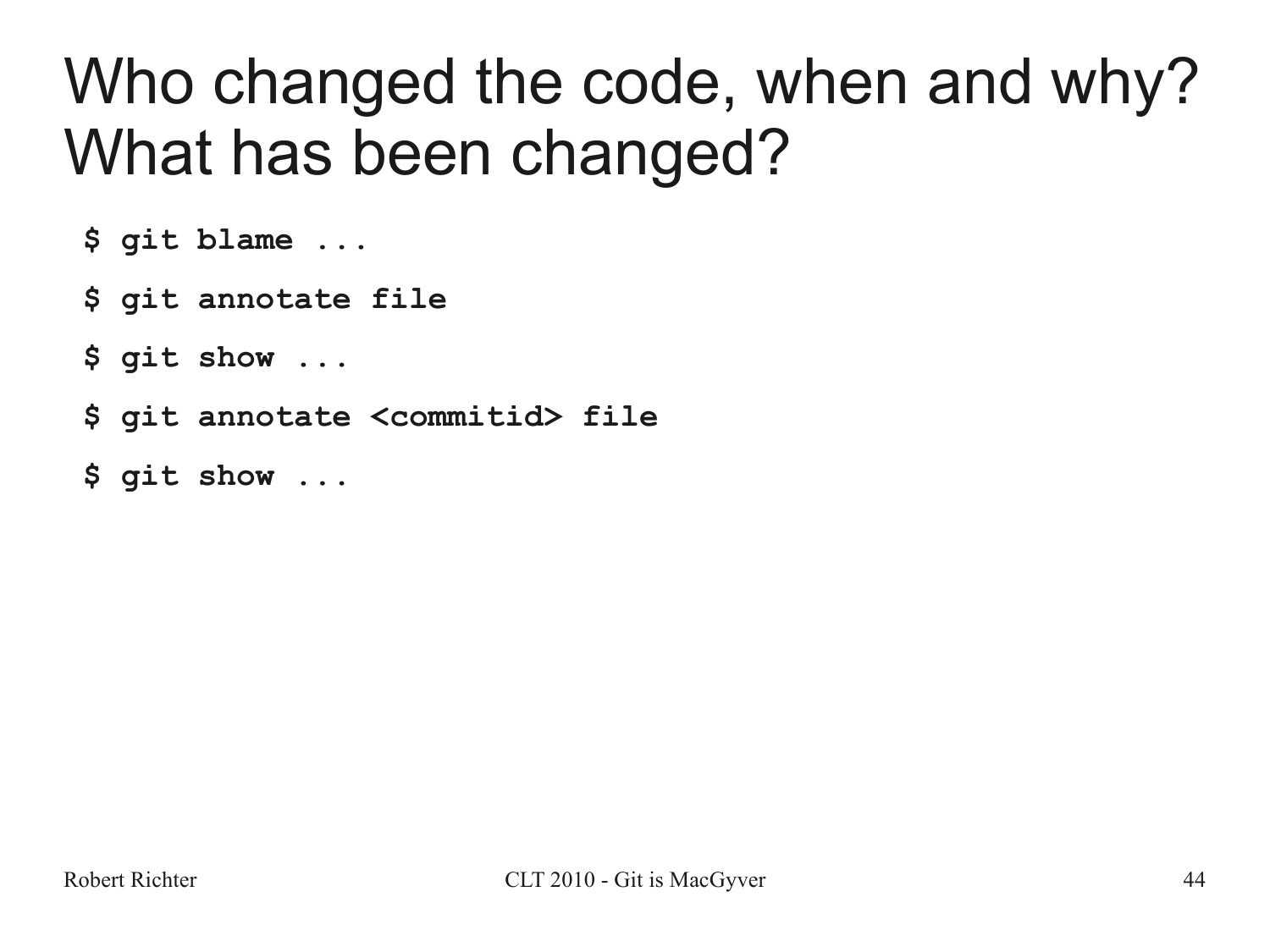# You found a bug and want to fix it? Send a patch!

## First, check who maintains the code (MAINTAINERS):

**\$ ./scripts/get\_maintainer.pl -f drivers/oprofile/event\_buffer.c Robert Richter <robert.richter@amd.com> oprofile-list@lists.sf.net linux-kernel@vger.kernel.org**

### Use the maintainers repository:

**description OProfile kernel tree owner Robert Richter last change Mon, 1 Mar 2010 13:21:23 +0000 URL git://git.kernel.org/pub/scm/linux/kernel/git/rric/oprofile.git http://git.kernel.org/pub/scm/linux/kernel/git/rric/oprofile.git**

```
$ git remote add oprofile \
   git://git.kernel.org/pub/scm/linux/kernel/git/rric/oprofile.git
 $ git fetch oprofile
```
 **\$ git rebase oprofile/core**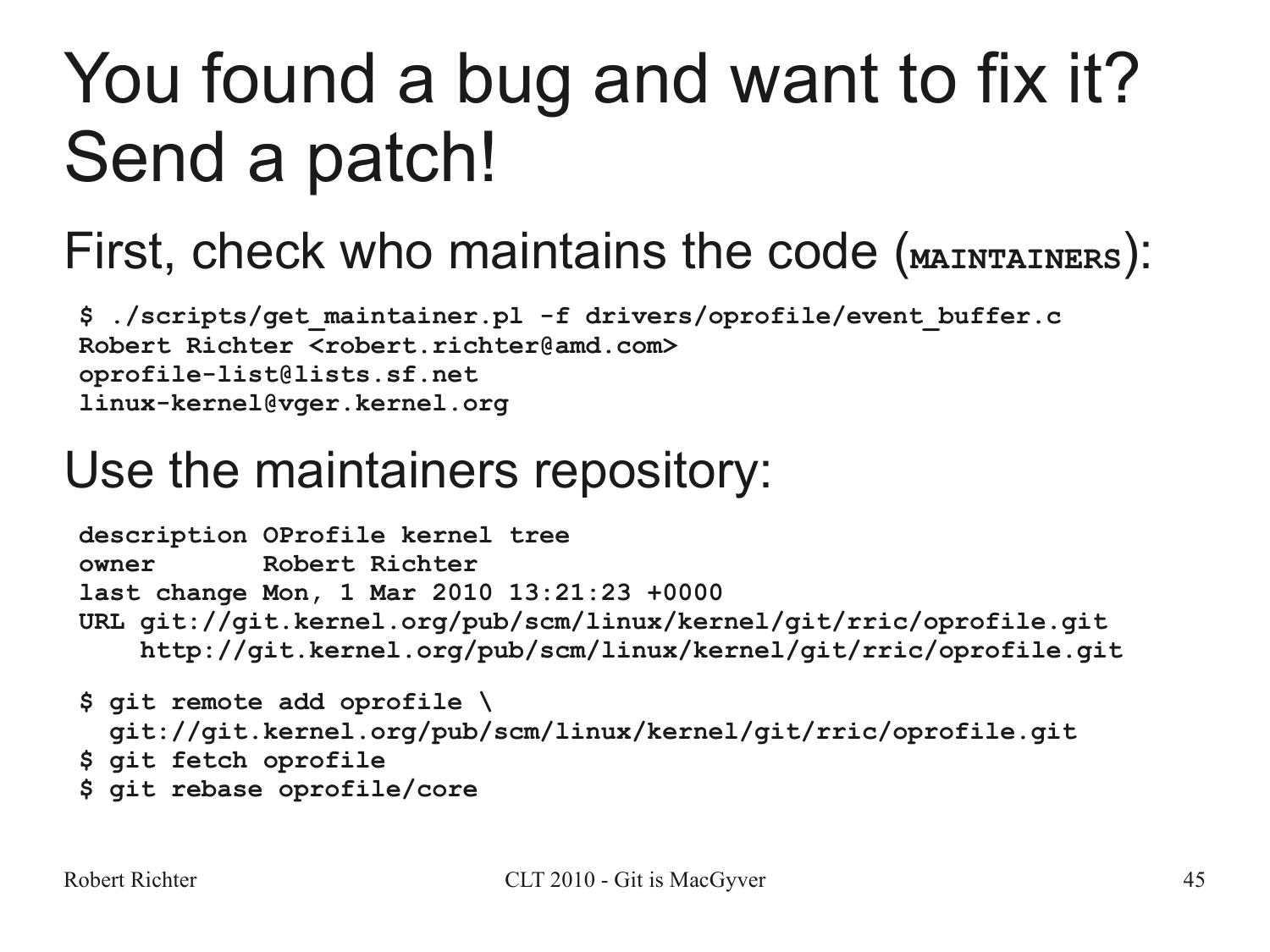# Sign your work

Add a Signed-off-by tag to your commit messages (see Documentation/SubmittingPatches):

**Signed-off-by: Robert Richter <robert.richter@amd.com>**

The sign-off is a simple line at the end of the explanation for the patch, which certifies that you wrote it or otherwise have the right to pass it on as a open-source patch.

You can add a Signed-off-by to the current HEAD using:

**\$ git commit --amend -s**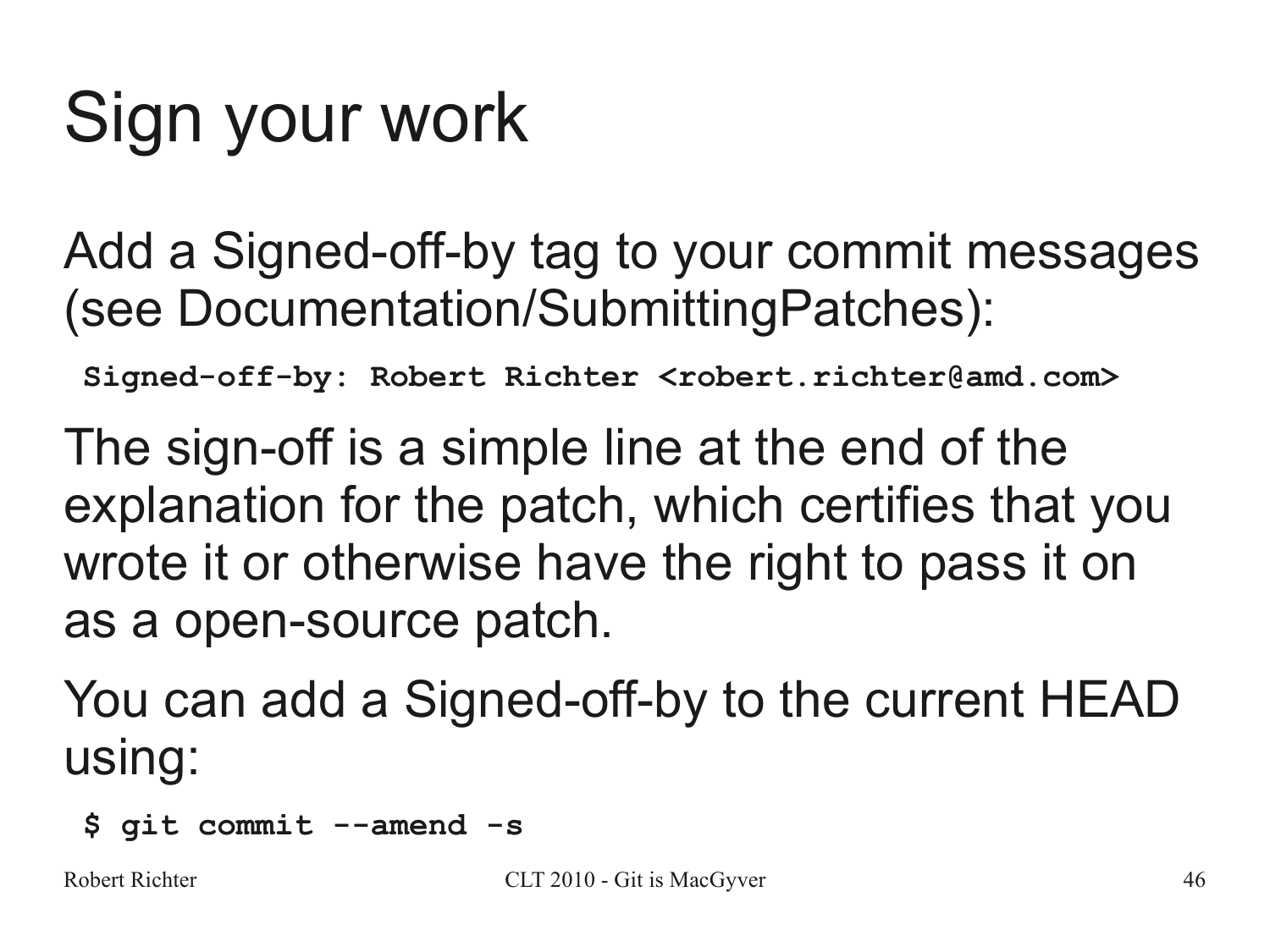# Build it, test it, send it

(in that order, if possible)

Compile and test your changes with various relevant configurations.

Submit the patch to the mailing list

**\$ git send-email ...**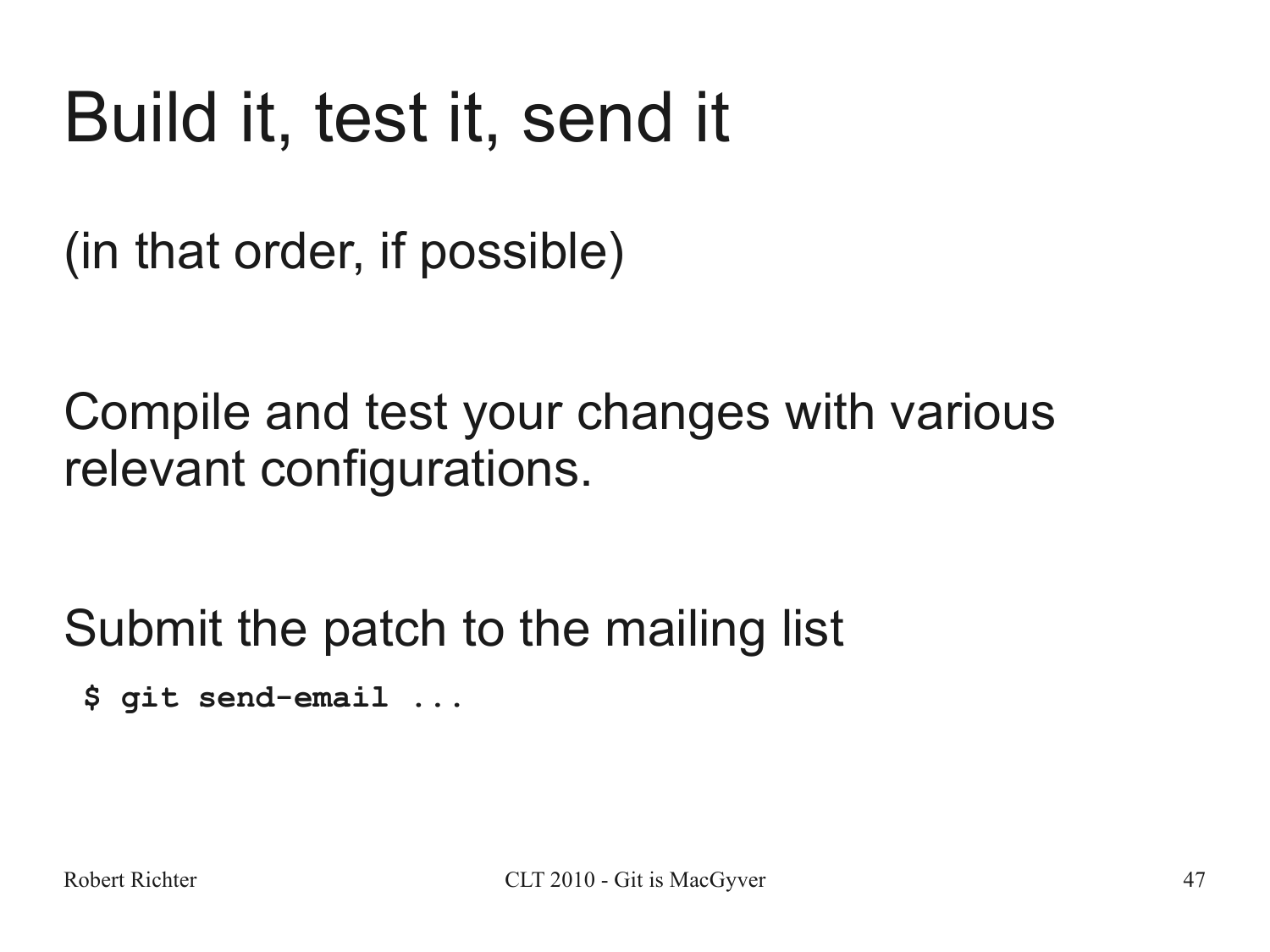# How the patch goes upstream

- Patch is reviewed and discussed on the mailing list
- May be an updated version is resubmitted
- Eventually the maintainer marks it for the stable tree (Cc: <stable@kernel.org>)
- The maintainer applies the patch to a proper branch
- The branch is merged into for-next to detect conflicts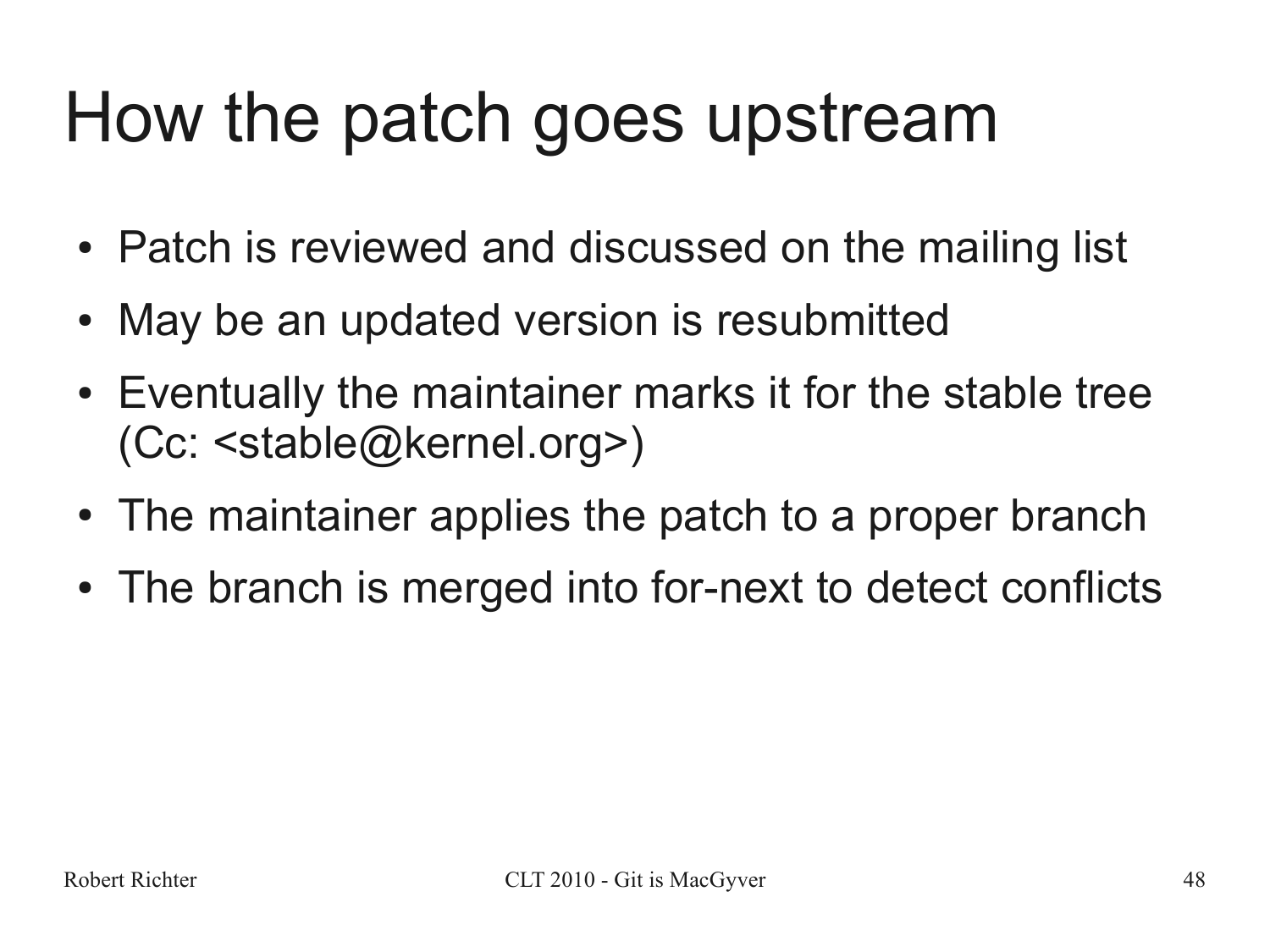## How the patch goes upstream (cont'd)

- Somewhen this tree is merged in the maintainer's mainline
- A for-linus branch is created
- A [GIT PULL] is sent to Linus for updates during the merge window, or anytime for fixes
- Linus pulls it, the patch is upstream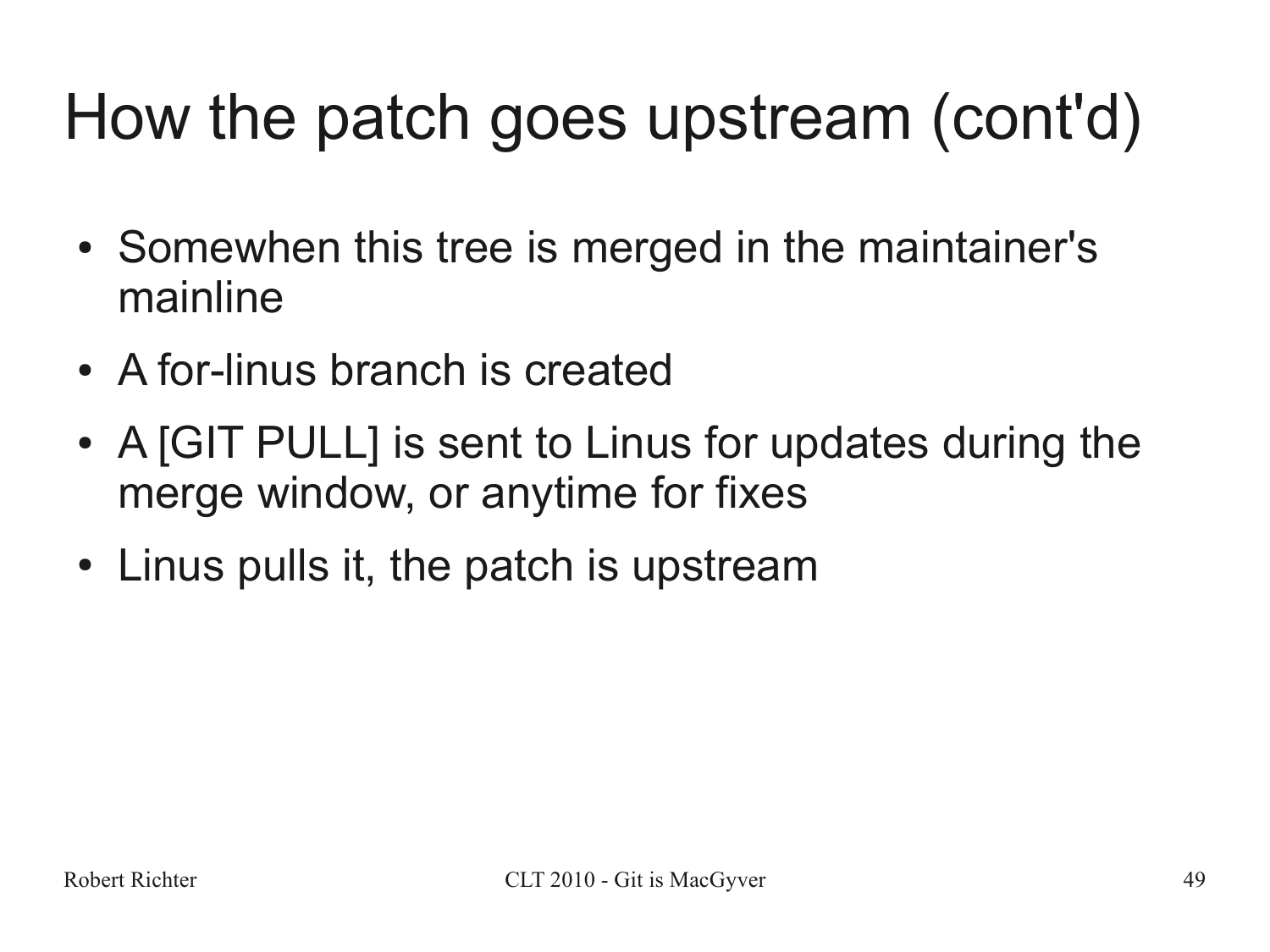# Cool stuff

"A word that is a proper subsitute for any other word. Present most often in one sided conversations, or when a conversation is running dry,the random insertion of 'stuff' breaks the silence for as long as it takes to say the word." --www.urbandictionary.com

### Shrinking object directory size alternative object directories:

```
$ cat .git/objects/info/alternates
 /home/robert/dev/linux/.git/objects
 $ git gc
 $ du -s .git /home/robert/dev/linux/.git
 39464 .git
 707808 /home/robert/dev/linux/.git
```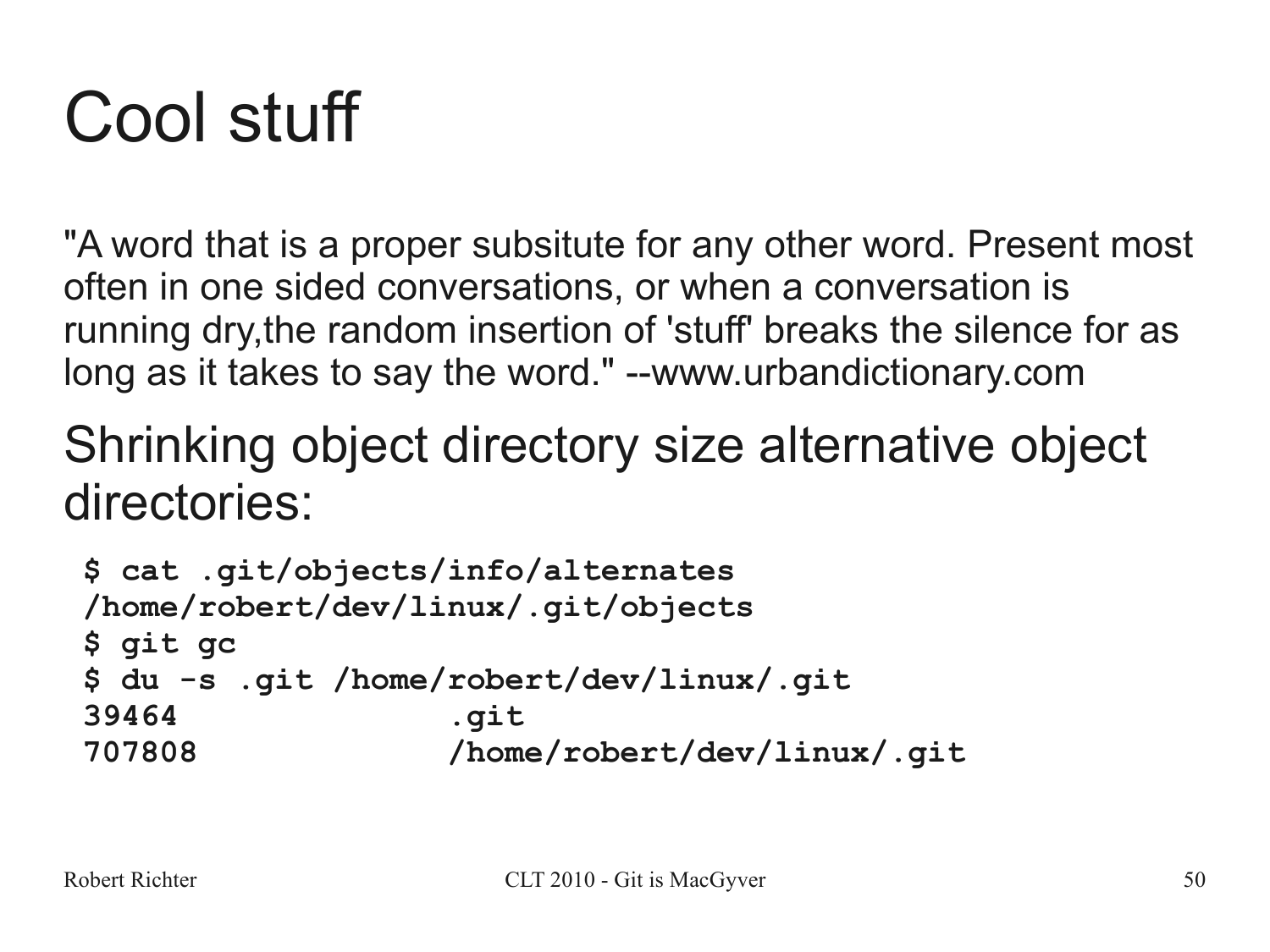# Cool stuff (cont'd)

Apply patches with mutt:

**|cd linux; git am -3 -**

## Single step rebase:

**\$ for NUM in \$(seq 48 -1 0); \**

 **do git rebase tip/perf/core~\$NUM || break; \**

 **done**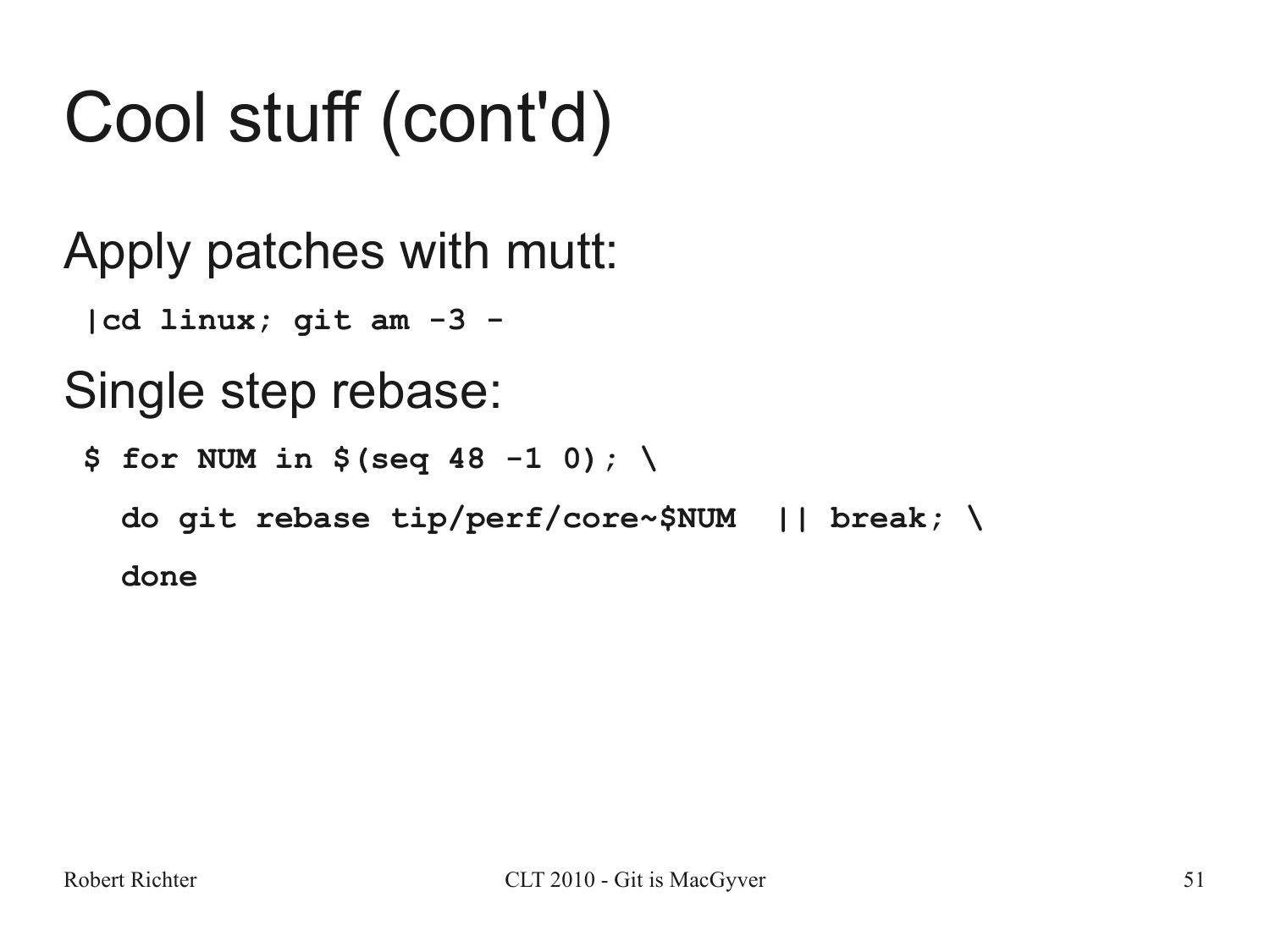## Commands I can't resist to tell you

**\$ git rebase some\_branch HEAD~0 # working without branches \$ git rebase --onto fixes master~10 master~5 # rip out patches \$ git merge --no-commit master \$ git merge --ff-only \$ git push . HEAD:testing\_branch -f # "Copy" a branch \$ git push . :some\_branch # Delete a branch \$ git commit -c HEAD --reset-author -a # reusing a commit message \$ git bisect ... \$ git filter-branch ...**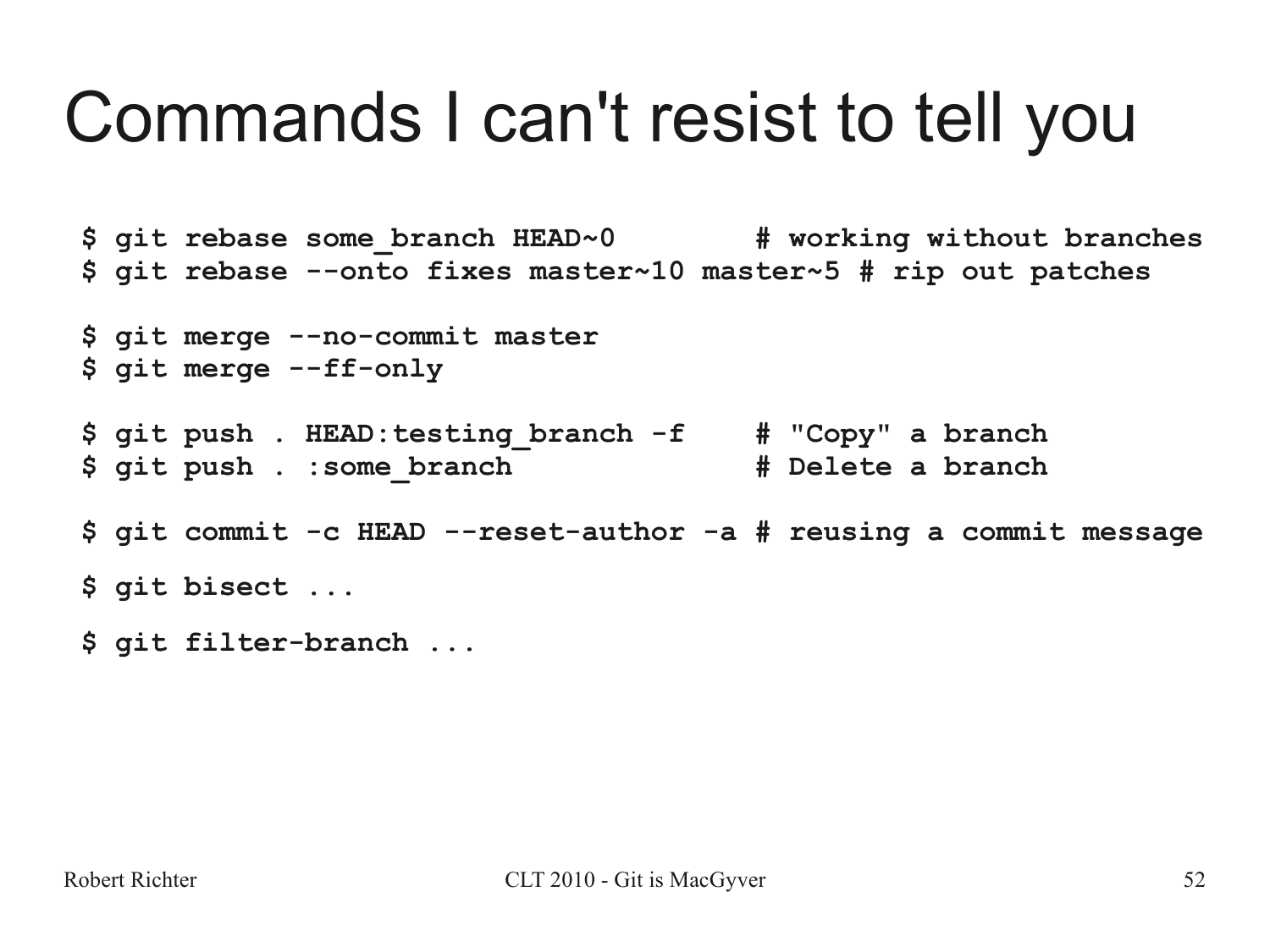# Using Git with other SCMs

"I know you're out there. I can feel you now. I know that you're afraid. You're afraid of us. You're afraid of change." --Neo, The Matrix

### Git is MacGyver, and Mercurial is James Bond, convert repsitories with:

**hg-fast-export, Hg-Git plugin for Mercurial**

### If you have to use Subversion, CVS, etc. this is that you are looking for:

**git-svn, git-cvsupdate, git quiltimport**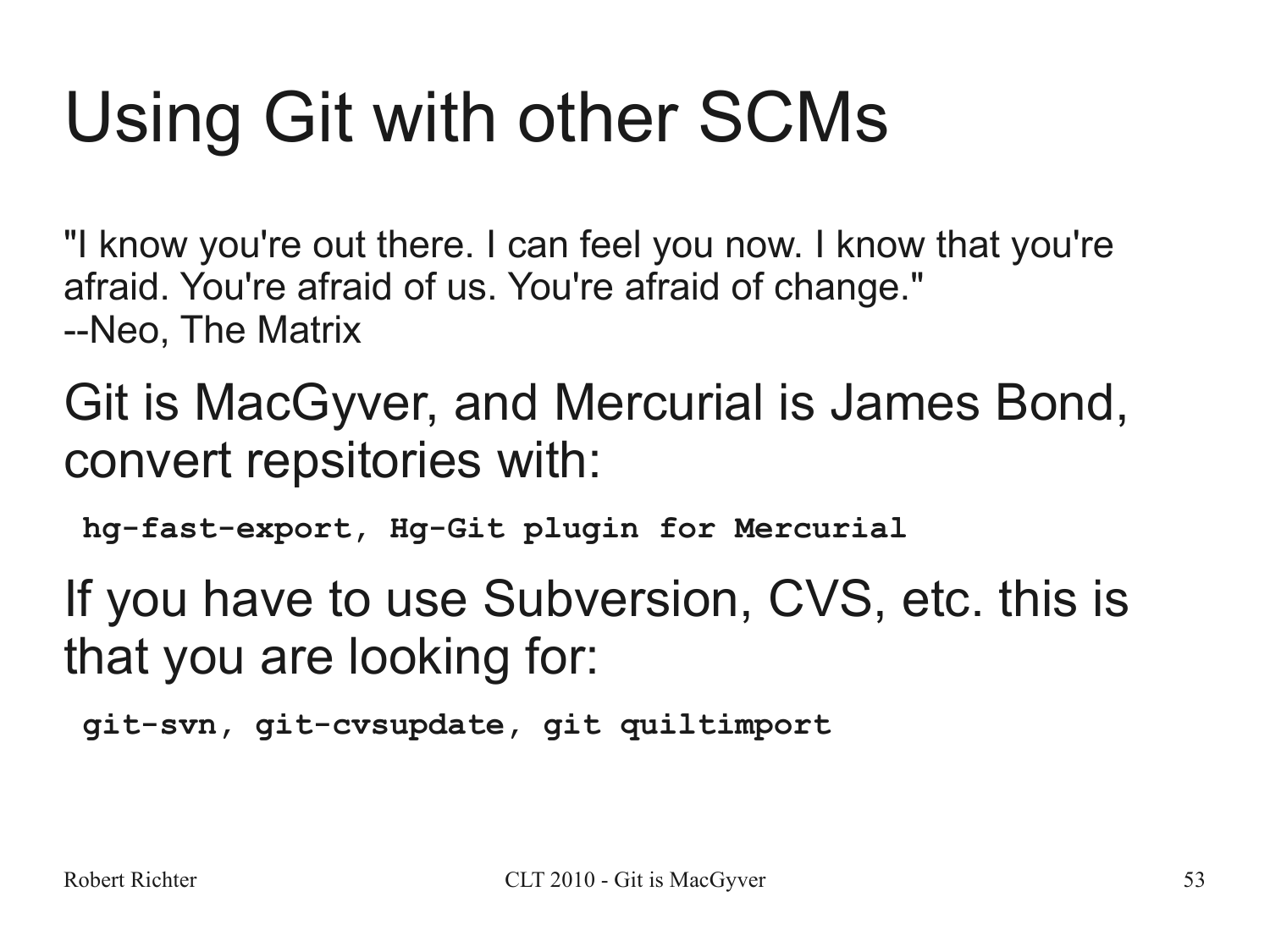# **Other Git use cases**

Tracking /etc with Git

Synchronizing your own files on multiple computers (home, work, laptop, remote server, etc.)

Build regressions (synchronizing, report and archive build sources)

Operate a Git server with git-daemon and Gitweb as on git.kernel.org.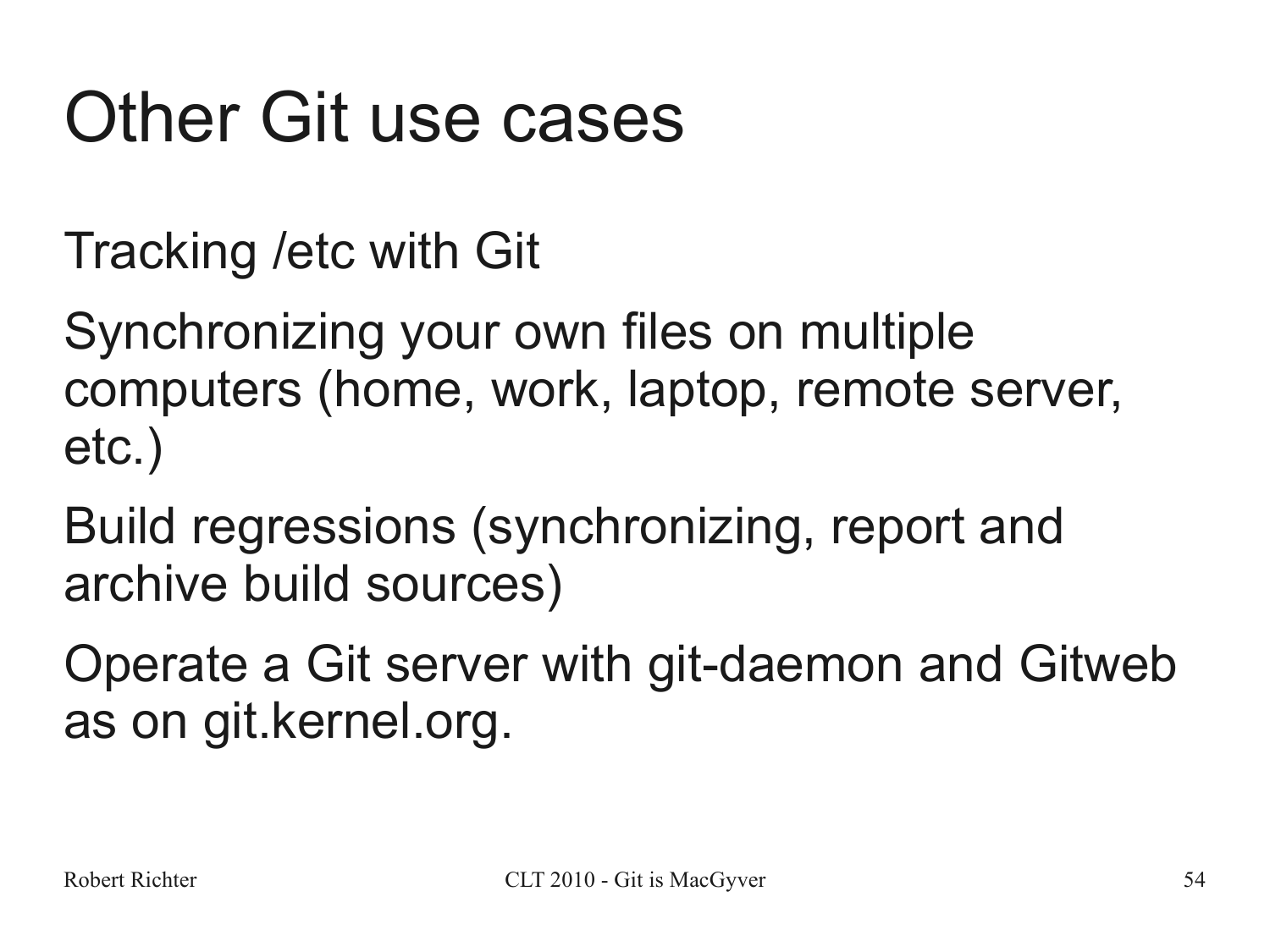## Now we know...

Git is a problem solver.

Git is Open Source.

Git is easy.

Git is distributed.

Git is efficient.

Git is stable.

Git is a culture.

Git is much smarter than most people.

Git is writing history.

Git is cool.

Git is kernel development.

Git is MacGyver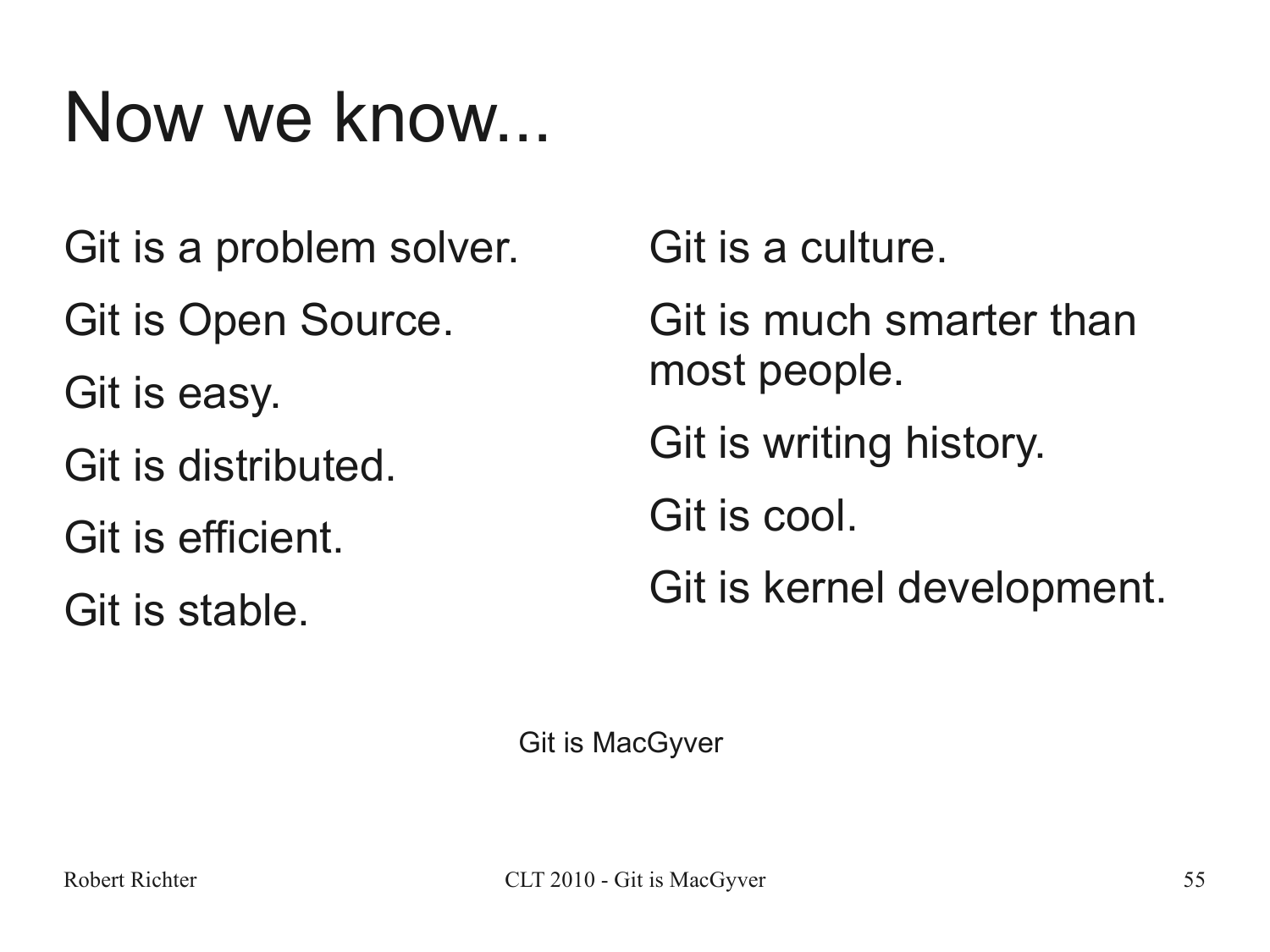## Index

- version control
- remote repository
- working tree (local repository), clean/dirty
- bare repositories
- index
- repository root (git dir)
- commit, parent/child
- fast-forward branches